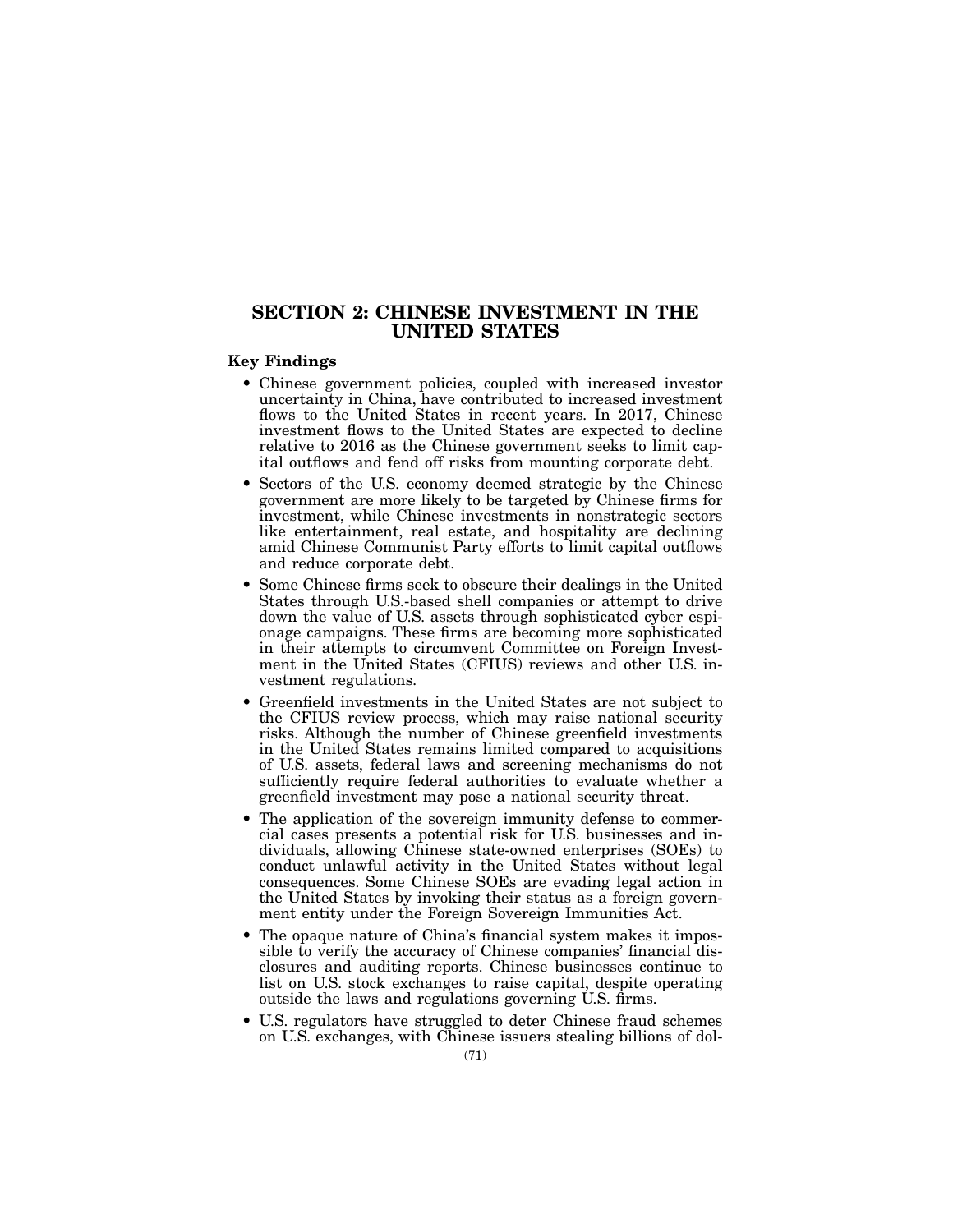lars from U.S. investors. Efforts to prosecute the issuers of the fraudulent securities have been unsuccessful, with Chinese regulators choosing not to pursue firms or individuals for crimes committed by Chinese companies listed overseas.

• Some Chinese companies operate with little oversight under China's opaque financial system, leaving U.S. investors exposed to exploitative and fraudulent schemes perpetrated by China-based issuers. Negotiations between the Public Company Accounting Oversight Board and its counterparts in China have resulted in little progress toward securing increased cross-border transparency and accountability.

# Recommendations

The Commission recommends:

- Congress consider legislation updating the Committee on Foreign Investment in the United States (CFIUS) statute to address current and evolving security risks. Among the issues Congress should consider are:
	- Prohibiting the acquisition of U.S. assets by Chinese state-owned or state-controlled entities, including sovereign wealth funds.
	- Requiring a mandatory review of any transaction involving the acquisition of a controlling interest in U.S. assets by Chinese entities not falling under the above class of acquiring entities.
	- Requiring reviews of investments in U.S.-based greenfield assets by Chinese-controlled entities to assess any potential harm to U.S. national and economic security.
	- Expanding the definition of "control" to include joint ventures, venture capital funds, licensing agreements, and other arrangements or agreements that enable Chinese entities to access and/or determine the disposition of any asset.
	- Prohibiting any acquisition or investment that would confer "control" with regard to critical technologies or infrastructure. The U.S. Departments of Homeland Security, Commerce, and Defense shall prepare and regularly update a list of critical technologies or infrastructure that would not be eligible for acquisition or investment by any Chinese entities to ensure U.S. economic and national security interests are protected.
	- Including a net economic benefit test to assess the impact of acquisitions by Chinese entities in the United States to ensure they advance U.S. national economic interests.
	- Requiring that any proposed acquisition of a media property by a Chinese entity be assessed in terms of the acquiring entity's history of adhering to Chinese Communist Party propaganda objectives and its potential to influence public opinion in the United States.
	- Authorizing an independent review panel, appointed by Congress, to review the actions and activities of CFIUS on a continuing basis.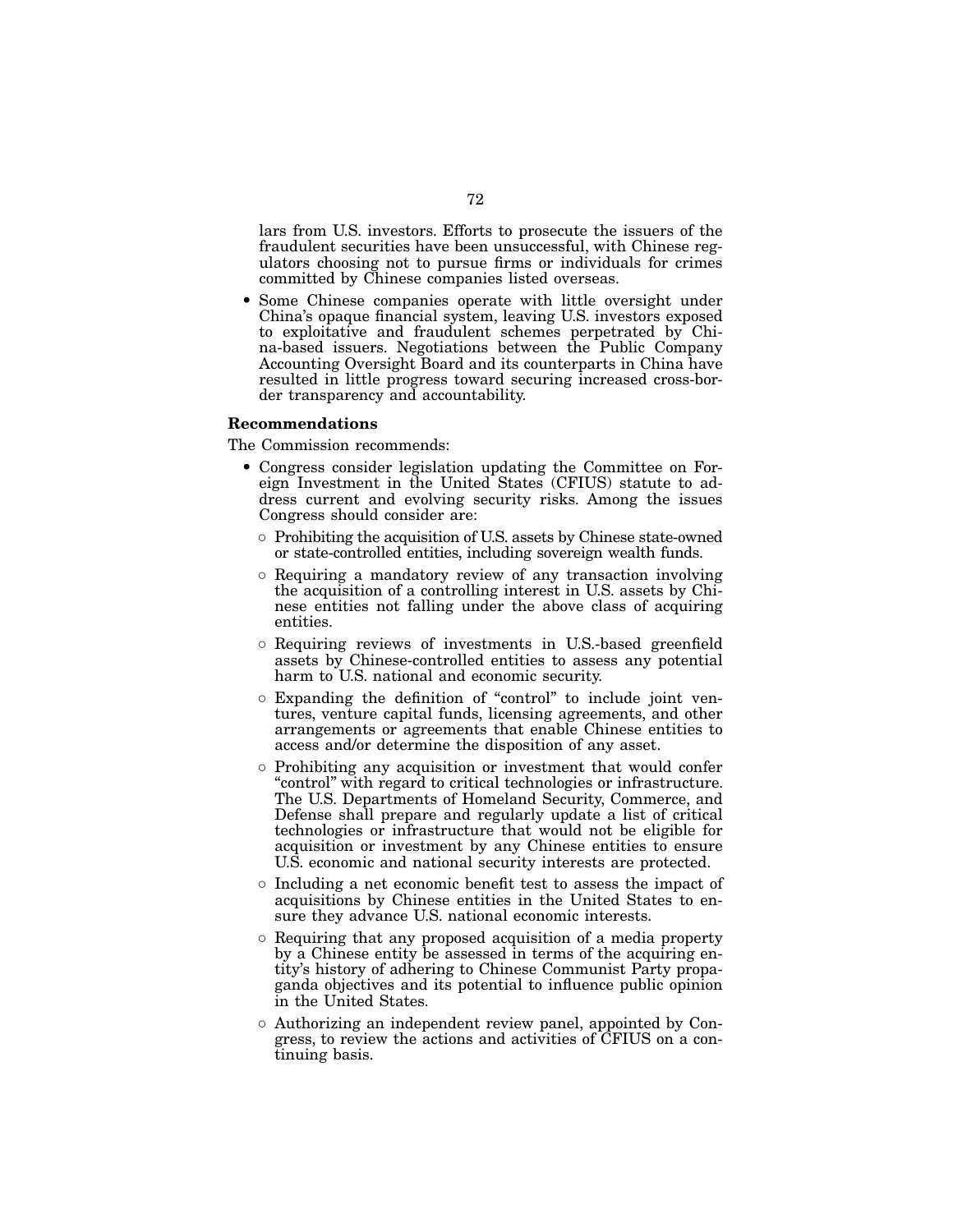- Allowing any CFIUS member agency to bring a transaction up for review and investigation.
- Congress consider legislation conditioning the provision of market access to Chinese investors in the United States on a reciprocal, sector-by-sector basis to provide a level playing field for U.S. investors in China.
- Congress amend the Foreign Sovereign Immunities Act (FSIA) of 1976 to:
	- Allow U.S. courts to hear cases against a foreign state's corporate affiliates under the commercial activity exception.
	- Require Chinese firms to waive any potential claim of sovereign immunity if they do business in the United States.
- Congress consider legislation to ban and delist companies seeking to list on U.S. stock exchanges that are based in countries that have not signed a reciprocity agreement with the Public Company Accounting Oversight Board (PCAOB).

#### Introduction

China is increasing its investments in the United States, particularly in sectors deemed strategic by the Chinese Communist Party (CCP). These investments support the global competitiveness of Chinese firms by allowing them to access capital and technologies not available in their home market. Chinese mergers and acquisitions in the United States present a new set of challenges, not just for U.S. businesses and economic interests, but also for regulators protecting vital U.S. national security interests.

Chinese companies are also increasing their presence on U.S. stock markets. Today, around 130 Chinese companies are listed on major U.S. stock exchanges, including Chinese Internet giants Alibaba, Tencent, and Baidu. However, the complex legal structures of these U.S. listings, as well as China's state secrecy laws and opaque auditing practices allow some Chinese companies to shield themselves from U.S. legal and regulatory jurisdiction. As a result, these listings could pose significant risks for unsuspecting U.S. investors who buy into U.S.-listed Chinese companies.

This section examines trends and implications of increased Chinese investment in the United States, and the activities of Chinese companies listed on U.S. stock exchanges. In doing so, it draws from the Commission's January 2017 hearing on Chinese investment in the United States, contracted research, consultations with economic and foreign policy experts, and open source research and analysis.

#### Chinese Investment in the United States

Chinese annual foreign direct investment (FDI) flows to the United States have increased significantly in recent years, fueled by the pursuit of higher returns abroad amid China's economic slowdown and government policies encouraging investment abroad. Official statistics from the U.S. Bureau of Economic Analysis indicate the United States attracted more than \$373 billion of global FDI flows in 2016, of which around \$27.6 billion, or 7.4 percent, came from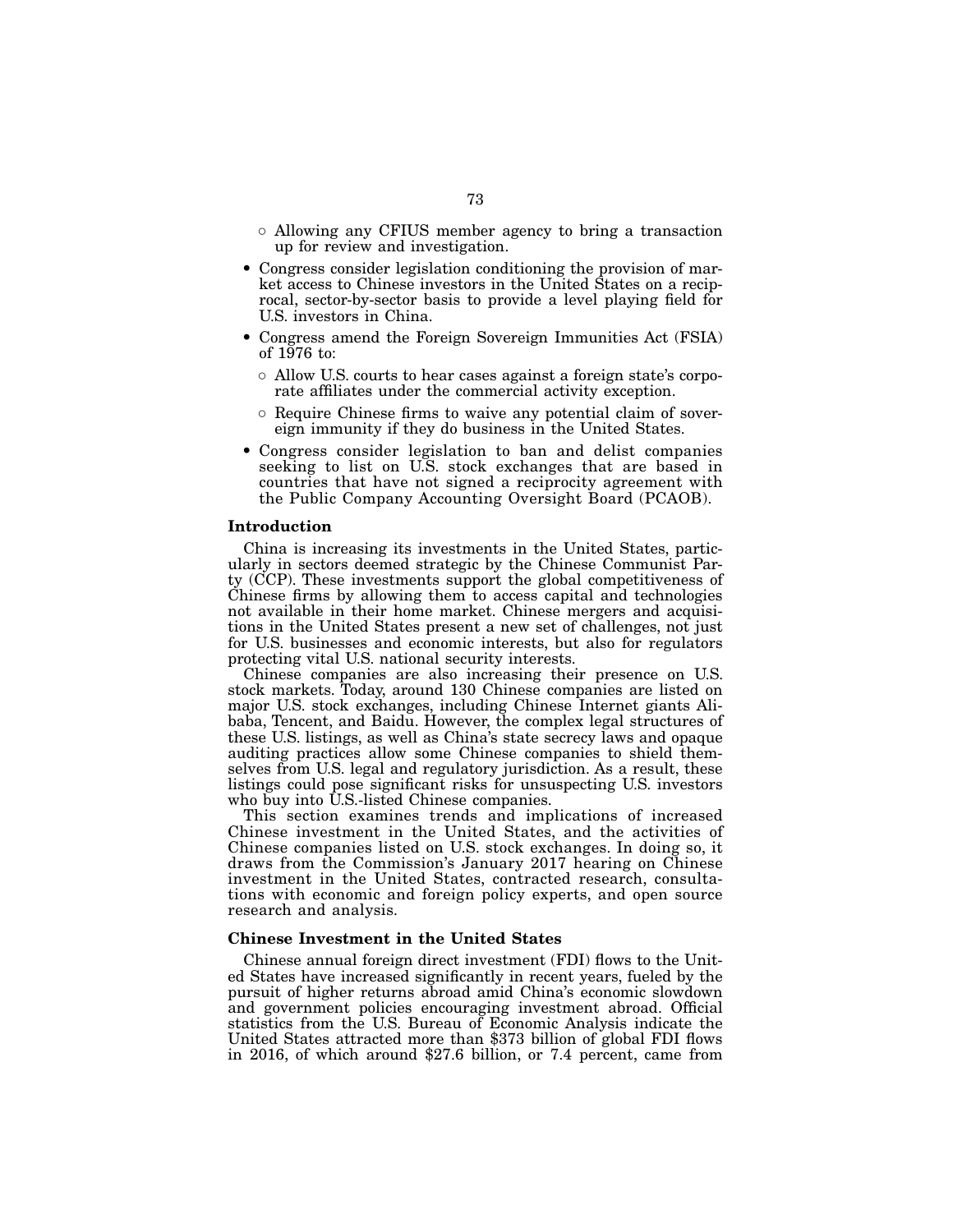China.1 However, official estimates do not include Chinese entities based outside China, suggesting the actual level of FDI flows from China is much higher.\* From 2010 to 2016, the private U.S. economic consultancy Rhodium Group estimates annual Chinese investment in the United States rose from \$4.6 billion to \$46.2 billion.2

Through the first half of 2017, Rhodium Group estimates Chi- nese FDI flows to the United States totaled \$24.7 billion.3 Based on January to August 2017 data, Rhodium Group estimates Chinese investment will total between \$25 and \$30 billion by the end of the year.4 The expected slowdown in China's FDI flows to the United States in 2017 is the result of Beijing's efforts to tighten controls on capital outflows, limiting Chinese firms' ability to invest money abroad (this emerging trend is discussed in greater detail in "Driv- ers of Chinese Investment," later in this section).5





*Source:* Rhodium Group, "China Investment Monitor." *http://rhg.com/interactive/chinainvestment-monitor*.

<sup>\*</sup>Unless noted otherwise, this section relies on private estimates of Chinese FDI in the United States from Rhodium Group. Both U.S. and Chinese official statistics underestimate the volume of Chinese investment because they do not fully account for flows of FDI, including investment routed through Hong Kong and other offshore financial centers. Official data are also provided<br>after a significant delay, hindering analysis. For example, as the International Trade Administra-<br>tion (ITA), a bureau within at the Commission's recommendation, estimates from Rhodium Group showed \$6.5 billion of FDI flows from China to the United States in 2012, while U.S. government estimates showed only \$219 million for the same year. ITA noted that private sector valuations employ different<br>definitions of FDI, data gathering mechanisms, and accounting methods that lead to differences<br>in reported value of investments *Kong SAR*, July 17, 2013.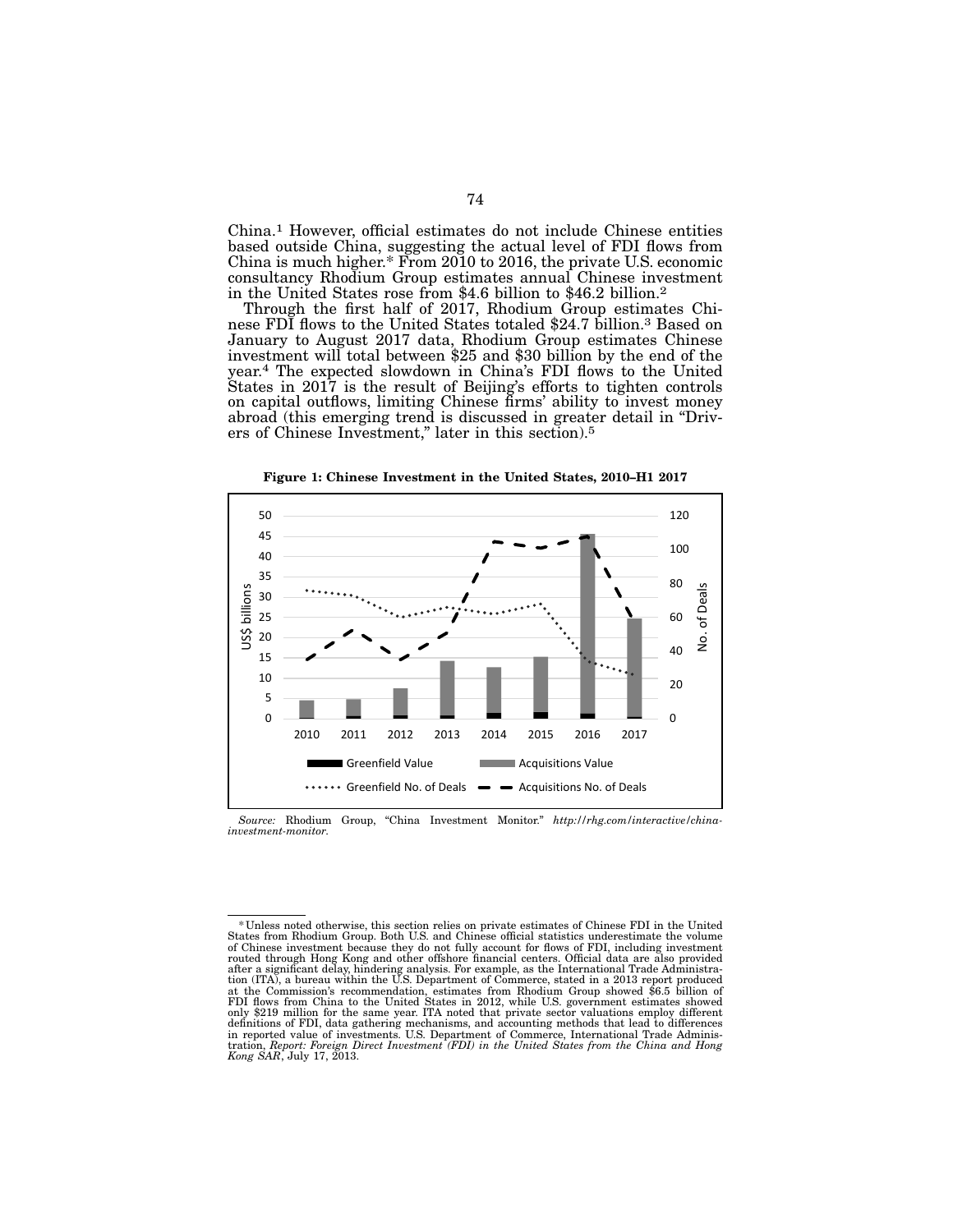# Rhodium Group's 2016 Report Highlights Increasing Chinese Investment

In the 2016 report *Chinese Investment in the United States: Recent Trends and the Policy Agenda* contracted by the Commission, Rhodium Group assessed recent patterns of Chinese investment in the United States. The report's key findings include:

- Chinese global outbound investment has increased rapidly in recent years, but there remains significant room for additional growth. If China's outbound investment follows the historical trend of other emerging economies, its global outbound FDI stock will increase by hundreds of billions of dollars in the next decade.
- Chinese government policies impact Chinese outbound FDI indirectly (through economic policies) and directly (through financial incentives and other policies encouraging foreign investment in strategic sectors).
- Chinese investment in the United States presents unique economic and national security challenges because China has a non-democratic political system without rule of law and allows the state to intervene heavily in the economy.
- The discrepancy between market access for Chinese investors in the United States and U.S. investors in China remains a key concern, particularly in industries dominated by large Chinese state-owned enterprises (SOEs).\*

There are potential economic benefits of investment: Chinese FDI can help U.S. firms secure the capital necessary to grow their business and hire more workers (or save workers' jobs), leading to an expansion of the U.S. tax base, improving productivity, and raising overall competitiveness.6 In 2016, Rhodium Group estimates Chinese companies added approximately 50,000 U.S. jobs, bringing the total number of U.S. jobs provided by Chinese companies to 141,000.† However, Chinese investment can also pose risks to the United States, with Chinese FDI targeting sectors of strategic importance to the United States. Given the state's controlling position in the Chinese economy and the opaque nature of its role in business activities, these investments raise concerns about the ability of U.S. regulators to manage the risks of investment from state-influenced entities. Chinese investments, for example, raise concerns about the transfers of valuable U.S. technologies to China.7 They can also make it more difficult for U.S. firms to compete in international markets due to the anticompetitive practices of many Chinese firms.8

<sup>\*</sup>For the full report, see Thilo Hanemann and Daniel H. Rosen, "Chinese Investment in the United States: Recent Trends and the Policy Agenda," *Rhodium Group* (prepared for the U.S.-Chi-

na Economic and Security Review Commission), December 2016.<br>†These employment figures only account for full-time jobs provided directly by U.S. subsidiaries<br>of Chinese companies. The majority of U.S. jobs provided by Chine Chinese FDI in the United States by Congressional District," *Rhodium Group*, April 2017, 4.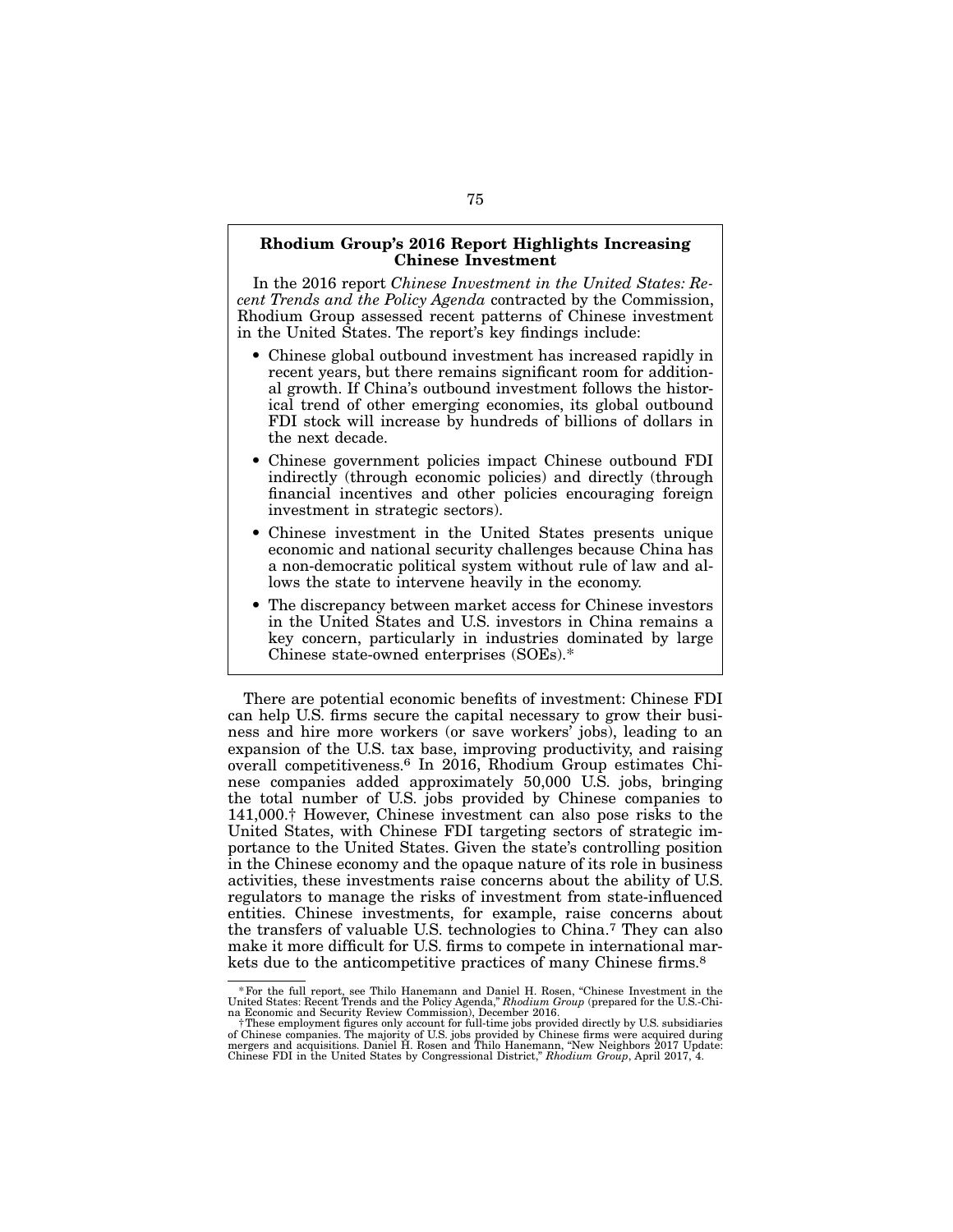#### *Drivers of Chinese Investment*

A combination of Chinese government policies and increased investor uncertainty in China contributed to the rise of investment outflows to the United States from 2010 to 2016. Some factors driving China's increased investment in the United States during this period include:

- *Pursuit of advanced technologies:* China's industrial policy seeks to enhance indigenous innovation and develop the country's high-technology and environmental industries (including biotechnology, high-end manufacturing equipment, and new-generation information technology).9 To this end, the government laid out policies in its 13th Five-Year Plan\* and other state plans offering a combination of tax incentives and subsidies to encourage investment in research and development (R&D) and advanced technologies while boosting market demand for Chinese products and firms (for more on China's policies relating to the development of advanced technologies, see Chapter 4, Section 1, "China's Pursuit of Dominance in Computing, Robotics, and Biotechnology").10
- *Higher returns abroad:* With the renminbi's (RMB) depreciation in recent years and rising concerns over the stability of China's economy, Chinese investors increasingly look for returns abroad, particularly in low-risk environments like the United States.<sup>11</sup> According to data from China's State Administration of Foreign Exchange, capital outflows from China totaled around \$647 billion in 2015 and \$640 billion in 2016, up from \$118 billion in 2014.12
- *Reduced bureaucratic red tape:* In 2013 and 2014, China's State Council updated its regulations for outbound FDI, raising outbound investment approval limits and removing regulatory requirements for nonstrategic investments.13 As a result, the threshold for approving overseas investments by local firms and deals increased from \$300 million to \$1 billion, with most deals under the threshold not requiring approval from the National Development and Reform Commission (NDRC).14 In 2015, the State Administration of Foreign Exchange also streamlined the review process for foreign exchange approvals, giving local bank branches the authority to verify exchanges for outbound investments.15 These measures aim to decentralize investment management and deepen the role of markets in resource allocation, leading to reduced investment review periods and increased outbound flows, particularly for private companies investing in nonstrategic sectors.16
- *Political uncertainty:* Chinese President and General Secretary of the CCP Xi Jinping's anticorruption campaign began in 2013, and has spurred capital outflows as many Chinese officials and businesspeople move their wealth abroad in hopes of avoiding government scrutiny and having their assets seized.17 According to China's Central Commission for Discipline Inspection, in the first half of 2017 more than 210,000 Chinese officials were punished for corruption.†

<sup>\*</sup> For more information on China's 13th Five-Year Plan and related state plans and their targets, see Katherine Koleski, "The 13th Five-Year Plan," *U.S.-China Economic and Security Review*<br>*Commission*, February 14, 2017.

<sup>†</sup>Among those convicted of graft and other corruption charges were eight provincial and ministerial officials in June 2017, whose sentences included terms of up to life in prison. Xinhua,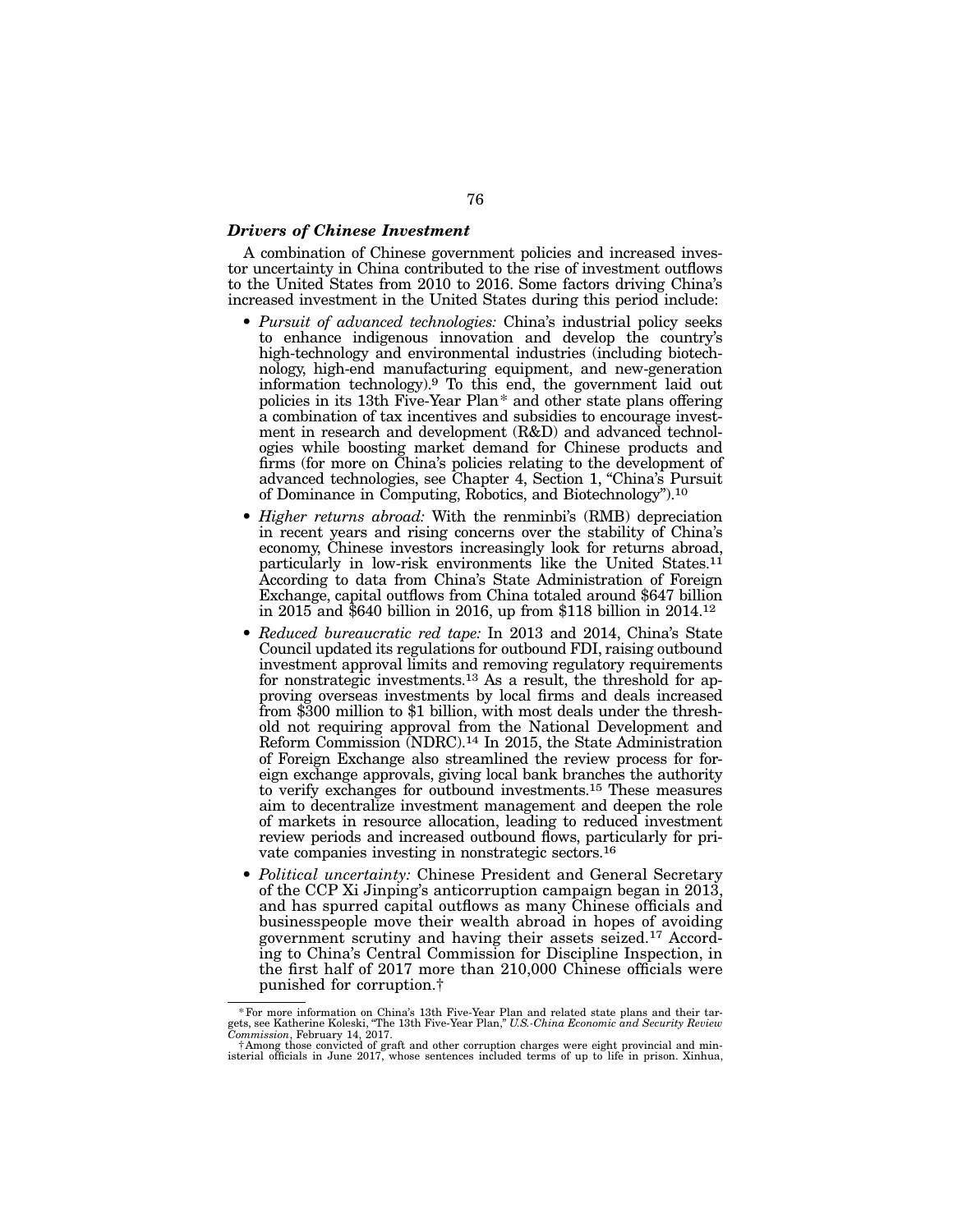More recently, the Chinese government is attempting to limit capital outflows and fend off risks from mounting corporate debt, making it unlikely Chinese FDI in 2017 will reach 2016 levels.18 In the final months of 2016, FDI flows became more restricted as Chinese regulators began cracking down on "irrational" FDI outflows (or investments that do not support government objectives) and ramping up measures to stem capital outflows amid fears of capital flight.<sup>19</sup> Government measures to limit investments include:

- *Capital controls:* In November 2016, Reuters reported China's State Administration of Foreign Exchange had begun reviewing capital transfers abroad worth \$5 million or more and would be increasing scrutiny of all outbound deals as well as re-reviewing deals that already received government approval.20
- *Reviews of large overseas deals:* In the first half of 2017, Chinese banking regulators began increasing regulatory scrutiny of deals by large overseas investors like Anbang Insurance Group, HNA Group, and Dalian Wanda Group as part of a government effort to limit capital outflows and fend off risks from mounting corporate debt.21 New regulations include barring state-owned banks from making loans to large private firms investing overseas, a decision that was approved in June 2017 by President Xi.22 The China Banking Regulatory Commission is also taking the lead on investigating whether certain companies used high-interest financial products and overseas loans to finance foreign deals.23
- *Restrictions on extralegal forms of financing:* Since June 2017, Chinese companies that rely on extralegal forms of funding including high-interest financial products and overseas loans to finance overseas deals have been temporarily banned from selling new products and are undergoing reviews of their past financial filings and records of past deals. The ban came after Chinese firms like Wanda, Fosun, HNA Group, and Anbang increased their investments abroad using offshore financing and money raised by issuing financial products that are not controlled by the Chinese government.<sup>24</sup> In response to the new policy, Wanda's founder Wang Jianlin has pursued what he describes as an "asset-light" strategy, selling off properties that require loans to operate; in June 2017, Wanda sold off 13 of its China theme parks to the real estate firm Sunac China for \$6.5 billion and 77 of its hotels to the Chinese property developer R&F Properties for \$3 billion.25
- *Crackdown on "irrational" investments:* In August 2017, China's State Council announced new policies to discourage what it refers to as "irrational" foreign investments.26 According to the NDRC, some Chinese firms were pursuing imprudent foreign deals that resulted in significant financial losses and did not advance Chinese government objectives.27 To crack down on these practices, the Chinese government divided outbound investment into three categories—encouraged, restricted, and banned.28 Encouraged investments include deals that promote the One

<sup>&</sup>quot;China Focus: Conviction of 8 'Big Tigers' Heralds Prolonged Anti-Graft Fight," June 1, 2017; Xinhua, "210,000 Officials Punished for Discipline Violations in H1," July 20, 2017.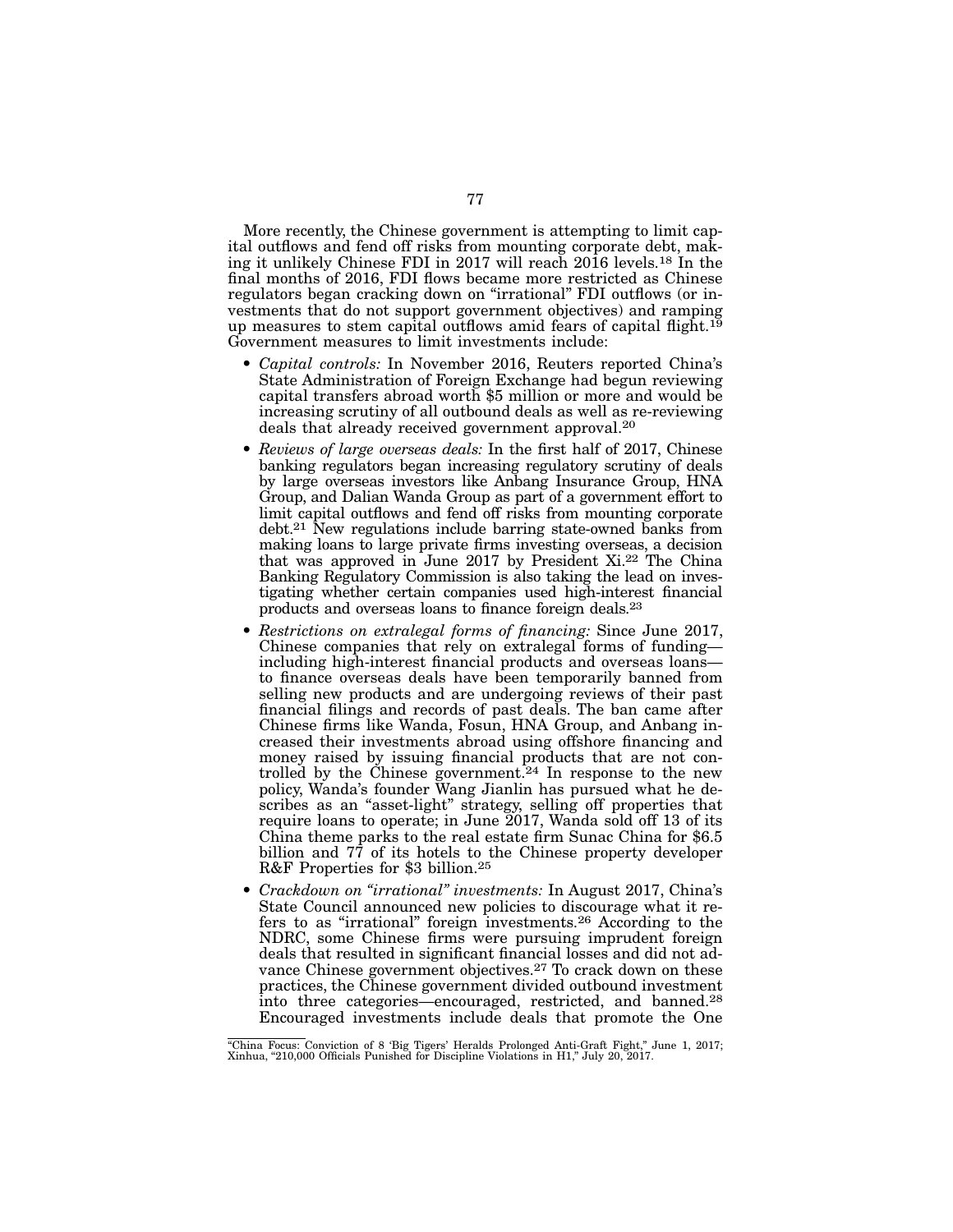Belt, One Road initiative, export excess domestic production capacity, and build up China's technology and innovation capacity. These deals will receive government support, including accelerated regulatory review processes and financial support from state banks. Restricted investments—such as deals in real estate, hotels, entertainment, and professional sports teams—will be subject to closer government scrutiny, and may be rejected or delayed indefinitely under the new guidelines.29 Banned investments, meanwhile, are those that may impede China's national interest and national security, including deals seeking to export core technologies.30 Deals that that do not fall into these categories will be subject to normal regulatory review processes.31

#### *Trends in Chinese Investment*

In 2016, acquisitions accounted for 96 percent of Chinese investment in the United States by value.32 Meanwhile, capital-intensive greenfield investments—including manufacturing plants, real estate developments, and R&D-intensive projects—accounted for only 4 percent of all U.S.-bound Chinese investments in 2016.33 This trend continued in the first half of 2017, with acquisitions comprising 97.6 percent of the total value of Chinese investment in the United States.34

As seen in Table 1, Chinese FDI in 2016 primarily targeted U.S. real estate, consumer products and services, and transportation, with combined investments in these sectors accounting for nearly 63 percent of China's total 2016 FDI in the United States.35 Between 2010 and 2016, Chinese investment in these three sectors combined increased by nearly \$27 billion.36 In the first half of 2017, the leading targets of Chinese investment included U.S. transportation (\$10.4 billion), real estate (\$10.3 billion), and biotechnology (\$1 billion).37

| <b>Sector</b>                            | 2010     | 2016  |
|------------------------------------------|----------|-------|
| Real Estate & Hospitality                | 0.22     | 17.33 |
| Transportation                           | 0.04     | 6.04  |
| Consumer Products & Services             | 0.05     | 5.65  |
| Entertainment                            | $\Omega$ | 4.78  |
| Electronics                              | 0.01     | 4.24  |
| Information and Communication Technology | 0.22     | 3.30  |
| Other                                    | 3.87     | 2.94  |
| Finance                                  | 0.18     | 1.93  |
| <b>Total</b>                             | 4.6      | 46.2  |

Table 1: Chinese FDI Flows to the United States by Sector, 2010 and 2016 (US\$ billions)

*Source:* Rhodium Group, "China Investment Monitor." *http://rhg.com/interactive/china-investmentmonitor*.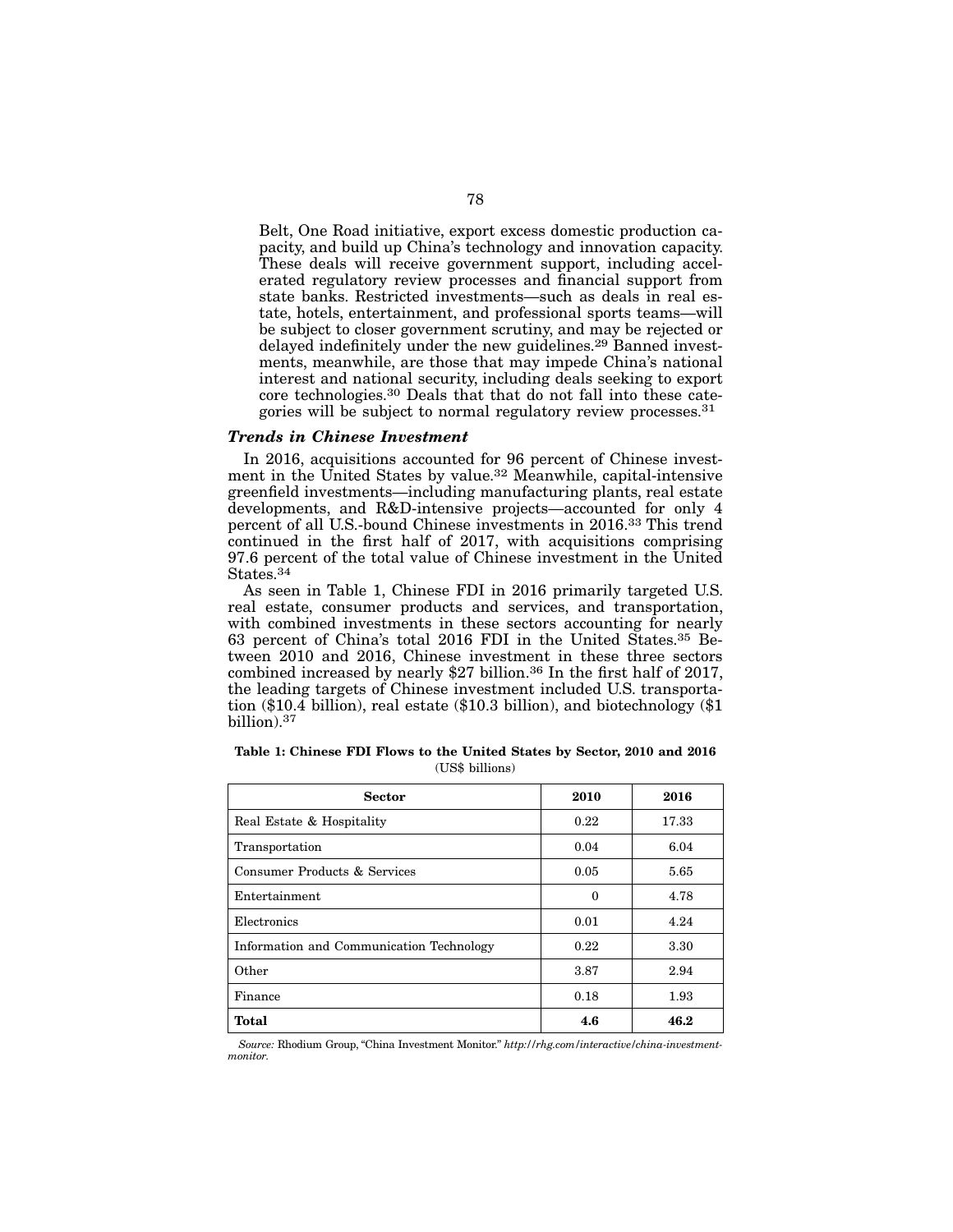According to the U.S. Bureau of Economic Analysis, China accounted for 7.4 percent of U.S. investment inflows in 2016, making it the fifth largest source of FDI behind Canada (15.6 percent), the United Kingdom (14.6 percent), Ireland (9.5 percent), and Switzerland (9.3 percent).<sup>38</sup> Many Chinese investments in the United States have come in the form of multimillion-dollar deals (see Table 2), some of which warrant close scrutiny by U.S. regulators because cisions and the potential national security risks posed. Several of these large Chinese acquisitions have drawn congressional attention, with lawmakers urging caution over Chinese bids for Lattice Semiconductor, Legendary Entertainment, and Syngenta AG, among others.39

Table 2: Chinese Investments in the United States of \$1 Billion or More, Jan. 2016–Jun. 2017

| <b>Chinese</b><br><b>Buyer</b> | <b>U.S. Target</b>                                            | Price<br>(US\$<br>billions) | Status                                        | Industry              |
|--------------------------------|---------------------------------------------------------------|-----------------------------|-----------------------------------------------|-----------------------|
| Dalian Wanda                   | Legendary<br>Entertainment                                    | \$3.5                       | Deal closed,<br>Mar. 2016                     | Entertainment         |
| Zhuhai Seine<br>Technology     | Lexmark<br>$(70\% \;state)$                                   | \$3.4                       | Deal closed,<br>Apr. 2016                     | Electronics<br>and IT |
| Haier Group                    | General Electric<br>appliance division                        | \$5.4                       | Deal closed,<br>Jun. 2016                     | Home appli-<br>ances  |
| Didi Chuxing                   | Uber $(2\%$ stake)                                            | \$1.0                       | Deal closed,<br>Aug. 2016                     | Transportation        |
| Orient<br><b>Securities</b>    | AppLovin                                                      | \$1.4                       | Deal closed,<br>Sept. 2016                    | Electronics<br>and IT |
| Anbang                         | <b>Blackstone Group</b><br>Strategic Hotels &<br>Resorts Inc. | \$5.7                       | Deal closed,<br>Oct. 2016                     | Real estate           |
| <b>HNA</b>                     | Hilton Worldwide<br>$(25\% \;state)$                          | \$6.5                       | Deal closed,<br>Oct. 2016                     | Real estate           |
| <b>HNA</b>                     | Carlson Hotels                                                | \$2.0                       | Deal closed,<br>Dec. 2016                     | Real estate           |
| <b>HNA</b>                     | Ingram Micro                                                  | \$6.0                       | Deal closed,<br>Dec. 2016                     | Electronics<br>and IT |
| Chian Invest-<br>ment Corp.    | Invesco                                                       | \$1.0                       | Deal closed,<br>Dec. 2016                     | Real estate           |
| Tencent                        | Tesla $(5\% \;state)$                                         | \$1.8                       | Deal closed,<br>Mar. 2017                     | Transportation        |
| <b>HNA</b>                     | 245 Park Avenue                                               | \$1.6                       | Deal closed,<br>Mar. 2017                     | Real estate           |
| <b>HNA</b>                     | CIT Group                                                     | \$10.4                      | Deal closed,<br>Apr. 2017                     | Transportation        |
| Zhongwang USA<br>LLC           | Aleris Corp.                                                  | \$2.3                       | Pending,<br>agreed to<br>acquire Aug.<br>2016 | Aluminum              |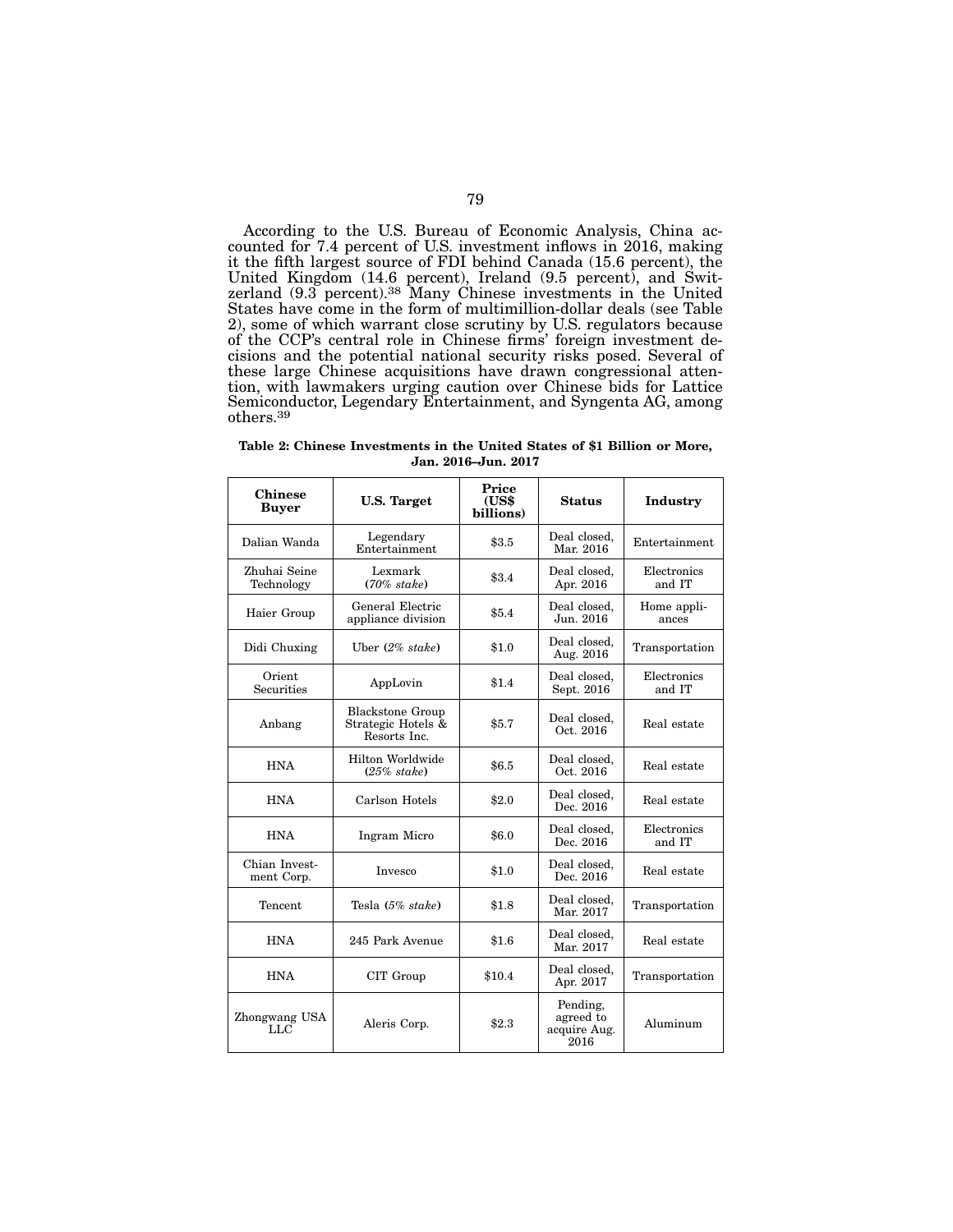| Table 2: Chinese Investments in the United States of \$1 Billion or More, |  |  |  |
|---------------------------------------------------------------------------|--|--|--|
| Jan. 2016–Jun. 2017–Continued                                             |  |  |  |

| <b>Chinese</b><br><b>Buyer</b> | <b>U.S. Target</b> | Price<br>(US\$<br>billions) | <b>Status</b>                                    | Industry  |
|--------------------------------|--------------------|-----------------------------|--------------------------------------------------|-----------|
| Oceanwide<br>Holdings          | Genworth Financial | \$2.7                       | Pending,<br>agreed to<br>acquire in<br>Oct. 2016 | Insurance |

*Source:* Various.40

#### *Chinese Investment by Ownership*

The Chinese government maintains significant influence over private firms' investment decisions—including encouraging, modifying, or banning deals based on the specific industries, geographies, and technologies involved—by utilizing a mix of financial incentives, political arrangements, and agreements among company shareholders.41 Through these measures, the CCP maintains influence over the activities of public and private firms alike, offering direct and indirect subsidies and other incentives to influence business decisions and achieve state goals.\* As Rhodium Group's director Thilo Hanemann testified to the Commission, "the notion of a private enterprise is a very different concept in China. ... I do believe that we should assume that any company, whether it's nominally stateowned or private, can be influenced and to some extent controlled by the Chinese government and ultimately by the Communist Party."<sup>42</sup>

SOEs previously accounted for the majority of Chinese FDI flows to the United States, making up 58 percent of annual Chinese investment in the United States as recently as 2011.43 By 2016, that share was down to 21 percent, with private companies (defined by Rhodium Group as companies with less than 20 percent state ownership) becoming the leading source of Chinese FDI in the United States.44 This reflected a global trend as private Chinese companies increased their outbound investment due to the growth of the private sector in China, rising uncertainty over the future investment return of Chinese assets, concern for the future political climate in China, and the easing of policies limiting investment outflows.45 This trend continued in the first half of 2017, with Chinese companies that call themselves privately owned accounting for 98.4 percent of Chinese investment in the United States.46

Although the Chinese government's influence extends to all sectors of the economy, Beijing is primarily focused on firms operating in strategic sectors that advance the government's political and economic interests (for more on China's industrial and technology development policies, see Chapter 4, Section 1, "China's Pursuit of Dominance in Computing, Robotics, and Biotechnology").47 Along with investment in U.S. real estate, sectors of the U.S. economy that serve a strategic purpose for the CCP are more likely to be targeted by the Chinese government for investment, with Beijing exercising its influence to coordinate investment efforts in both the private and public sectors.48

<sup>&</sup>lt;sup>\*</sup> For more on the role of SOEs in China's economy, see U.S.-China Economic and Security Review Commission, Chapter 1, Section 2, "State-Owned Enterprises, Overcapacity, and China's Market Economy Status," in 2016 Annual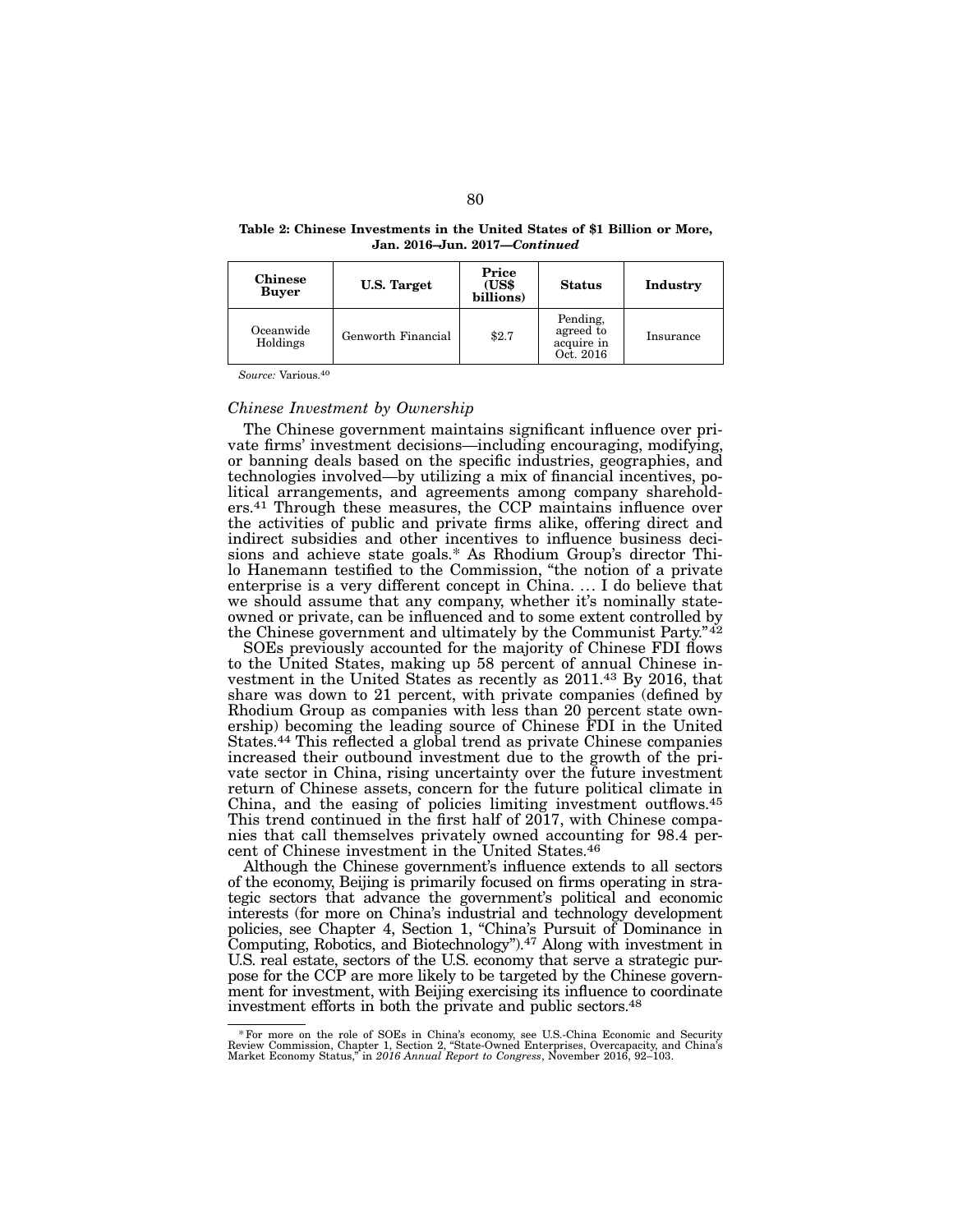# *U.S. Reviews of Chinese Investment*

With Chinese FDI flows to the United States on the rise, reviews of foreign investment have become an increasingly important tool for safeguarding U.S. national security interests. The Committee on Foreign Investment in the United States (CFIUS) is the primary government body tasked with reviewing any merger, acquisition, or takeover that would result in "foreign control of any person engaged in interstate commerce in the United States."49 CFIUS, an executive interagency committee chaired by the U.S. Department of the Treasury, determines whether a covered\* foreign investment transaction (1) poses a threat to the national security of the United States; (2) involves a foreign entity controlled by a foreign government; or (3) would result in control of any critical infrastructure that could harm U.S. national security interests. If a determination has been made that an acquisition jeopardizes national security, the transaction can be exempted from review only by the Secretary of the Treasury, in concert with any other specified officials relevant to the investigation.<sup>50</sup>

CFIUS comprises nine members and two ex officio members,† as well as other secretaries or heads of relevant U.S. agencies appointed by the president for a given investigation. For any covered transaction, CFIUS is allotted 30 days to conduct its review and, if necessary, 45 days to conduct an investigation and make a recommendation. During the review period, the Director of National Intelligence carries out an analysis of the deal's national security implications in consultation with all affected or relevant intelligence agencies. After the CFIUS review and investigation period is completed, the president of the United States has 15 days to decide whether to suspend, make changes to, or prohibit the investment.<sup>51</sup> There is also an informal review period for an unspecified length of time prior to the start of the formal review process, which allows both the Committee and the firms involved to identify potential issues before the formal review process begins. The review process has evolved to allow companies to refile with CFIUS if no decision is reached within this timeframe.52 On occasion, CFIUS members also negotiate conditions with firms to mitigate or remove assets that raised national security concerns. A single lead agency modifies, monitors, and enforces mitigation agreements to account for the nature of the threat posed by a given transaction.‡

The CFIUS process is voluntary, so companies may choose not to file a transaction with CFIUS even if the deal involves potential national security concerns.53 However, CFIUS can also initiate an investigation on its own, and can demand that the deal be unwound

Covered transactions are defined as any merger, acquisition, or takeover resulting in "foreign \*\$<br>control of any person engaged in interstate commerce in the United States." Defense Production<br>Act of 1950 § 721 (Amended by Law No. 110–49, 2007.

<sup>†</sup>The nine permanent members are the Secretaries of State, Treasury, Defense, Homeland Security, Commerce, and Energy; the Attorney General; the United States Trade Representative;<br>and the Director of the Office of Science and Technology Policy. The nonvoting, ex officio members<br>are the Director of National In 1950 §721 (Amended by the Foreign Investment and National Security Act of 2007), Public Law No. 110–49, 2007; James K. Jackson, "The Committee on Foreign Investment in the United States (CFIUS)," Congressional Research Ser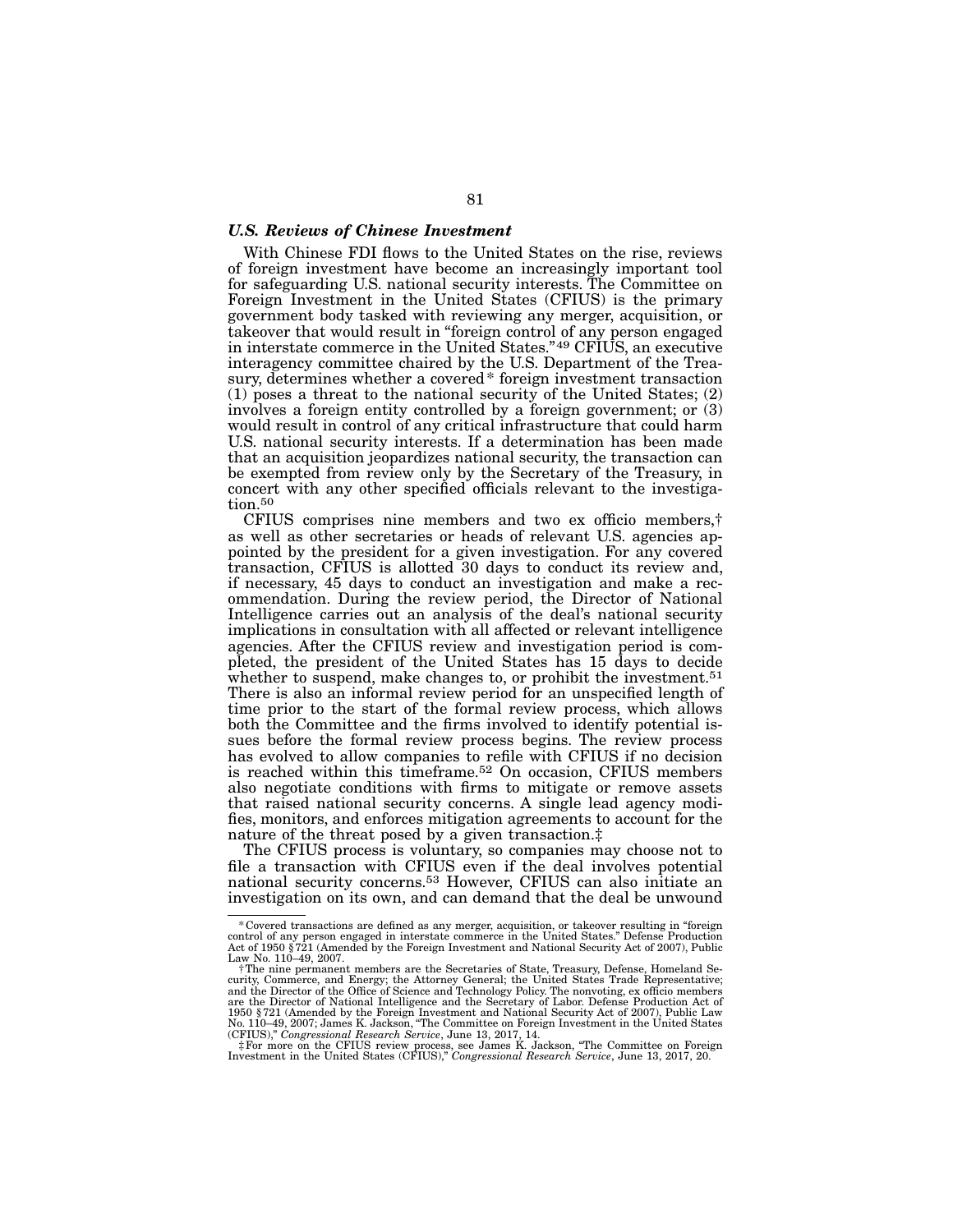or restructured on security grounds if a deal is considered a security risk, even after the deal has been completed.54 CFIUS can initiate a review and investigation of a given transaction if there is a consensus among the Committee's constituent agencies.55 Yet in practice, the frequency of cross-border transactions in the United States\* makes it difficult for CFIUS and its member agencies to identify all transactions with national security implications. In 2015 (the most recent data available), CFIUS reviewed 143 transactions and proceeded to investigate 66 deals.† Between 2009 and 2015, CFIUS reviewed a total of 770 transactions, of which 310 resulted in an investigation.56

Because CFIUS does not have the resources to review every cross-border deal, a list of "non-notified transactions"—deals that have not been voluntarily notified to CFIUS but may present national security concerns—is maintained by CFIUS member agencies.57 According to Giovanna Cinelli, a partner at the global law firm Morgan Lewis, "These non-notified transactions remain within the Committee's purview and may, at times, be used by the Committee to reach out to parties to request a notification. Given that thousands of cross-border investments occur each year, it is not unexpected that the Committee is aware of, and maintains a list of, these types of investments."58 Rather than review every transaction with potential national security risks, CFIUS member agencies use the list of non-notified transactions to monitor deals and assess whether a full review and investigation is necessary.<sup>59</sup>

According to Robert Atkinson, founder and president of the Information Technology and Innovation Foundation, CFIUS has been an effective tool for regulating foreign investment, particularly in high-technology industries.<sup>60</sup> For example, in the U.S. semiconductor industry, CFIUS either outright rejected or caused investors to withdraw from at least seven deals involving Chinese companies between 2015 and September 2017.61 Mr. Hanemann also believes CFIUS has "generally handled the influx of Chinese investment well thus far," arguing the Committee has largely succeeded in permitting beneficial investments while addressing concerns about acquisitions that may pose risks to U.S. national security interests.62

Yet other experts and some members of Congress believe CFIUS can no longer adequately protect the United States's most sensitive industries or economic interests. For example, in a June 2017 speech, Senator John Cornyn (R-TX) discussed CFIUS's weaknesses—including that it does not appropriately examine the motivations of foreign governments investing in key U.S. technology companies and warned that China is "stealing and copying [U.S.] technology to modernize its arsenal and erode our military superiority [and] strategically investing in key sectors of the U.S. economy."63 In August 2017, Senator Charles Schumer (D-NY) unveiled a proposal to create an American Jobs Security Council with the authority to review and block foreign purchases of U.S. companies based on their potential economic impact.64 Senator Schumer billed the proposal as

<sup>\*</sup>According to the United Nations Conference on Trade and Development, in 2016 the United States was the top recipient of FDI in the world. UNCTAD, *World Investment Report 2017*, July 2017, 222–229.

<sup>†</sup>In 2015, China alone initiated 173 investments in the United States. American Enterprise Institute, "China Global Investment Tracker." *http://www.aei.org/china-global-investment-tracker/*.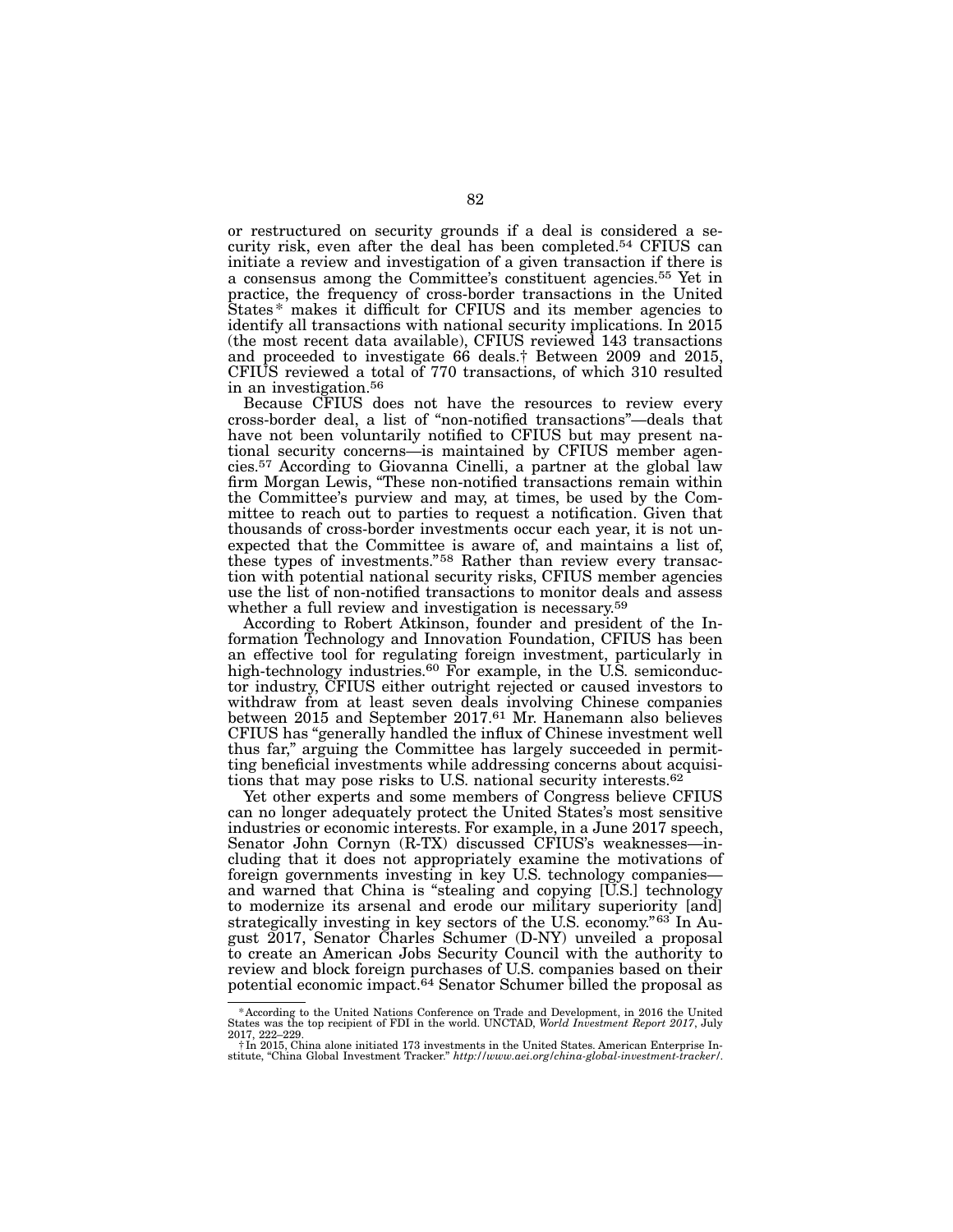a way to limit the detrimental impacts of Chinese investment in the United States, including taking U.S. jobs and intellectual property.<sup>65</sup> Although the number of Chinese greenfield investments in the United States remains limited compared to acquisitions, greenfield deals may also pose a risk to U.S. national security because they are not included in the CFIUS review process.66

#### *Chinese Firms Obscure U.S. Investments*

Chinese firms are becoming more sophisticated in their attempts to circumvent CFIUS reviews and other U.S. investment regulations. ture of the CFIUS process to avoid scrutiny. For example, in Novem-<br>ber 2015, the Chinese investment firm Fosun International acquired Wright USA, a liability insurance provider to senior U.S. officials at the Central Intelligence Agency and Federal Bureau of Inves- tigation, without notifying CFIUS. It was not until a month after the acquisition was complete that CFIUS expressed concern about the purchase and began reviewing the deal to determine whether it had granted Chinese agencies access to the personal information cials. One of the national security issues raised was that Fosun's chairman, Guo Guangchang, was a representative in the Chinese People's Political Consultative Conference and had deep connections to the CCP—connections the firm neglected to mention to its policy holders even after the CFIUS review process was initiated.<sup>67</sup> Fosun ultimately divested from Wright USA in September 2016, leading to speculation the CFIUS review prompted the divestiture.\*68

Other Chinese firms attempt to obscure their dealings in the United States via U.S.-based shell companies. One notable example is Canyon Bridge Capital Partners' failed November 2016 bid to acquire U.S. chipmaker Lattice Semiconductor for \$1.3 billion.69 Canyon Bridge was a newly created private equity firm based in California and funded solely by China Reform Holdings, an investment holding company controlled by China's State Council with indirect links to the Chinese government's space program.70

China Reform Holdings entered into initial talks with Lattice in April 2016, a few months before Canyon Bridge was created.71 However, China's ties to Lattice started as early as 2004, when Lattice paid a \$560,000 civil fine for illegally exporting products to China.72 In 2012, two Chinese nationals were indicted for violating export controls after trying to smuggle Lattice chips to China.73 Four years later, Chinese state-owned chipmaker Tsinghua Unigroup purchased a 6 percent stake in Lattice—around the same time China Reform Holdings first contacted Lattice about a potential deal—before selling off its shares a few months later, just weeks before the Canyon Bridge deal was announced in November 2016.74 The Chinese government's repeated attempts to access Lattice's technologies raise national security concerns, with the acquisition potentially motivated by political factors (such as furthering industrial policies laid out by the CCP) rather than commercial considerations. Although

<sup>\*</sup> For more on the national security risks presented by the Wright USA acquisition and other Chinese acquisitions of U.S. assets, see U.S.-China Economic and Security Review Commission, Chapter 1, Section 1, "Year in Revie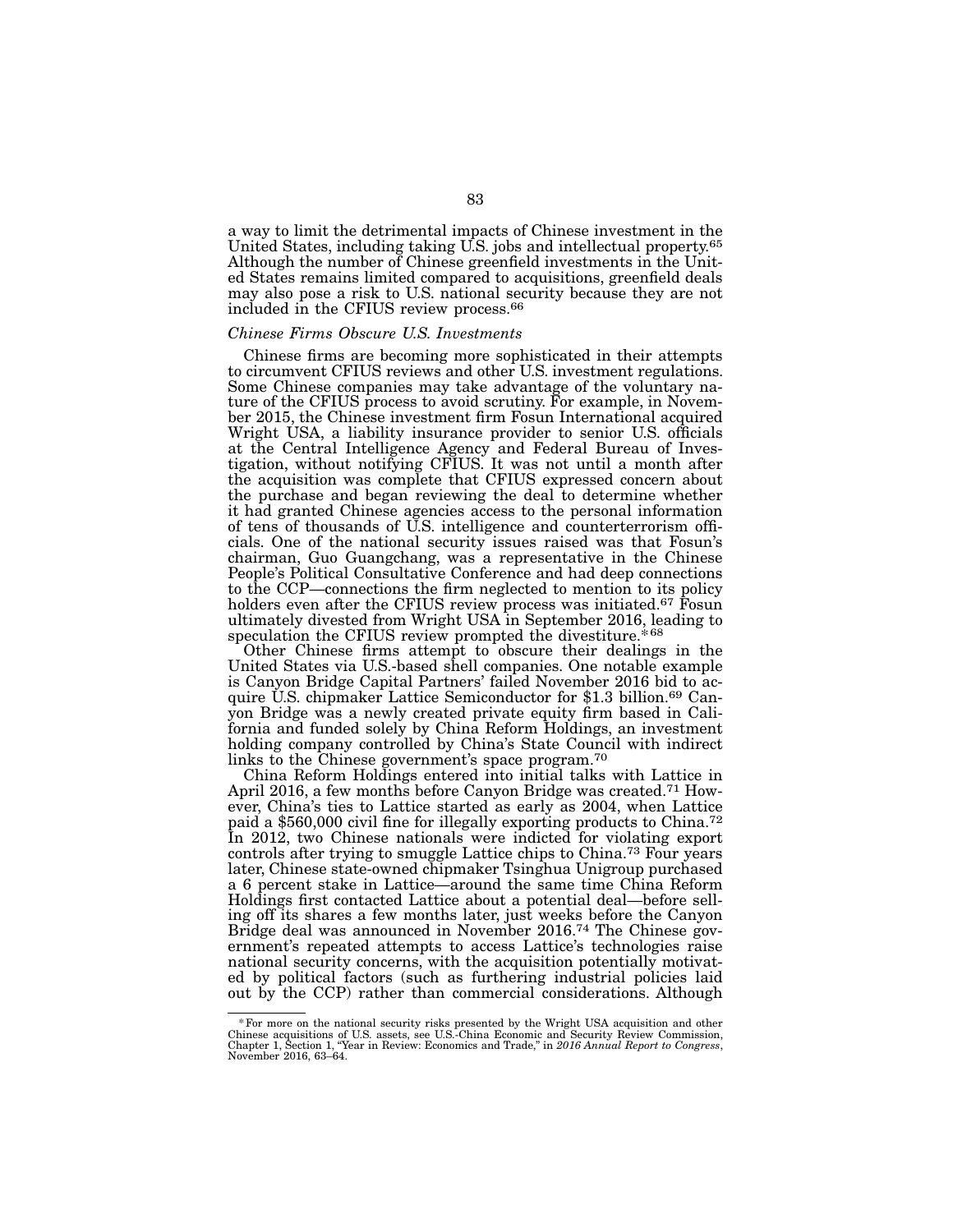Lattice does not sell chips to the U.S. military, it manufactures a type of military-grade microchip that its two biggest rivals, Xilinx Inc. and Intel Corp.'s Altera, sell to the U.S. military, making Lattice's acquisition a potential national security concern (for more on China's pursuit of semiconductor technology, see "Investment in U.S. ICT," later in this section).75

Canyon Bridge's ties to the Chinese government attracted congressional attention, with 22 lawmakers writing to then U.S. Treasury Secretary Jack Lew in December 2016 to voice concerns that the deal could disrupt U.S. military supply chains and pose national security risks.76 Canyon Bridge resubmitted the deal for review in March 2017 and again in June 2017 after the 75-day limit for CFI-US to conduct its assessment expired.77 After CFIUS recommended the deal be blocked in August 2017, Canyon Bridge appealed directly to President Donald Trump to approve the deal.<sup>78</sup> The next month, President Trump blocked the deal on national security grounds, including concerns over "the potential transfer of intellectual property to the foreign acquirer, the Chinese government's role in supporting this transaction, the importance of semiconductor supply chain integrity to the United States Government, and the use of Lattice products by the United States Government."79

#### *Duress Acquisitions of U.S. Companies*

There is some evidence that the rise of Chinese investment in the United States might also be accompanied by alleged attempts to drive down the value of U.S. assets through sophisticated cyber espionage campaigns. According to Jeffrey Johnson, chief executive officer (CEO) of the cybersecurity firm SquirrelWerkz, Chinese actors are using a combination of cyber espionage and human infiltration tactics to penetrate strategic U.S. R&D-intensive and advanced technology industries in order to steal their intellectual property (IP), sabotage operations, and reduce their market value. After these coordinated campaigns lower the target company's value, the company is acquired by a Chinese entity at a dramatically reduced price.<sup>80</sup>

In testimony to the Commission, Mr. Johnson alleges that in the early 2000s the Chinese government waged one such cyber economic campaign against the U.S. mobile phone industry.<sup>81</sup> The campaign, led primarily by actors seeking to benefit Chinese telecommunications firms Huawei and ZTE, allegedly sought to sabotage U.S. mobile provider Motorola, which Mr. Johnson described as "heavily infiltrated" by Chinese actors as early as 2001.82 These activities were not detected until more than a decade later, in 2013, when a U.S. federal court found a former Motorola employee guilty of stealing trade secrets and attempting to deliver them to China.83 A little more than one year before the trade secrets case, Motorola had come under financial duress and sold off a segment of its operations, called Motorola Mobility, to Google for \$12.5 billion.<sup>84</sup> In January 2014, Google sold the struggling Motorola business to the Chinese technology firm Lenovo for less than \$3 billion.85

Mr. Johnson believes this strategy is not unique to the case of Motorola, but can be seen in similar campaigns waged in at least 20 other key industries, including media and entertain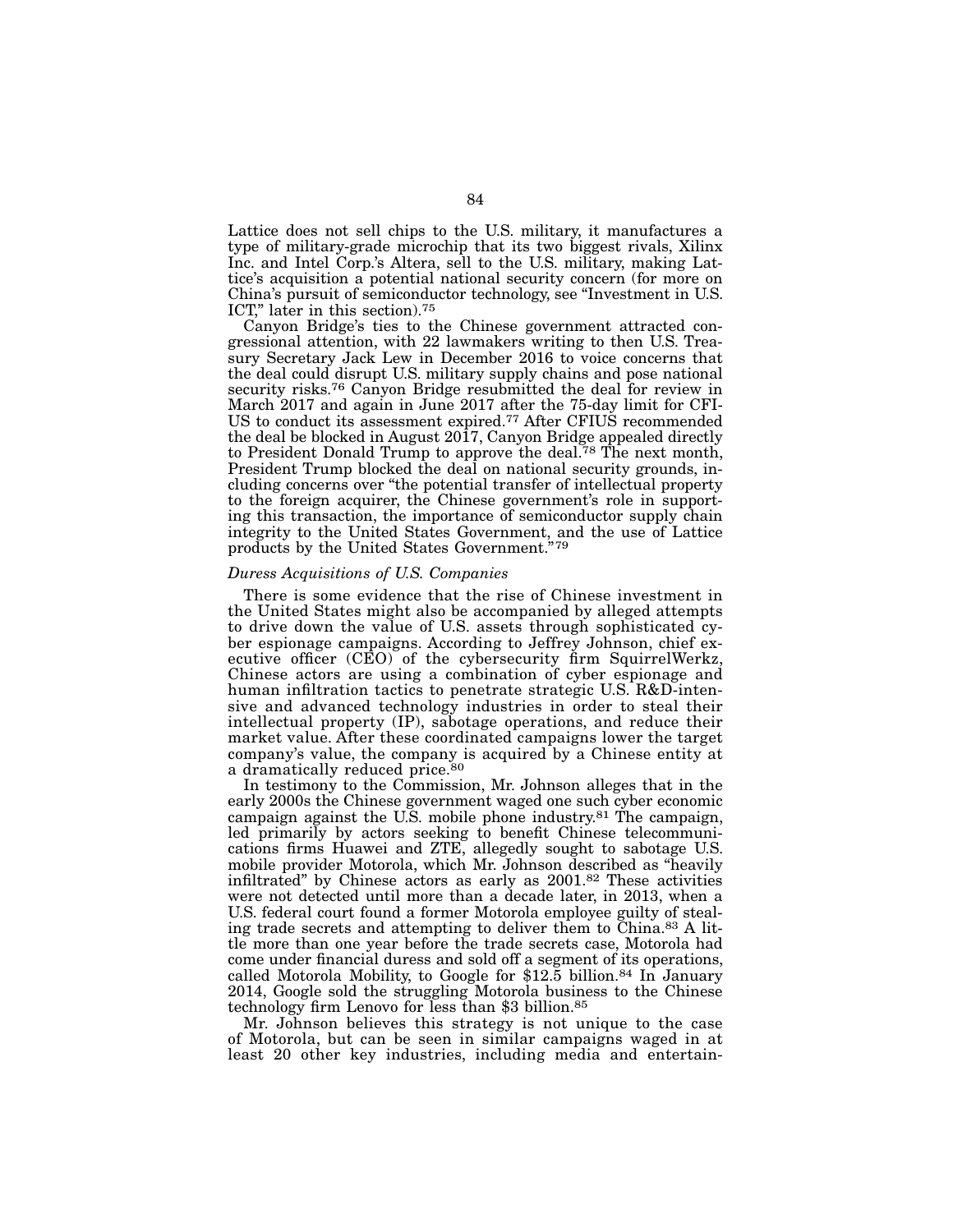ment, banking and financial services, and semiconductors.<sup>86</sup> His research indicates the CCP seeks to sabotage and degrade the value of high-tech U.S. industries through espionage and the introduction of market barriers in China. This strategy puts U.S. companies at risk of losing billions of dollars in critical technologies to Chinese competitors, and threatens to equip foreign actors with access to classified and sensitive engineering documents and dual-use technologies that pose a direct threat to U.S. national security.<sup>87</sup>

# Chinese Government Conducts Coordinated Cyber Eco- nomic Espionage Campaigns against U.S. Companies

In testimony before the Commission, Mr. Johnson provided several examples of the methods and tactics Chinese companies allegedly use to conduct cyber espionage campaigns against U.S. industries. According to Mr. Johnson, C economic campaign against the United States since the 1990s, allegedly relying on aggressive investments in industry capacity ductor competitors operating in China, and threat actors working in Western microchip manufacturers and investment entities.<sup>3</sup> The key elements of China's alleged cyber economic espionage campaigns include:

- *A coordinated, cross-government effort to apply duress on U.S. firms operating in strategic industries:* Mr. Johnson alleges the NDRC plays a particularly active role in applying strategic duress on U.S. competitors, including seizing and sharing sensitive IP from foreign companies during investigations into perceived anti-trust violations.88
- *Chinese strategic infiltration into U.S. companies and industries:* The forms of infiltration allegedly include traditional investment, joint ventures, and embedded insider threat actors working in U.S. firms. Mr. Johnson said Western microchip manufacturers and investment entities in particular are targeted by actors working in support of the Chinese government.89
- *Duress acquisitions of U.S. assets:* As was the case with Motorola, Chinese actors suppress the value of a U.S. firm they want to acquire by first investing in, gaining control of, or otherwise accessing U.S. assets, products, IP, and critical U.S. supply chains, and then executing cyber-economic schemes to suppress the value of U.S. assets. These efforts often occur with coordinated support from the Chinese government, and allow Chinese entities to purchase U.S. assets below their market value price.90

<sup>\*</sup>TE Subcom, one of the firms Mr. Johnson alleges has been penetrated by Chinese interests, wrote a letter to the Commission denying Mr. Johnson's claims.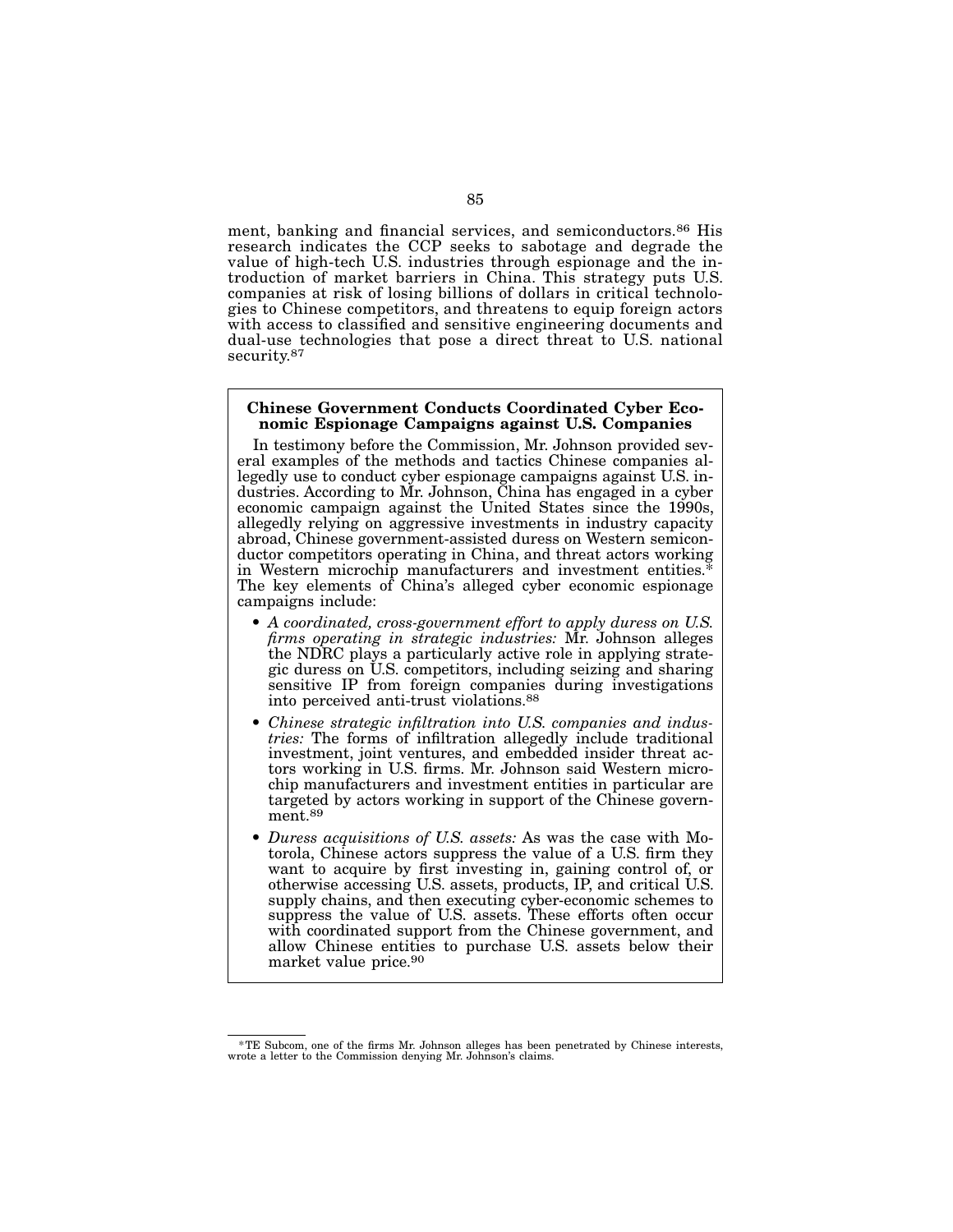#### *Sovereign Immunity*

In several instances, Chinese SOEs have evaded legal action in the United States by arguing their status as a foreign government eign Immunities Act (FSIA).<sup>91</sup> FSIA, which was passed by Congress in 1976, affords foreign-controlled companies and their subsidiarin 1976, affords foreign-controlled companies and their subsidiar-<br>ies protection from U.S. lawsuits, known as "sovereign immunity."<sup>92</sup> There are six exceptions to FSIA,\* but the most litigated is the com- mercial activity exception, which states:

*A foreign state shall not be immune from the jurisdiction of courts of the United States or of the States in any case ... in which the action is based upon a commercial activity carried on in the United States by the foreign state; or upon an act performed in the United States in connection with a commercial activity of the foreign state elsewhere; or upon an act outside the territory of the United States in connec- tion with a commercial activity of the foreign state elsewhere and that act causes a direct effect in the United States.*93

Determining how and when these exceptions are applied has proved difficult for U.S. courts, however, with Chinese claims of sov- ereign immunity testing the limits of legal precedent in the United ereign immunity testing the limits of legal precedent in the United States.<sup>94</sup> Although Chinese sovereign immunity claims are uncom-<br>mon, two recent cases were discussed at the Commission's January 2017 hearing:

- *AVIC v. Tang Energy Group:* In December 2015, an international holding subsidiary of China's state-owned aerospace and defense company Aviation Industry Corporation of China (AVIC) was ordered to pay \$70 million to U.S. wind firm Tang Energy Group Ltd. for failing to fulfill the terms of a joint venture. Three months later, AVIC asked the court to vacate the judgment, arguing the decision should be overturned because the subsidiary enjoys sovereign immunity as a state-owned company.95 A final ruling on the case is pending.
- *CNBM Group drywall case:* In March 2016, China's stateowned building materials and glass manufacturer China Na- tional Building Material Company (CNBM) successfully argued for sovereign immunity against U.S. homeowners who alleged the company's drywall had caused health problems. CNBM was the parent corporation of the firms that produced and sold the drywall, so it was able to argue it was not directly involved in commercial activity in the United States. The judge dismissed the case and ruled CNBM's status as a foreign government en- tity granted it sovereign immunity, with the plaintiff failing to prove the company had conducted drywall-related commercial activity in the United States.96

Because of the nature of the Chinese government's control over the state sector, Chinese FSIA claims pose a particular challenge to U.S. laws. Although Chinese firms arguing for protection under FSIA

<sup>\*</sup>FSIA exceptions include waivers, commercial acts, expropriations, rights in certain kinds of property, non-commercial torts, and enforcement of arbitral agreements and awards. Foreign Sov- ereign Immunities Act, 28 USCC §1605, Public Law No. 94–583, 1976.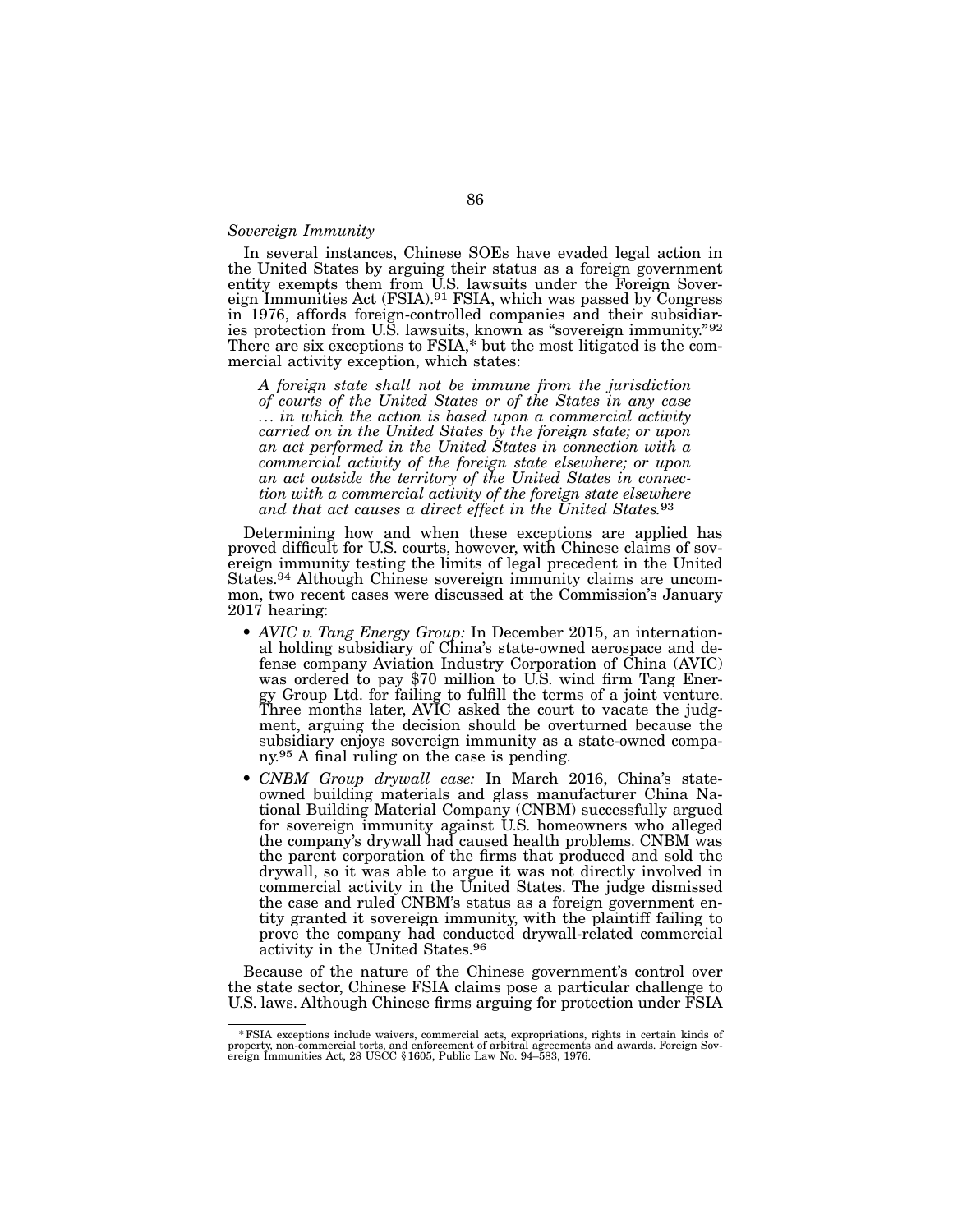are few in number to date, Tang Energy Group CEO Patrick Jenevein believes the application of sovereign immunity to commercial cases presents a dangerous trend for U.S. businesses. In testimony before the Commission, Mr. Jenevein stated that Chinese SOEs use FSIA "as a tool to skirt their legal responsibilities and delay legal proceedings"—effectively allowing them to conduct unlawful activi- $\bar{t}$ y without consequences.<sup>97</sup> Senator Charles Grassley (R-IA) agrees, stating foreign SOEs are using FSIA "as a litigation tactic to avoid claims by American consumers and companies that non-state-owned foreign companies would have to answer."98

The crux of FSIA cases often lies in whether the Chinese firm qualifies as state-owned, with courts struggling to identify the company's ultimate beneficial owner.<sup>99</sup> In these cases, the burden tends to fall on the U.S. plaintiff to prove that one of the exceptions of immunity applies.<sup>100</sup> Many of the U.S. firms involved in FSIA litigation do not have access to the same financial resources available to Chinese SOEs; thus, these cases disproportionally impact the U.S. entity and have what Mr. Jenevein describes as a "chilling effect" on the plaintiff's case in court.101

James Stengel, a partner at the New York office of Orrick law firm, disagrees, testifying before the Commission that FSIA is work- ing as intended.102 Although the Chinese economic and political system presents SOEs with inherent advantages, FSIA explicitly requires courts to "recognize the sovereign immunity of appropriately structured enterprises."<sup>103</sup> The law's commercial activity exception, which Mr. Stengel believes has been broadly interpreted by U.S. courts, prohibits any FSIA claims that arise in a commercial contract.104 Thus, any cases of Chinese SOEs receiving sovereign immunity have passed this broad test and "reflect an unexceptional application of this decades-old statutory framework for adjudicating claims against foreign sovereigns."105

#### *Chinese Investment in Strategic Sectors of the U.S. Economy*

Although Chinese companies invest in a broad range of U.S. industries, Chinese deals are mainly focused on high-value acquisitions in technology, agriculture, modern services, and commercial real estate.\* This reflects a shift from as recently as 2013, when the majority of Chinese investment targeted natural resource extraction (China invested \$3.2 billion in the U.S. oil and gas industry in 2013).106 Three sectors that have seen significant Chinese FDI include information and communications technologies (ICT), agriculture, and biotechnology, all of which are tied to U.S. economic and national security interests.

#### *Investment in U.S. ICT*

From 2000 to the first half of 2017, China completed 231 investment projects in U.S. ICT worth a combined \$15.1 billion.107 Chinese ICT investment in the United States (by value) peaked in 2014 with Lenovo's acquisition of a division of IBM for \$4.7 billion and

Ecrtain Chinese real estate investments in the United States could pose national security concerns due to the property's proximity to U.S. military bases, weapons stations, and other military to assets. In 2012, President they were located too close to a naval weapons station. Michael Hiltzik, "Chinese Investments in U.S. Hotel Companies Spur National Security Scrutiny," *Los Angeles Times*, March 18, 2016.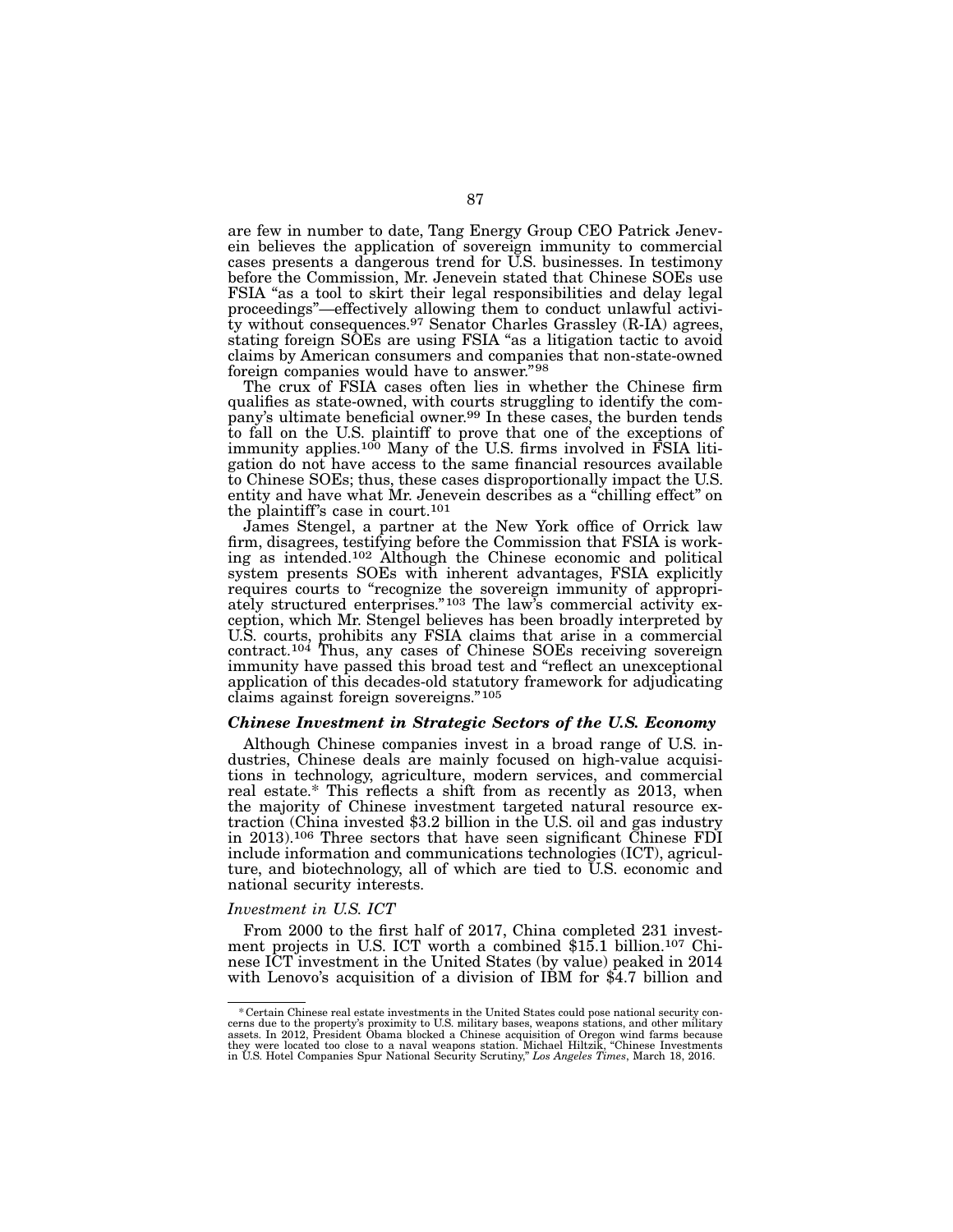Motorola Mobility for \$2.9 billion.<sup>108</sup> That year, investment in ICT accounted for about half of all Chinese FDI in the United States, reflecting the importance of Chinese industrial policies prioritizing the acquisition of foreign technologies.109 In 2016, Chinese investment in that sector reached \$3.3 billion, an increase of 155 percent from 2015 (see Figure 2). Through the first half of 2017, however, Chinese FDI in U.S. ICT was less than \$1 billion, well below 2016 levels over the same period amid increased regulatory scrutiny in the United States and efforts to curb capital outflows in China.<sup>110</sup>





*Source:* Rhodium Group, "China Investment Monitor." *http://rhg.com/interactive/china-investmentmonitor*.

China is seeking to develop its semiconductor industry by aggressively investing abroad—particularly in the United States and restricting global firms' access to the Chinese semiconductor market.\* The CCP has created government funds to finance foreign acquisitions that accelerate China's high-tech development, including \$107.5 billion in national and regional semiconductor investment funds established by the Ministry of Industry and Information Technology in  $2014$ .<sup>111</sup> According to data from the Rhodium Group's 2016 contracted report for the Commission, Chinese firms leveraged this state funding to attempt to acquire or invest in at least 27 U.S. semiconductor firms from 2013 to November 2016.112

Then U.S. Commerce Secretary Penny Pritzker warned in November 2016 that the U.S. semiconductor industry is "seeing new attempts by China to acquire companies and technology based on their government's interests—not commercial objectives." 113 The next month, U.S. President Barack Obama blocked a Chinese

<sup>\*</sup>For more information on China's pursuit of U.S. semiconductor assets and its implications for the United States, see U.S.-China Economic and Security Review Commission, Chapter 1, Section 3, "China's 13th Five-Year Plan," in *2016 Annual Report to Congress*, November 2016, 155–161.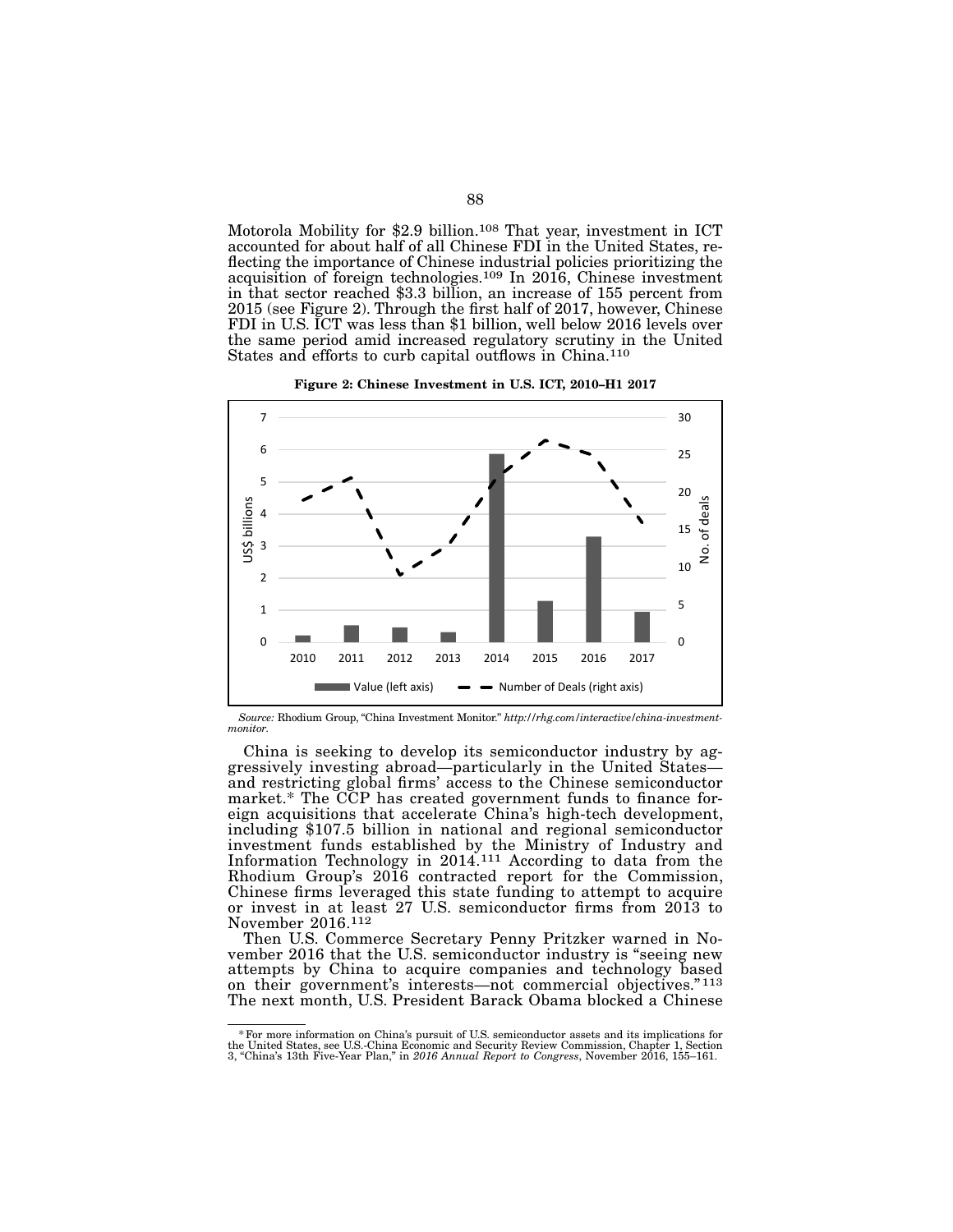deal to acquire the U.S. business of Aixtron, a German semiconductor company. A Treasury Department statement indicated the deal was blocked because the "national security risk posed by the transaction relate[d], among other things, to the military applications" of the firm's technology, indicating the U.S. government's concern over China's attempts to acquire sensitive U.S. technologies.114

Chinese investments in the U.S. semiconductor industry not only help China move up the value-added chain and meet market and security demands, but also threaten U.S. economic and national security interests.115 A January 2017 report from the U.S. President's Council of Advisors on Science and Technology warned China's increased semiconductor investment represents "a concerted push by China to reshape the market in its favor ... [and] threatens the competitiveness of U.S. industry and the national and global benefits it brings."116 According to John Adams, former brigadier general for the U.S. Army, semiconductors are "central to U.S. military and economic strength."117 Losing semiconductor technology to China would endanger the U.S. military's technological advantages in surveillance, communications, and propulsion, and erode U.S. institutional and technological know-how and the ability to design and commercialize emerging defense technologies.118

China's ICT investments are in line with the country's emphasis on telecommunications as a strategic interest. According to Dr. Atkinson's testimony "the main purpose of most Chinese technology companies buying U.S. technology companies is not to make a profit, but to take U.S. technology in order to upgrade their own technology capabilities."119 These goals are manifested in several Chinese government policies, including the Chinese government's so-called "De-IOE" campaign, which pressures Chinese companies to replace products from IBM, Oracle, and Dell EMC (abbreviated as "IOE") with Chinese-made alternatives.120

There are also questions about the lack of reciprocal treatment for U.S. ICT firms in China, with U.S. firms forced to disclose valuable technologies and source code to gain access to the Chinese market. In January 2015, China announced new regulations to ensure foreign ICT in China remain "secure and controllable," including intrusive security test requirements, compliance with Chinese national standards, and—potentially—forced disclosure of valuable source code.<sup>121</sup> China's broad cybersecurity law also seeks to further tighten state control over information flows and technology equipment, including naming telecommunications a "critical information infrastructure" subject to mandatory security checks (for more on China's cybersecurity law, see Chapter 1, Section 1, "Year in Review: Economics and Trade").<sup>122</sup> According to Dr. Atkinson, these policies, coupled with increased investment activity in the United States, represent "an aggressive by-hook-or-by-crook strategy that involves serially manipulating the marketplace and wantonly stealing and coercing transfer of American knowhow."123 The January 2017 report from the U.S. President's Council of Advisors on Science and Technology echoes Dr. Atkinson's concerns, finding that "Chinese policies are distorting markets in ways that undermine innovation, subtract from U.S. market share, and put U.S. national security at risk."<sup>124</sup>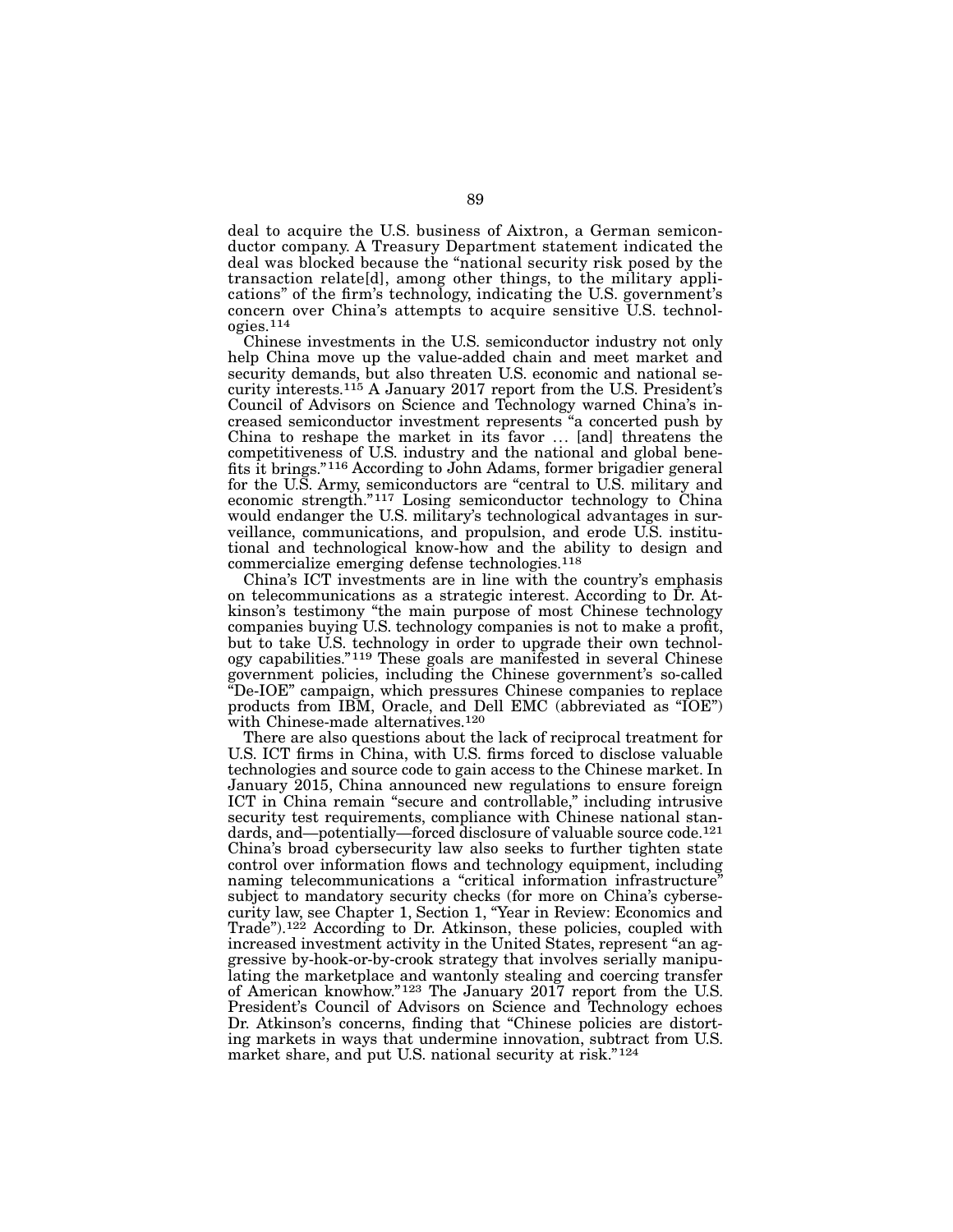#### *Investment in U.S. Agriculture and Biotechnology*

Since 2000, cumulative investment in U.S. agriculture has accounted for around 6 percent of total Chinese FDI in the United States, a significant though relatively small share compared to sectors like real estate (30 percent) and ICT (11 percent).<sup>125</sup> Although China has made 35 agriculture deals in the United States since 2000, the deal for Smithfield Foods Inc., the largest U.S. pork producer, accounts for nearly 95 percent of the value of China's investments in U.S. agriculture.<sup>126</sup> In July 2013, Shuanghui International Holdings Limited, a subsidiary of Shuanghui Group (now WH Group), proposed to acquire Smithfield in a \$4.7 billion deal (worth more than \$7 billion including Smithfield's debt).<sup>127</sup> The acquisition gave China control of nearly 26 percent of the U.S. pork market, helping to ensure the stability of Chinese food imports.128

In April 2017, the state-owned China National Chemical Corporation (ChemChina) gained approval from U.S. and European regulators for a \$43 billion bid to buy the Swiss company Syngenta, one of the world's largest producers of crop protection products, including pesticides, fungicides, and genetically modified seeds.129 Although Syngenta is a Swiss company and is thus excluded from Rhodium Group's calculations of Chinese FDI in the United States, the firm does have significant operations in the United States, with a plant in North Carolina that employs more than 1,100 people.130 Syngenta also has chemical plants in Louisiana and Texas that the U.S. Department of Homeland Security categorizes as "high-risk" facilities under the Chemical Facility Anti-Terrorism Standards program,\* leading to concerns that foreign ownership could pose national security risks.131

Patrick Woodall, research director and senior policy advocate at Food & Water Watch, argues China's foreign investment strategy in agriculture and biotechnology raises concerns over technology transfer to China.132 Biotechnology firms like Syngenta, for example, utilize valuable technologies and processes that could give Chinese agribusinesses a competitive advantage over other global firms.133 In a July 2016 letter to members of President Obama's cabinet, Food & Water Watch and the National Farmers Union warned against what they describe as China's efforts to "secure and control worldwide food production resources," stating that the acquisitions of Syngenta and Smithfield could lead to the transfer of valuable assets, IP, and technology from the United States (for more on China's biotechnology development policies, see Chapter 4, Section 1, "China's Pursuit of Dominance in Computing, Robotics, and Biotechnology").134

China's agriculture and biotechnology acquisitions continue a system of restricted market access that exists for foreign firms operating across several strategic Chinese industries. Acquiring foreign agribusinesses is one way Chinese importers circumvent State Council restrictions on imports of genetically modified prod-

<sup>&</sup>lt;sup>\*</sup>The Chemical Facility Anti-Terrorism Standards program, authorized by Congress in 2007<br>and updated in 2014, is responsible for protecting hazardous chemical facilities from terrorist<br>infiltration. U.S. Department of Hom *(CFATS)*.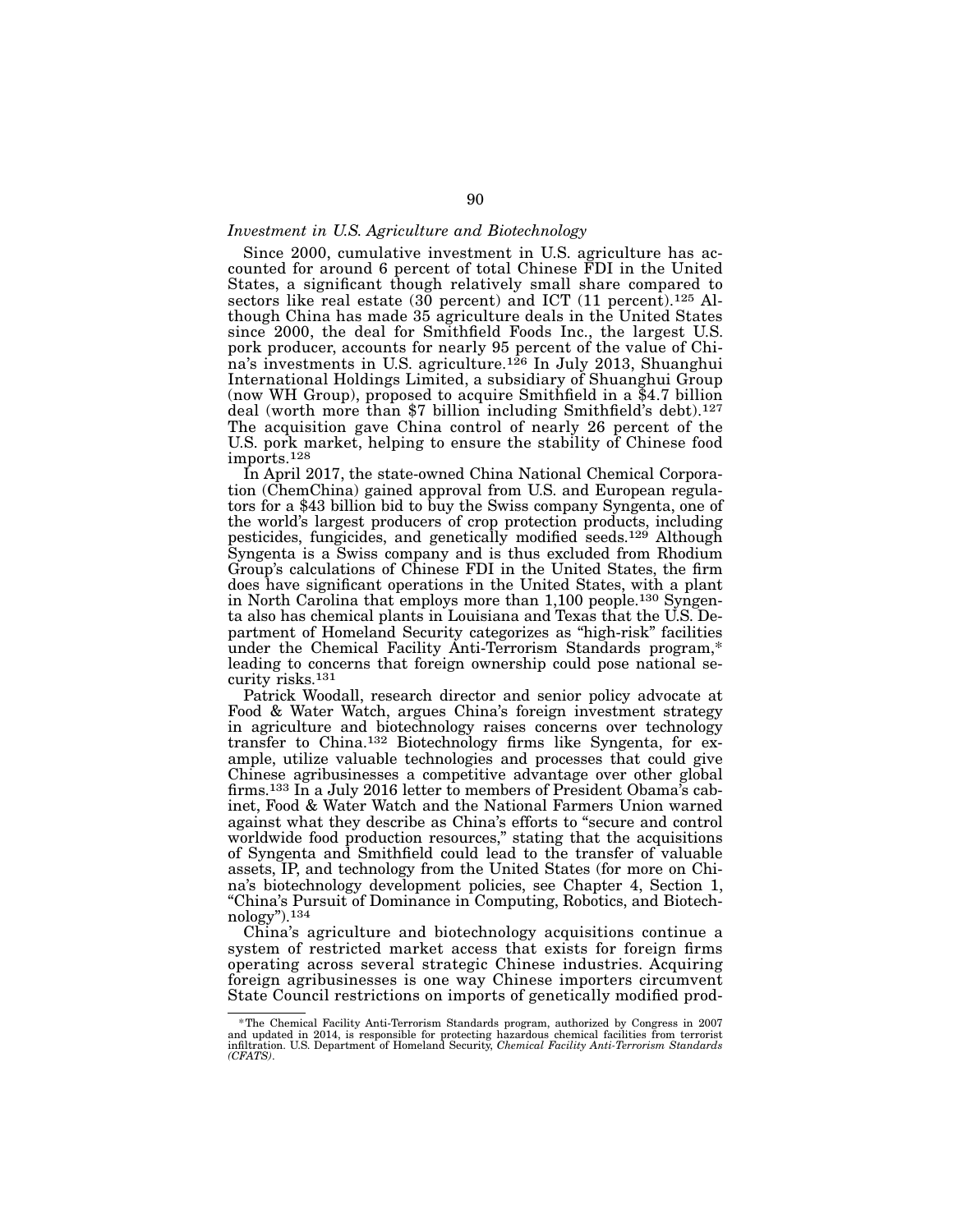ucts in China. Although these restrictions are ostensibly meant to protect the public from consuming harmful chemicals, they limit the import of foreign agriculture products and expand Chinese firms' share of the domestic agriculture market.<sup>135</sup> For example, after ChemChina acquired Syngenta, China is in a position to begin approving imports of biotechnology crops, potentially favoring the use of products produced by Syngenta over U.S. biotechnology and agriculture firms.136

Chinese agriculture acquisitions also limit foreign firms' market access in China. The Smithfield acquisition, for instance, has fulfilled China's growing demand for pork imports. After it was acquired by Shuanghui in 2013, Smithfield (which is one of a few U.S. pork producers that does not use the feed additive ractopamine<sup>\*</sup>) saw its exports to China increase 50 percent by 2015. Today, Smithfield accounts for 97 percent of all U.S. pork exports to China.137

Other experts contend Chinese investments in agriculture benefit the U.S. economy overall. U.S. Ambassador to China Terry Branstad is one supporter of increased Chinese agriculture investment in the United States, saying the United States has "seen just the tip of the iceberg of the potential investments here" and calling agriculture investment "beneficial to both [China and the United States]." 138 Some experts also remain convinced the benefits of the Smithfield and Syngenta deals outweigh their risks. Both deals received CFIUS approval, which indicates to some experts like Stephen McHale, a partner at Squire Patton Boggs, that the U.S. government has "not yet reached the point where [it has] found an acquisition in the food and agriculture sectors to threaten national security."<sup>139</sup>

#### Chinese Companies on U.S. Stock Exchanges

Although the number of Chinese firms listed on U.S. stock exchanges has declined in recent years, the total market capitalization of Chinese issuers in the United States has continued to grow (see Table 3), which may lead to increased risks to U.S. investors. For the last decade, U.S. negotiators have sought to protect investors by ensuring all public accounting firms, both domestic and foreign, disclose their clients' financial information as required under U.S. law. However, some Chinese firms have refused to divulge their accounting and financial practices to U.S. investors, exposing the limits of U.S. regulators' ability to protect investors.

<sup>\*</sup> China has banned the use of ractopamine due to alleged health and food safety concerns.<br>Shirley A. Kan and Wayne Morrison, "U.S.-Taiwan Relationship: Overview of Policy Issues" Congressional Research Service, April 22,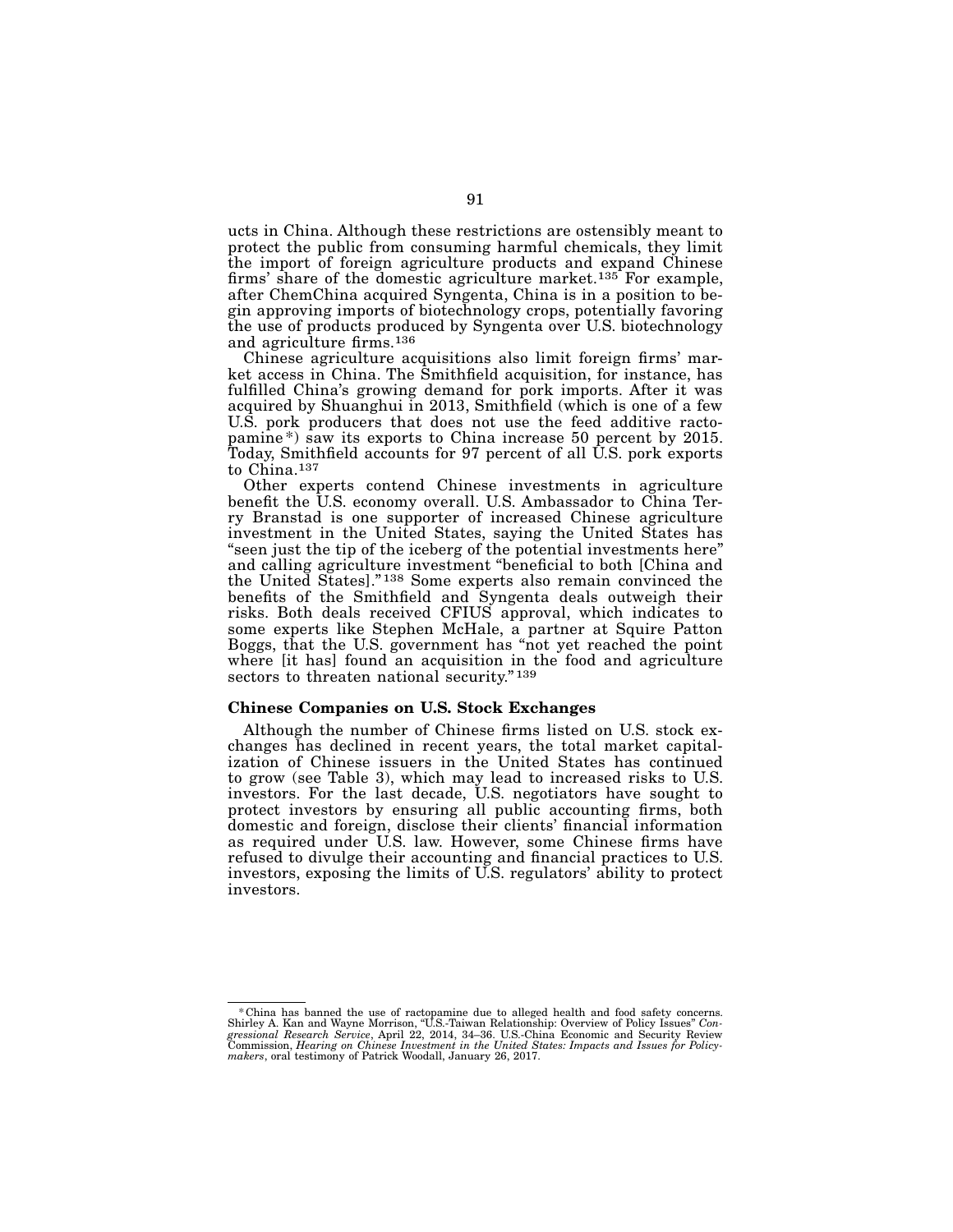Table 3: Chinese Firms Listed in the United States, 2012 and 2017

|                                                       | 2012  | 2017  |
|-------------------------------------------------------|-------|-------|
| <b>Number of Listings</b>                             | 188   | 130   |
| <b>Total Market Capitalization</b><br>(US\$ billions) | \$119 | \$536 |

*Note:* These figures represent only Chinese firms listed as American depository receipts on the New York Stock Exchange, NASDAQ, and American Stock Exchange. 2017 figures are from February 1, 2017.

*Source:* Heng Ren Partners, e-mail with Commission staff, February 7, 2017.

#### *Foreign Private Issuers in the United States*

A foreign private issuer (FPI) is a company incorporated or organized under the laws of a jurisdiction outside of the United States and listed on U.S. stock exchanges with less than half of its securities directly or indirectly held by U.S. residents. If more than 50 percent of its securities are held by U.S. residents, a company can only qualify as an FPI if the majority of the firm's executive officers and directors are not U.S. citizens or residents, less than 50 percent of the firm's assets are located in the United States, and the firm's business is not primarily conducted in the United States.140

Foreign companies around the world rely on U.S. financial markets to raise capital and establish a trading presence for their securities.141 Many of these companies list as FPIs, allowing them to eschew U.S. financial regulations in favor of the laws of their home country.<sup>142</sup> FPIs are entitled to several advantages over domestic firms, including exemptions from publishing quarterly financial reports, exceptions from disclosure requirements for details on executive compensation, and longer deadlines for releasing annual financial reports.\* Additionally, some FPIs registering for the first time with the U.S. Securities and Exchange Commission (SEC) may submit their draft registration statements confidentially, unlike domestic issuers, which must file their registration statements publicly.143

Since 2000, many FPIs listing in the United States have been incorporated in offshore locations, where underdeveloped financial standards and disclosure requirements allow issuers to operate with relative anonymity and circumvent U.S. regulations.<sup>144</sup> As of May 2017, tax havens like Switzerland, the Cayman Islands, and Luxem- bourg were home to 94 FPIs listed on the New York Stock Exchange (NYSE)—21 percent of all FPIs listed on the NYSE—and boasted a combined market capitalization of nearly \$900 billion (see Figure 3).145 Tax havens are the third-largest source of FPIs listed on the NYSE by total market capitalization, trailing the United Kingdom  $($1.2$ trillion)$  and Canada  $($1.1~ trillion).<sup>146</sup> China, meanwhile, is the$ fourth-largest source of FPIs, with a total market capitalization of \$742 billion.147

<sup>\*</sup>FPIs must file annual financial reports within four months of the start of the fiscal year, compared to just 60 or 90 days for domestic firms (depending on the firms' capitalization and other factors). Morrison & Foerster, "Frequently Asked Questions about Foreign Private Issuers," 4–5.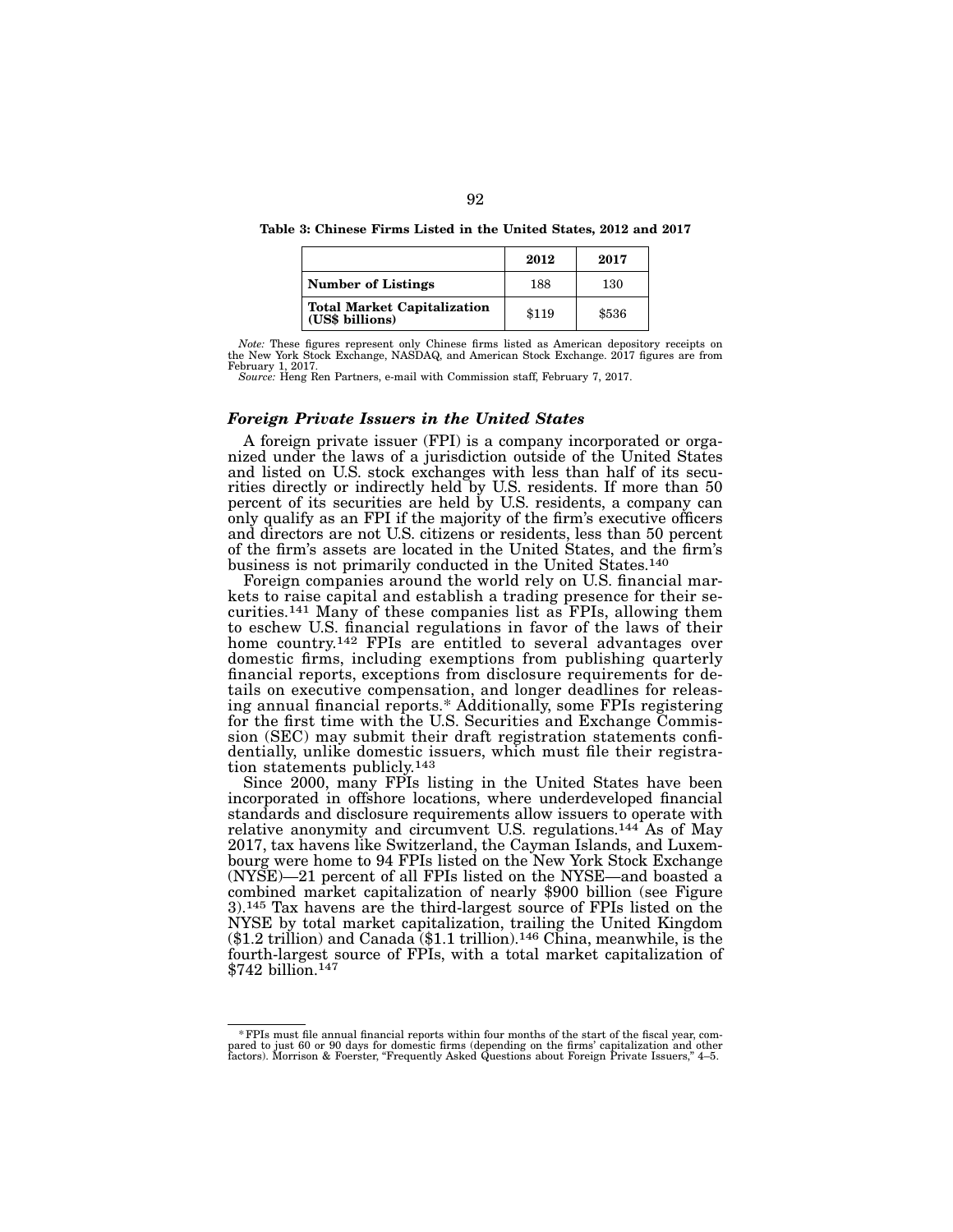



*Note:* Tax havens include Bermuda, the British Virgin Islands, the Cayman Islands, Ireland, Luxembourg, Puerto Rico, and Switzerland. *Source:* NASDAQ, "Companies on NYSE."

#### *Chinese Companies Listing in the United States*

Although the risks posed by Chinese FPIs are generally no different from those of other foreign issuers based in offshore jurisdictions, Chinese laws present some particular challenges for U.S. regulators. Chinese firms utilize three approaches to access U.S. markets:

- American depository receipts (ADRs): ADRs are certificates is-<br>sued by U.S. banks that trade in the United States but rep-<br>resent shares of a foreign stock.<sup>148</sup> ADRs are the most common choice for Chinese firms (and other foreign companies) looking to list in the United States: out of the 126 U.S.-listed Chinese companies in March 2017, 90 companies were listed as ADRs.149 Most Chinese issuers (and foreign issuers generally) prefer ADRs because they are easier to transfer and manage than foreign shares directly listed on U.S. exchanges.150
- *Ordinary shares:* Some foreign companies list their stock direct- ly in the United States through an initial public offering (IPO). The most notable Chinese IPO occurred in September 2014 when China's e-commerce giant Alibaba raised \$25 billion in its public offering on the NYSE.151 Following the Alibaba IPO, however, many Chinese companies abandoned IPOs on U.S. exchanges in favor of IPOs in China, where their securities, particularly for Internet companies, commanded higher sales.152 Chinese IPO activity rebounded in the second half of 2016, led by the Shanghai-based logistics company ZTO Express Inc.'s \$1.4 billion IPO on the NYSE.<sup>153</sup>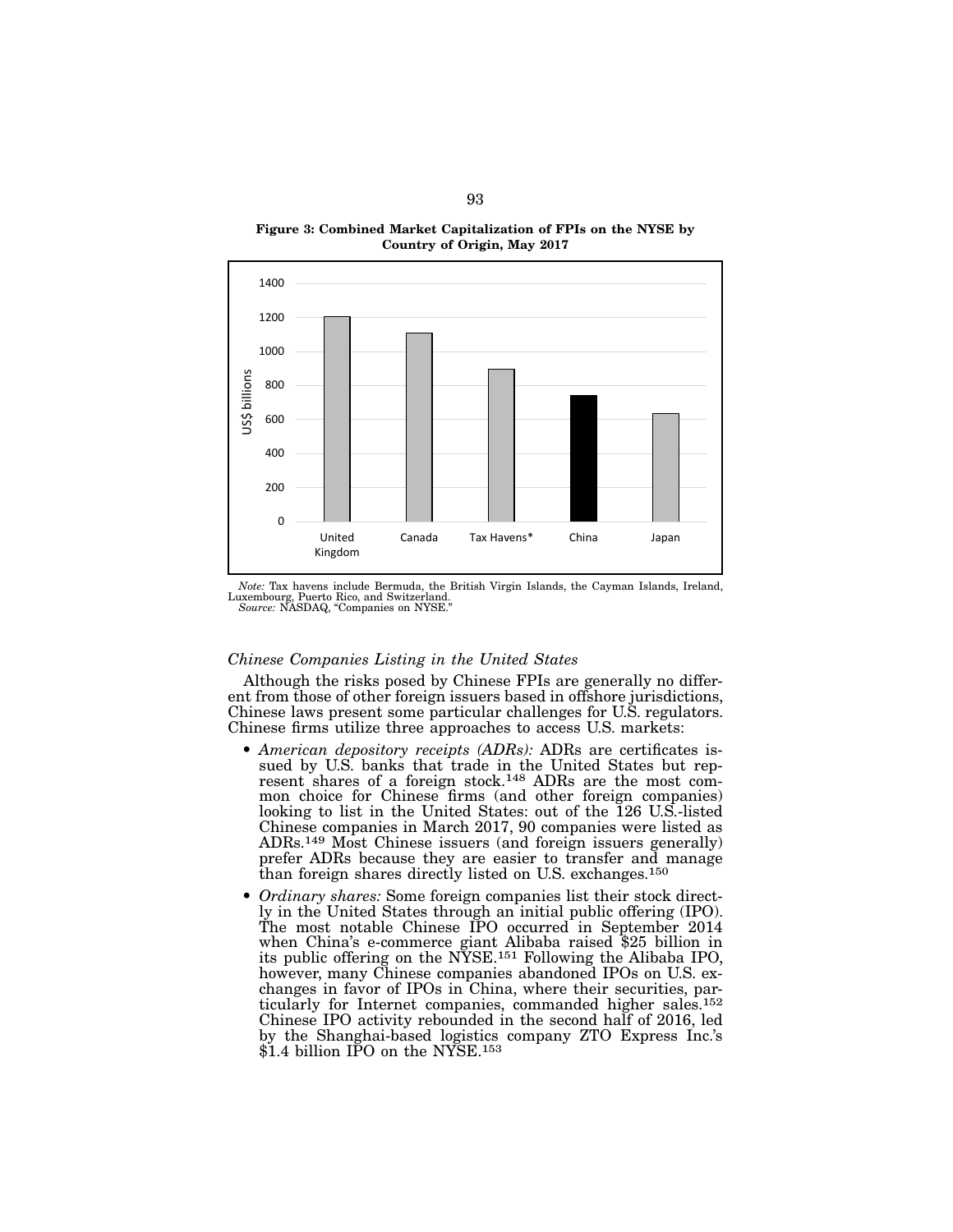• *Reverse mergers:* Reverse mergers occur when a U.S. public shell company already registered in the United States—often bankrupt or near bankruptcy—merges with a foreign firm. The foreign company's shareholders then gain a controlling interest in the public shell company, thereby becoming an SEC-registered company rather than an FPI. Firms involved in a reverse merger are not reviewed prior to the transaction, making it an inexpensive way to quickly list a company in the United States. An influx of Chinese reverse mergers in 2010 led to a series of scandals involving Chinese companies defrauding U.S. investors.154 Between 2011 and 2012, an SEC crackdown on reverse mergers led to more than 100 U.S.-listed Chinese companies being delisted or having their trading frozen as a result of fraud allegations and other violations of U.S. securities laws. However, few U.S. investors were compensated for their losses because the SEC lacks the jurisdiction necessary to punish foreign companies beyond their activities in the United States.155

Like other foreign private issuers (FPIs), Chinese businesses list on U.S. stock exchanges to raise capital while operating largely outside the laws and regulations governing U.S. firms.156 Chinese firms first started listing in the United States in the 1990s, when Chinese regulators encouraged larger firms to list in the United States to secure greater capital and higher governance standards.157 By 1998, nine Chinese FPIs had listed in the United States, all on the NYSE.\* Fifteen years later, around 100 Chinese companies were listed in the United States, including many firms from China's growing technology sector like Baidu, JD.com, and Weibo.†

As of July 2017, a total of 126 Chinese companies were listed on the NASDAQ, NYSE, and American Stock Exchange (AMEX), with a total market capitalization of \$960 billion.‡ As shown in Table 4, the sectors with the highest combined market capitalization include services (\$433.6 billion), energy and power (\$239 billion), and technology (\$148.6 billion).158 Estimates from the asset management firm Heng Ren Investments also indicate that, as of February 2017, U.S. mutual funds, pension funds, government retirement fund, and exchange-traded funds invested at least \$123 billion in U.S.-listed Chinese firms.§ This creates risks for U.S. citizens with money in these investment funds.

<sup>\*</sup>The nine Chinese companies listed are Beijing Yanhua Petrochemical, China Eastern Airlines, China Southern Airlines, Guangshen Railway, Huaneng Power International, Jilin Chemical Industrial, Shandong Huaneng Power Development, Shanghai Petrochemical, and Yanzhou Coal<br>Mining. U.S. Securities and Exchange Commission, December 31, 1998.<br>with the U.S. Securities and Exchange Commission, December 31, 1998

the list of Chinese companies listed on the NYSE, NASDAQ, and AMEX includes only U.S.-listed companies based in China, not offshore Chinese companies and Holme where.<br>Where. The actual number of Chinese companies listed on "Companies in China."

<sup>§</sup>This estimate includes only the 13 largest U.S.-listed Chinese ADRs by market capitalization. Peter Halesworth, Founder, Heng Ren investments, interview with Commission staff, February 7, 2017.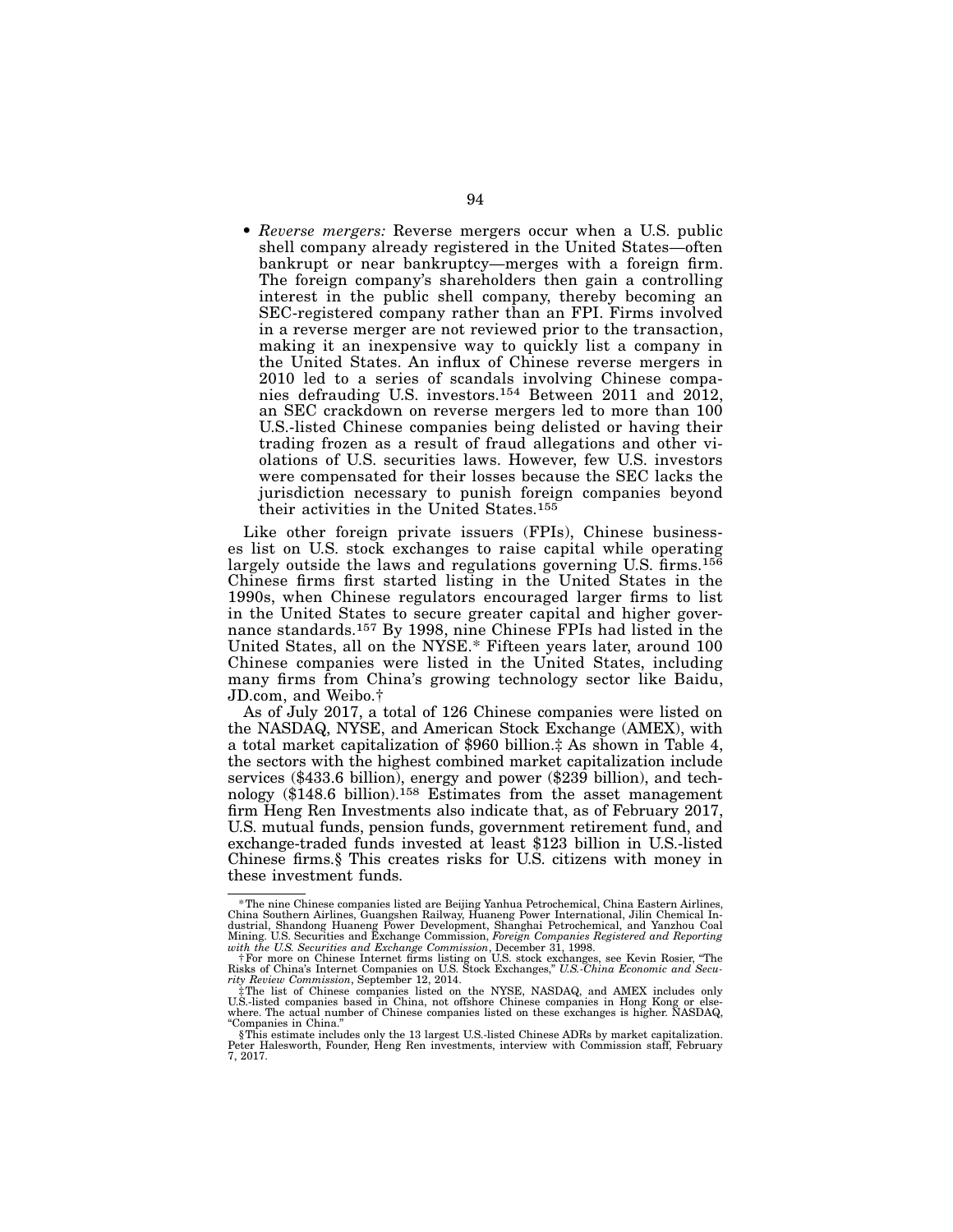| Sector                  | No. of Firms<br>Listed | Market Cap<br>(US\$ billion) |
|-------------------------|------------------------|------------------------------|
| Services                | 24                     | 433.6                        |
| <b>Energy and Power</b> | 5                      | 239.0                        |
| Technology              | 36                     | 148.6                        |
| Finance                 | 14                     | 89.5                         |
| Transportation          | 4                      | 28.5                         |
| Industrial              | 12                     | 14.3                         |
| Health Care             | 7                      | 4.7                          |
| Capital Goods           | 10                     | 0.8                          |
| Consumer Goods          | 13                     | 0.5                          |
| Other                   | 1                      | 0.4                          |
| Total                   | 126                    | 960                          |

Table 4: Chinese Companies on U.S. Stock Exchanges, 2017

*Source:* NASDAQ, "Companies in China."

## *Challenges Posed by Chinese Companies Listed in the United States*

The opaque nature of China's financial system presents unique challenges for U.S. regulators and investors.159 Foremost among these are China's foreign ownership restrictions and state secrecy laws.

#### *Foreign Ownership Restrictions*

The Chinese government enforces limits on foreign ownership of Chinese companies, which restricts the ability of those companies to list on foreign exchanges. These limits are particularly stringent for Chinese companies operating in strategic sectors, such as Internet and technology firms. To get around these limitations, Chinese companies in restricted industries facilitate foreign investment through a complex mechanism known as a variable interest entity (VIE).160

The VIE structure consists of several entities—essentially holding companies, usually based in tax havens—linking foreign investors and Chinese firms together through a mix of legal contracts and equity ownership.<sup>161</sup> These structures create effective foreign ownership of Chinese companies while still complying with Chinese foreign ownership laws.162 Paul Gillis, professor of practice at the Guanghua School of Management at Peking University, calculates that 56 percent of all Chinese companies listed on the NYSE and NASDAQ use the VIE structure (up from 42 percent in 2011), including Alibaba, Baidu, and Weibo.163

In addition to circumventing Chinese regulations, the VIE structure operates largely outside the jurisdiction of U.S. courts and regulatory agencies.164 Because the legal structure of a VIE is only enforceable in the haven where it is based, U.S.-listed securities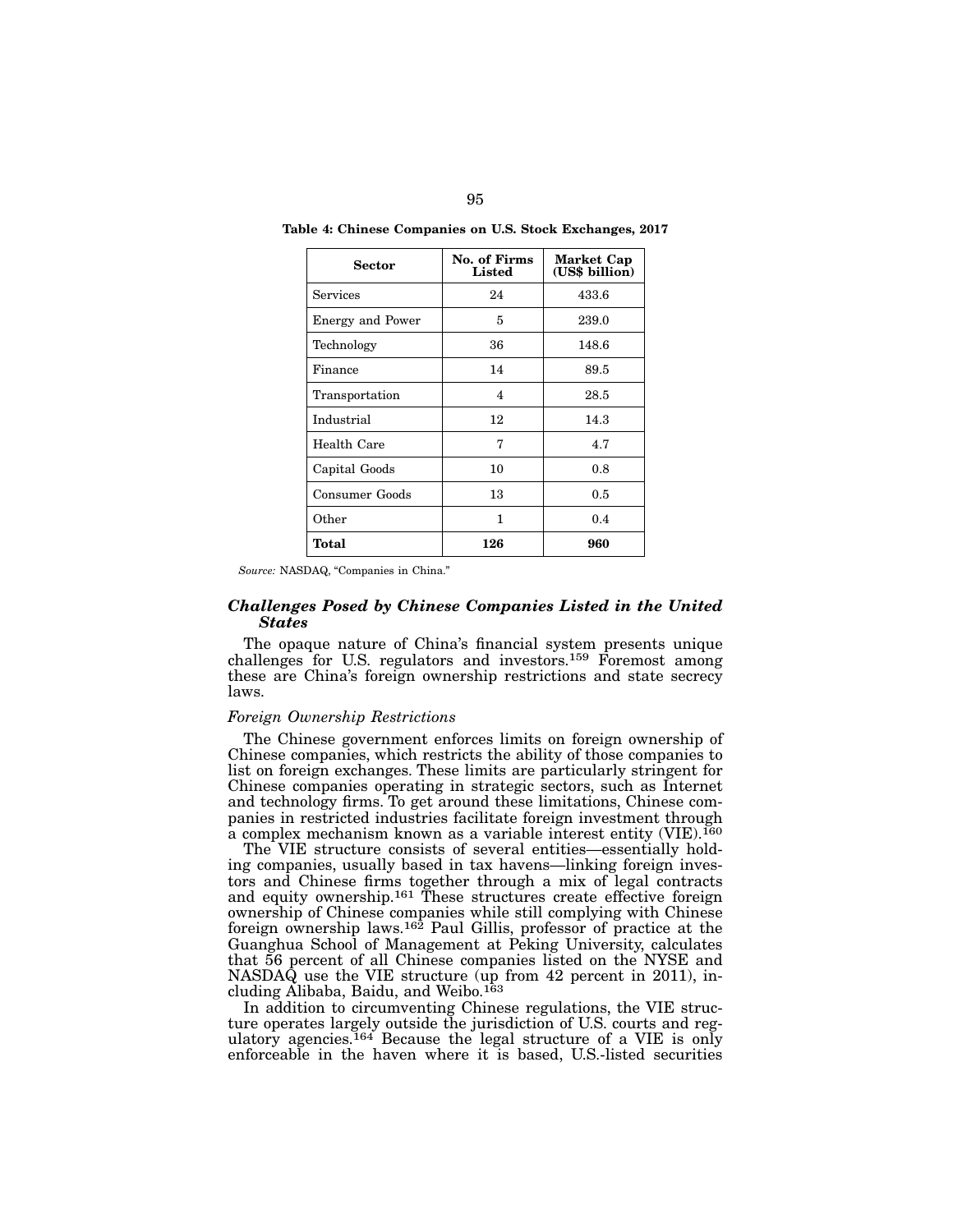issued from offshore locations are not subject to U.S. laws.165 As a result, VIE issuers that defraud their U.S. investors cannot be held to account, with attempts to enforce contractual arrangements with VIEs typically failing.166

Chinese regulators acknowledge the use of VIE structures by Chinese firms. In March 2017, a decision by China's Supreme Court ruled that transactions facilitated through VIE structures are legal regardless of whether the VIE in question violates Chinese foreign investment restrictions.167 The Chinese government has not made any serious efforts to adjust the relevant laws and ensure Chinese companies listed abroad through the VIE structure have a legal responsibility to their foreign investors.168 Chinese regulators proposed legislation in January 2015 to outlaw VIEs, but the law would have excluded firms controlled by Chinese nationals.169 This provision has not appeared in subsequent regulations issued by the Chinese government, allowing VIEs to continue operating in a legal gray zone in the United States.170

#### *State Secrecy Laws*

China's state security laws also limit the U.S. government's ability to properly regulate and oversee Chinese companies operating in the United States. Chinese laws governing the protection of state secrets and national security limit foreign access to Chinese companies' audit reports.171 As a result, when Chinese-based firms list on U.S. stock exchanges, the audit work papers of these companies often cannot be accessed by U.S. regulators as required under U.S. law.172 When audit work papers are provided, the veracity of their financial statements and disclosures cannot be verified by U.S. regulators.173

In 2012, the SEC charged five China-based subsidiaries of U.S. auditors—BDO China Dahua CPA Co. Ltd., Ernst & Young Hua Ming, KPMG Huazhen, Deloitte Touche Tohmatsu Certified Public Accountants, and PricewaterhouseCoopers ZhongTian—with breaking U.S. securities laws for refusing to turn over requested audit work papers.174 These accounting firms could have been blocked from auditing U.S.-listed companies, but because they are the largest auditors of Chinese firms listed in the United States, deregistering them would greatly limit the ability of Chinese companies to list on U.S. stock exchanges.175 Instead, the SEC imposed \$500,000 sanctions on four of the five firms,\* along with an admission from each firm that it had failed to turn over proper documentation.<sup>176</sup> The weak ruling prompted China's state-owned media outlet Xinhua to declare China-based auditors "too big to ban."<sup>177</sup>

Because the Chinese government restricts some Chinese companies from providing financial information to foreign auditing firms, inspections of U.S.-listed Chinese companies are conducted entirely by Chinese auditors. There are around 100 accounting firms in both China and Hong Kong that conduct audits of U.S.-listed Chinese companies.178 China's Ministry of Finance, the Chinese Securities Regulatory Commission, and the China Institute of Certified Public Accountants are granted responsibility for oversight of these ac-

<sup>\*</sup>The case against Dahua remains ongoing.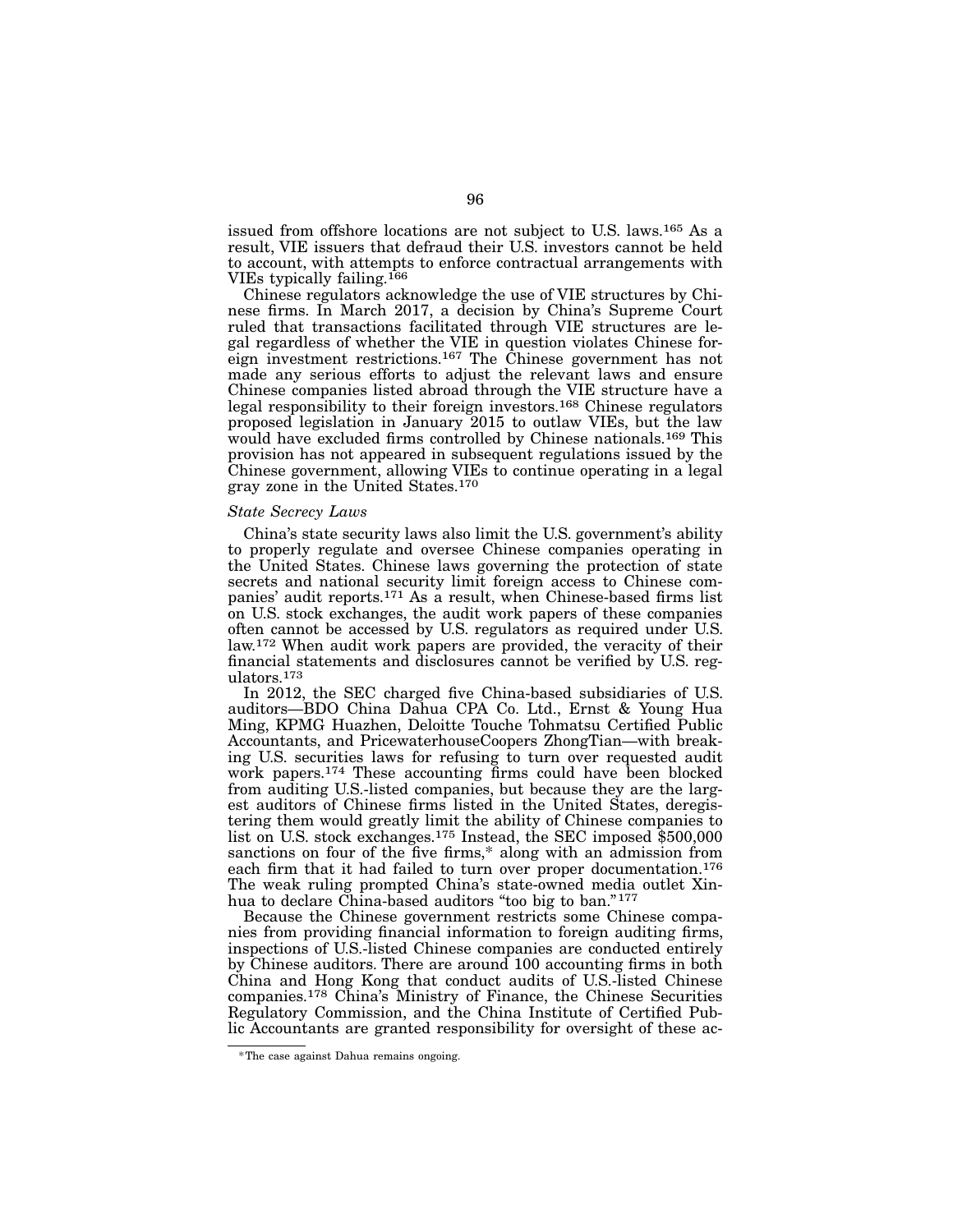counting firms, and are responsible for conducting quality control procedures and inspecting audit papers.179

U.S. regulators are attempting to increase their access to China's auditing reports.180 However, Beijing has shown little inclination to improve disclosures for foreign-listed firms. In July 2017, the Public Company Accounting Oversight Board (PCAOB) blocked Crowe Horwath HK, a Hong Kong-based auditor, from auditing U.S.-listed firms because the auditor was unable to secure the audit papers of its China-based clients. This is the second Hong Kong accounting firm to have its registration revoked by the PCAOB,\* highlighting the difficulties auditing firms face when tasked with securing audit work reports from Chinese companies prohibited from sharing sensitive financial information with foreign regulators.<sup>181</sup> Instead of increasing its cooperation with foreign auditors, the Chinese government has insisted the United States offer regulatory equivalency to China, accepting the work of Chinese regulators and auditors as though it was done by a U.S. company.182 The EU already accepted regulatory equivalency with respect to audits of Chinese companies, but U.S. regulators have instead pushed for joint inspections of Chinese accounting firms together with local regulators.<sup>183</sup>

#### *Chinese Firms Disadvantage Investors on U.S. Exchanges*

Since cracking down on Chinese reverse mergers, U.S. regulators have struggled to deter sophisticated efforts by some Chinese companies to defraud U.S. investors. According to Peter Halesworth, founder of Heng Ren Investments, most Chinese companies listed in the United States are "ethical and law abiding."<sup>184</sup> However, legal barriers hindering audits and reviews of U.S.-listed Chinese firms have left bad actors shielded from prosecution for crimes committed against U.S. investors.185 In a report released by Heng Ren in April 2016, Mr. Halesworth detailed instances of U.S.-listed Chinese issuers forcing sales below their U.S. market value, effectively lowballing U.S. investors.186 The report found that from the start of 2015 to April 2016, 38 U.S.-listed Chinese companies announced buyout offers. Of those 38 buyouts, the premiums paid to U.S. shareholders averaged just 20.6 percent, compared to the 28.4 percent average premium typically paid to shareholders in buyouts of U.S.-listed companies. Ten of these buyouts offered shareholders premiums of 10 percent or less.187 Because FPIs are not under U.S. jurisdiction, U.S. investors are left without legal recourse to challenge the unjustifiably low buyout price.188 The average total assets of these 38 companies rose from \$122 million pre-IPO to \$994 million at the buyout announcement, with these firms leaving the United States financially strengthened after low-balling investors.189 Several prominent Chinese companies have utilized this practice to disadvantage U.S. investors, including China Mobile Games & Entertainment Group and Focus Media Holdings Ltd.<sup>190</sup>

Another report by GeoInvesting, a financial information website focused on small-cap stocks, found China-based companies have perpetrated dozens of frauds on U.S. exchanges totaling at least

In January 2016 the PCAOB deregistered the Hong Kong affiliate of the auditing firm PKF \*\*<br>International for not cooperating with a probe into its work for a Chinese company. Jennifer<br>Hughes and Alice Woodhouse, "Hong Kong *Times*, July 26, 2017.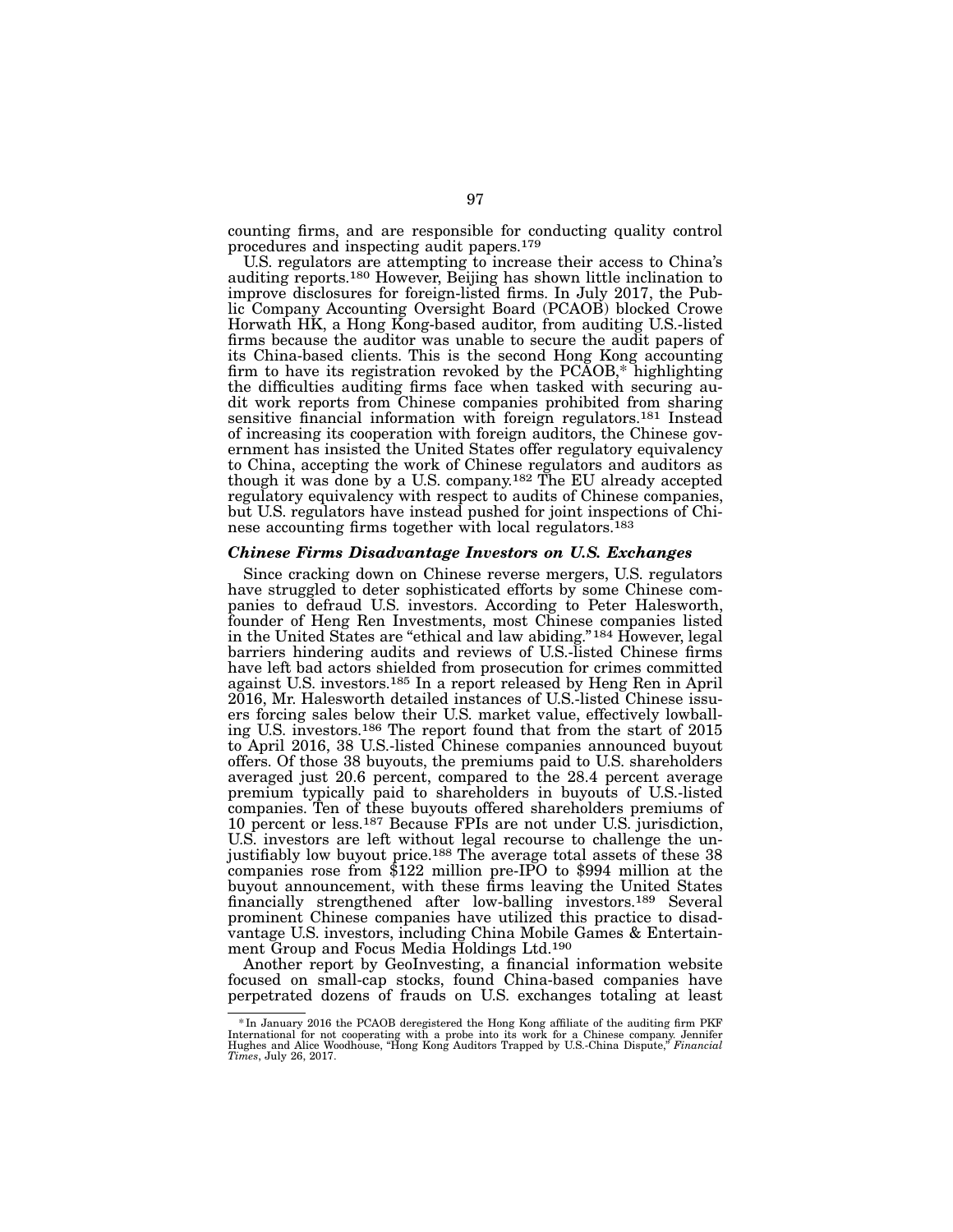\$5 billion in losses.191 In many of these schemes, the executives of U.S.-listed Chinese companies sold their firm's assets and then raised money from U.S. investors.192 One notable case was Puda Coal, a Chinese mining company that was listed on the NYSE until 2012, when it was revealed that the company's management had sold its assets to a Chinese competitor before raising money from U.S. investors. After the scheme was revealed, Puda's market capitalization on the NYSE dropped by nearly \$342 million.193 The firm's shares were delisted (the company is no longer in business) and a \$250 million fine was issued to Puda's chairman and former chief executive.194 The SEC never collected on the fine, however, and Puda's U.S. investors lost hundreds of millions of dollars.<sup>195</sup>

## *Role of U.S. Regulators*

The job of protecting U.S. investors and mitigating the risks of stock market fraud falls primarily to two U.S. regulatory agencies, the SEC and the PCAOB, along with the stock exchanges themselves. The regulators' authority is based on the assumption that a firm's financial disclosures will accurately reflect its market value. However, China's strict limits on the activities of foreign auditors undermine the authority of these U.S. institutions, putting U.S. investors at risk.

#### *SEC Regulations*

The SEC is tasked with protecting U.S. investors, ensuring fairness in cross-border securities transactions, and maintaining efficient and transparent markets. This includes detection and prosecution of fraudulent activities perpetrated on U.S. stock exchanges by overseas issuers.196 To this end, the SEC has worked to address concerns over foreign disclosure requirements and cross-border regulatory cooperation. The Dodd-Frank Wall Street Reform and Consumer Protection Act of 2010, for example, requires reciprocal inspections for audit regulators outside the United States, and mandates confidential exchanges of information with regulators in foreign countries.197

The SEC has sought multilateral and bilateral cross-border regulatory cooperation agreements with foreign governments to enhance oversight protocol.<sup>198</sup> The SEC is party to more than 75 formal cooperative arrangements with over 50 foreign regulators and law enforcement agencies, including a formal information sharing agreement with China signed in April 1994.199 The SEC and the China Securities Regulatory Commission are also signatories to the International Organization of Securities Commissions (IOSCO) Multilateral Memorandum of Understanding (MOU) on enforcement cooperation, an agreement with 109 signatories seeking to enhance cross-border cooperation on issues such as enforcement cooperation, supervisory oversight, and exchanges for information regarding issuers.200

Even with these cooperation agreements in place, the SEC's ability to secure Chinese companies' audit work reports and prosecute fraudulent companies remains limited.201 That responsibility has fallen largely to the SEC Cross-Border Working Group, which targets U.S.-listed foreign companies suspected of fraudulent activity.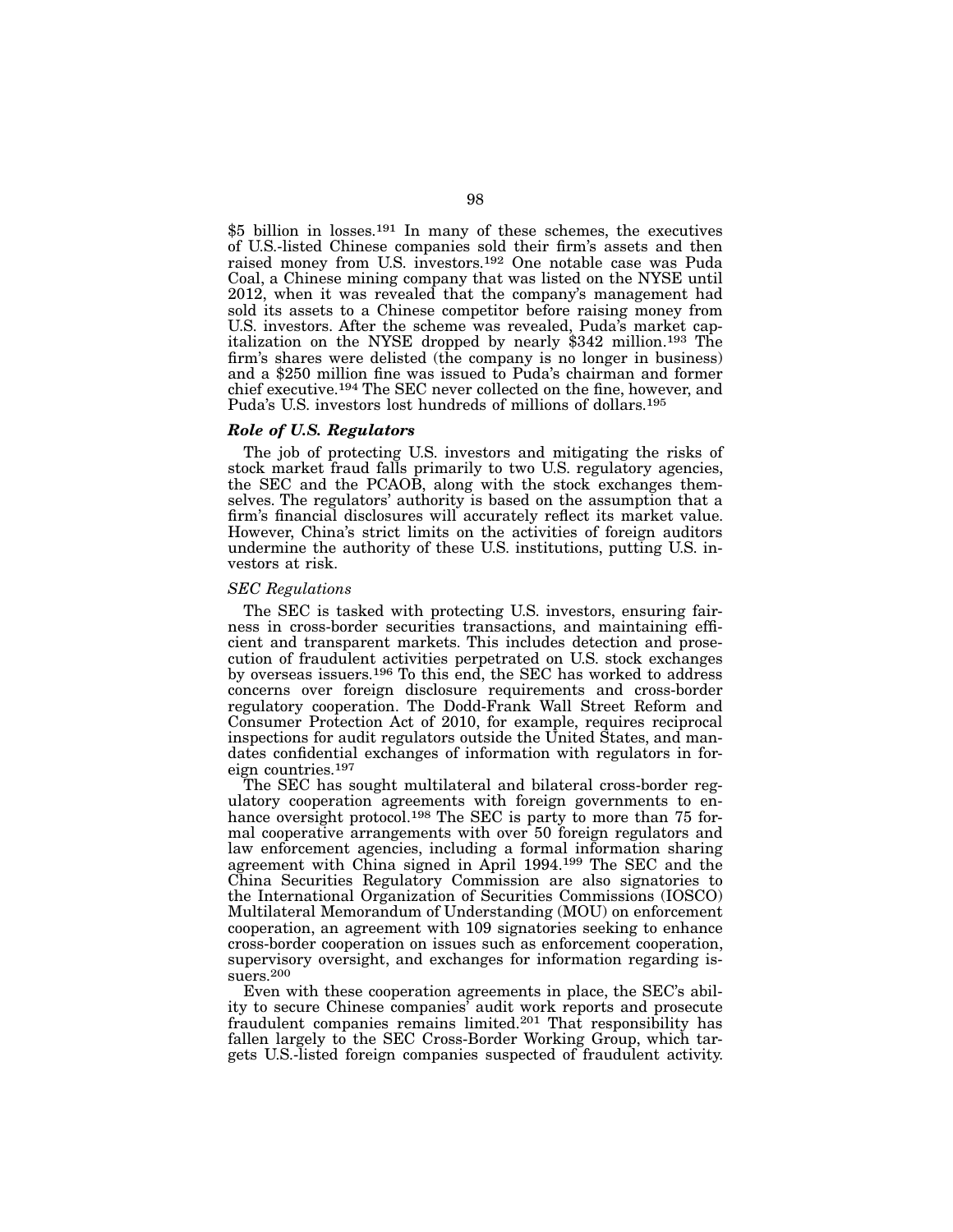The working group was established in 2011 in part due to the rise of Chinese reverse mergers in the United States and filed cases against more than 65 foreign issuers or executives and deregistered the securities of more than 50 companies by June  $2013.2^{02}$  However, SEC criminal prosecutions have only been successful in cases involving individuals located in the United States, with Chinese securities regulators choosing not to prosecute firms or individuals for crimes committed by Chinese companies listed overseas.203 Lewis Ferguson, a member of the PCAOB, estimates fraud by Chinese companies listed on U.S. stock exchanges has resulted in the loss of billions of dollars for U.S. investors.<sup>204</sup>

#### *PCAOB Negotiations*

For the past decade, the PCAOB,\* an independent regulator that audits U.S.-listed firms, has been negotiating with the China Securities Regulatory Commission and Ministry of Finance to permit joint inspections of accounting firms located in China.205 Under the Sarbanes-Oxley Act of 2002, the PCAOB is required to conduct regular inspections of all registered U.S. and non-U.S. public accounting firms that audit firms listed on U.S. stock exchanges.206 These inspections seek to protect investors in U.S. capital markets by ensuring that all public accounting firms are adhering to U.S. auditing standards and making such firms subject to the jurisdiction of U.S. courts.207

However, the Chinese government views inspections by foreign regulators in China as a violation of national sovereignty under its state security laws.208 Despite SEC regulations mandating that every accounting firm registered with the PCAOB be inspected every three years, Chinese regulators have blocked the PCAOB from inspecting certified public accounting firms in China and Hong Kong.209

On May 24, 2013, the PCAOB and Chinese regulators announced an MOU providing for information sharing on matters relating to investigations of audits of U.S.-listed Chinese companies. Under the MOU, the PCAOB is permitted to access audit documents from Chinese accounting firms for use in investigations.210 Shaswat Das, a senior attorney at Hunton & Williams, was the lead negotiator in the PCAOB's discussions with China until 2015, and saw the negotiations break down, in part over China's insistence that PCAOB inspection programs not include any SOEs or certain Internet-based firms.211 Instead, Mr. Das noted in his testimony before the Commission, U.S.-listed Chinese companies continue to operate with little oversight under China's opaque accounting and auditing system, leaving U.S. investors exposed to exploitative and fraudulent activities.212

#### *U.S. Stock Exchange Regulations*

When FPIs list in the United States, they are subject to rules set by the exchanges themselves. Rather than enforcing vigorous listing requirements, however, many U.S. exchanges compete to attract list-

<sup>\*</sup>The Sarbanes-Oxley Act of 2002 created the PCAOB to oversee all accounting firms that audit public companies listed on U.S. stock exchanges. The PCAOB is a private-sector, nonprofit corporation, but the SEC is charged wit (July 30, 2002), codified at 15 U.S.C. §7201 (2002).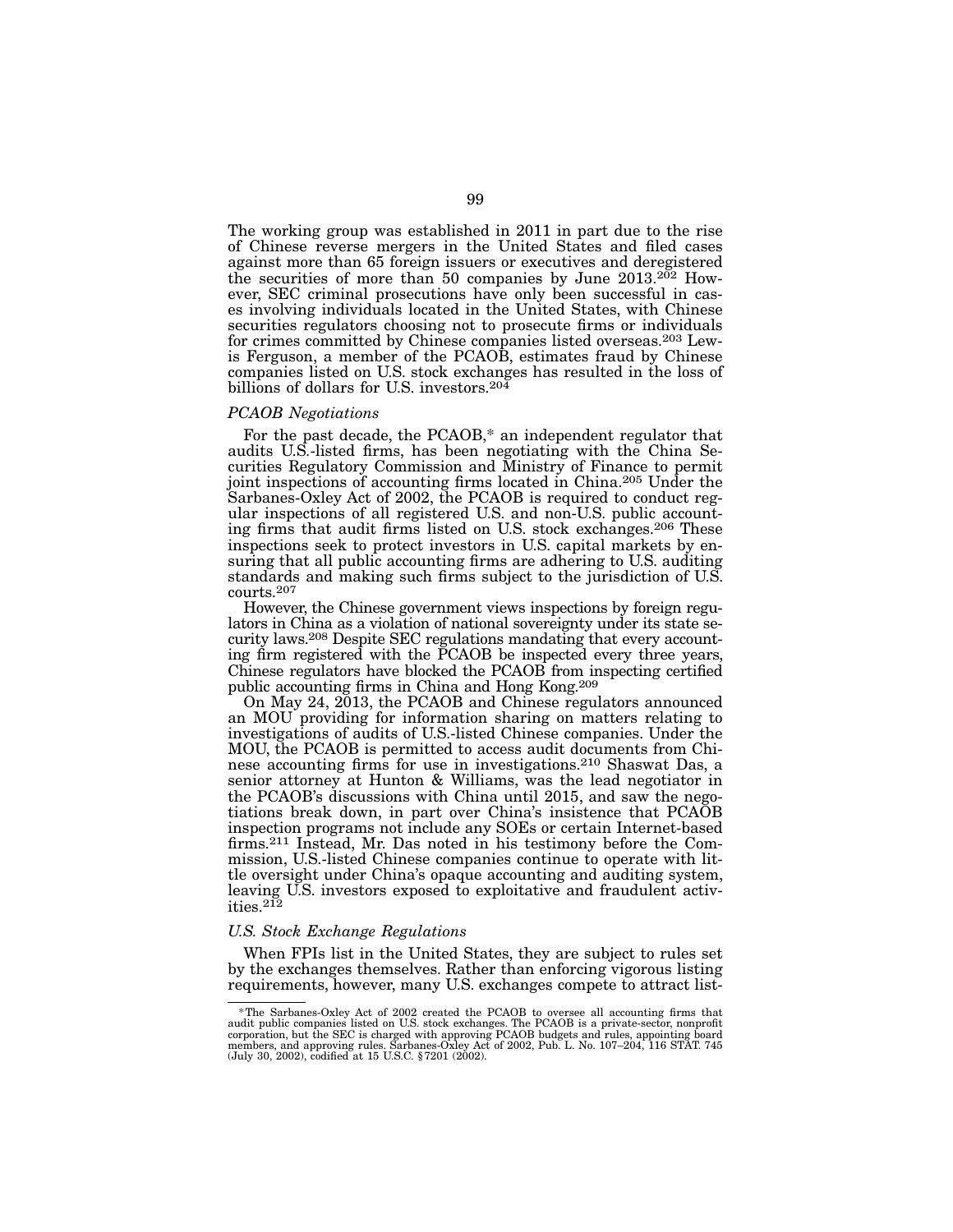ings from Chinese companies.213 Compared to other international exchanges like the Hong Kong Exchange (HKEX) and London Stock<br>Exchange (LSE), U.S. exchanges have lower barriers to entry for foreign firms. For instance, the NYSE and NASDAQ require emerging growth companies \* to provide only two years of audited financial statements that can be up to nine months old. Meanwhile, the LSE and HKEX both require all firms to submit three years of audited accounts that are no more than six months old.<sup>214</sup>

The NYSE and NASDAQ also have more lenient ownership requirements than the LSE and HKEX.<sup>215</sup> This was the primary sticking point in Alibaba's 2014 IPO, when Alibaba decided to list on the NYSE after it was rejected by the HKEX for failing to meet the exchange's listing requirements.<sup>216</sup> Alibaba's pre-IPO structure allowed 28 partners (mainly founders and senior executives) to maintain control of the board despite owning around 10 percent of the company.217 While the HKEX refused to permit this structure on its market, both the NYSE and NASDAQ have no rules preventing this kind of corporate arrangement and competed for Alibaba's listing.<sup>218</sup>

#### Chinese Bid for the Chicago Stock Exchange

In February 2016, the Chicago Stock Exchange (CHX), which makes up  $0.\overline{5}$  percent of all U.S. stock transactions, announced it would be acquired by Chongqing Casin Enterprise Group for \$27 million—the first sale of a  $\overline{U.S.}$  exchange to  $\overline{China}.^{219}$  Casin is a private Chinese investment holding company, but the deal attracted the attention of U.S. lawmakers over Casin's alleged connections to the Chinese government. Casin's ownership is difficult to confirm, but John Kerin, CEO of CHX, admitted the Chinese government may be a minority stakeholder in the firm.220 Additionally, Casin's chairman, Shengju Lu, maintains ties to the Chinese government through a seat on a local industry committee overseen by the mayor of the Chongqing municipality.221

In February 2016, 46 Members of Congress wrote to CFIUS requesting the sale be closely investigated for any connections between Casin and the Chinese government.222 Five lawmakers also wrote to the SEC in December 2016 to ask for an extended public comment period for review of Casin's bid.223 According to Congressman Robert Pittenger (R-PA), the deal could provide the Chinese government with influence over U.S. financial markets, making them vulnerable to manipulation that could benefit Chinese firms or the Chinese economy.224 The deal was approved by CFIUS in December 2016, with the panel finding "no unresolved national security concerns" in the deal.225 Subsequently, the deal was submitted to the SEC and is still awaiting approval.<sup>226</sup> In July 2017, 11 Members of Congress wrote to the SEC asking it to stop the sale of CHX to Casin.227 In August 2017, SEC commissioners ruled to delay a decision, overriding a staff recommendation that the deal be approved. SEC commissioners are set to review and vote on the deal on an unknown date.228

 $*$  An emerging growth company is an issuer with the most recent year's total revenues below \$1 billion. U.S. Securities and Exchange Commission, Jumpstart Our Business Startups Act Frequently Asked Questions, December 21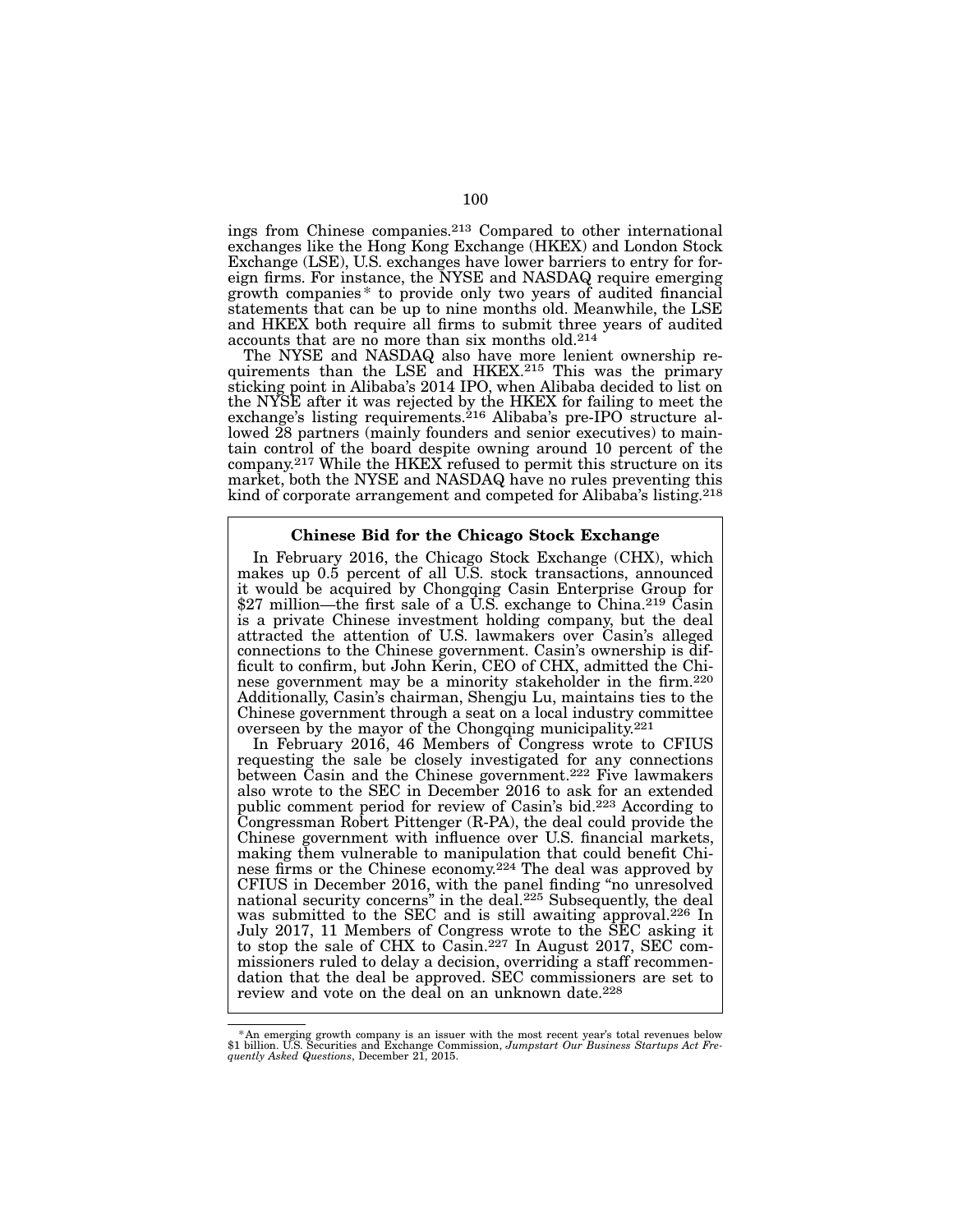#### Implications for the United States

The United States has long benefited from an open investment environment, encouraging FDI in all but a few sectors, mostly those with direct ties to U.S. national security. As Chinese FDI to the United States has increased, however, it has become clear that Beijing is not always motivated by the same commercial considerations that guide economic policy in Washington. Instead, the CCP has at times sought to utilize the U.S. investment environment to advantage Chinese firms and industries at the expense of their U.S. competitors. This reality necessitates a careful review of U.S. investment policies to preserve vital economic and national security interests.

As Chinese investment flows to the United States reach record levels, three important trends have emerged. First, most Chinese FDI in the United States (outside of real estate investments) is targeting industries deemed strategic by the Chinese government. Investments in U.S. ICT, for instance, may further the CCP's goals of advancing and controlling China's technology infrastructure, disseminating and controlling information, and protecting national security. Moreover, investments in U.S. agriculture and biotechnology ensure the stability of Chinese food imports, increase the efficiency of China's agricultural production, and give Chinese agribusinesses a competitive advantage over other global firms. Taken as a whole, these investments in strategic industries lead to the transfer of valuable U.S. assets, IP, and technology to China—particularly in sectors where the Chinese government does not offer reciprocal access to U.S. investments—presenting potential risks to critical U.S. economic and national security interests.

Second, some private Chinese companies operating in strategic sectors are private only in name. Instead, the state extends its influence through an array of measures, including financial support and other incentives, to influence business decisions and achieve state goals. This puts U.S. companies in these sectors at a distinct disadvantage, with their Chinese counterparts making business decisions based not on commercial considerations, but on political interests and with the financial backing of the state.

Third, some Chinese firms are utilizing increasingly sophisticated methods to acquire strategic U.S. entities. Chinese companies employ a myriad of methods to circumvent U.S. investment laws and regulations, including obscuring government-influenced investments through shell companies, conducting cyber espionage campaigns to financially weaken and then acquire U.S. firms, and claiming immunity from U.S. lawsuits under FSIA. These methods not only injure U.S. businesses, but also hinder the work of U.S. regulators; CFIUS reviews, for instance, are becoming more numerous and complex as investigators must navigate China's opaque and complex corporate structures.

Chinese activities on U.S. capital markets also present challenges for U.S. financial regulators, though many of these challenges are not unique to China but are true of all FPIs—particularly those based in tax havens. Specifically, offshore issuers are obligated to abide by the laws of their home country, allowing them to operate with relative anonymity and circumvent U.S. regulations. As a result, U.S. investors in offshore securities are not only vulnerable to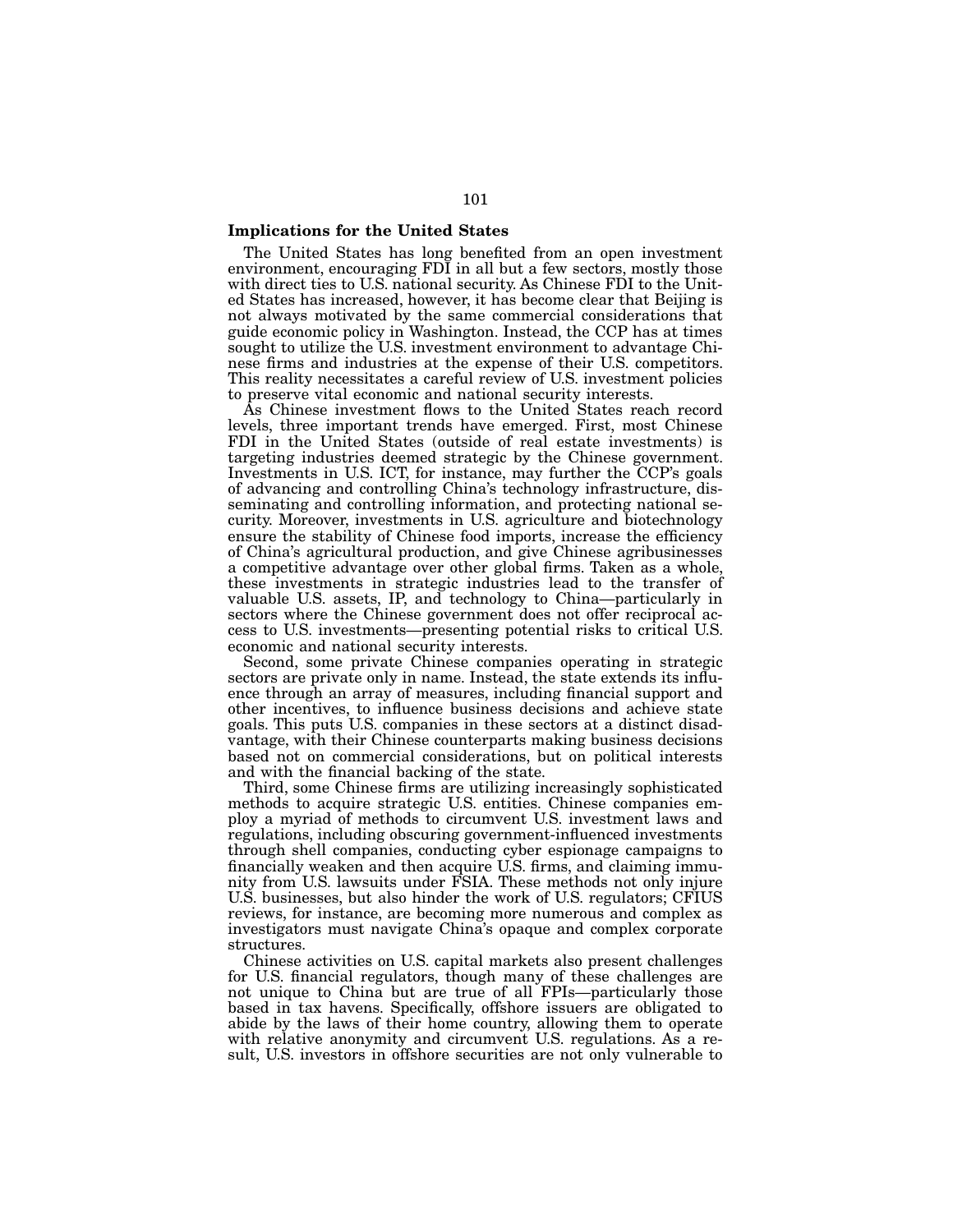fraud schemes, but also lack the legal means to seek restitution for their losses.

China-based issuers often pose additional challenges because Chi- na's state secrecy laws limit foreign access to Chinese firms' audit counting firms in China and Hong Kong. This leaves U.S. investors exposed to potentially exploitative and fraudulent activities by Chinese firms listed in the United States. Meanwhile, the complex listing structures of Chinese issuers, coupled with Chinese authorities' general unwillingn tors, leave U.S. shareholders with no legal recourse to dispute fraud cases. The SEC and PCAOB—the regulatory bodies tasked with managing U.S. capital markets—have also been unable to reach an agreement with Chinese regulators to address the inadequacies of China's disclosure practices. After a decade of negotiations with Chi- nese regulators, it is apparent that, absent a dramatic policy shift, Beijing is unlikely to cooperate with efforts to make Chinese firms more accountable to their U.S. investors.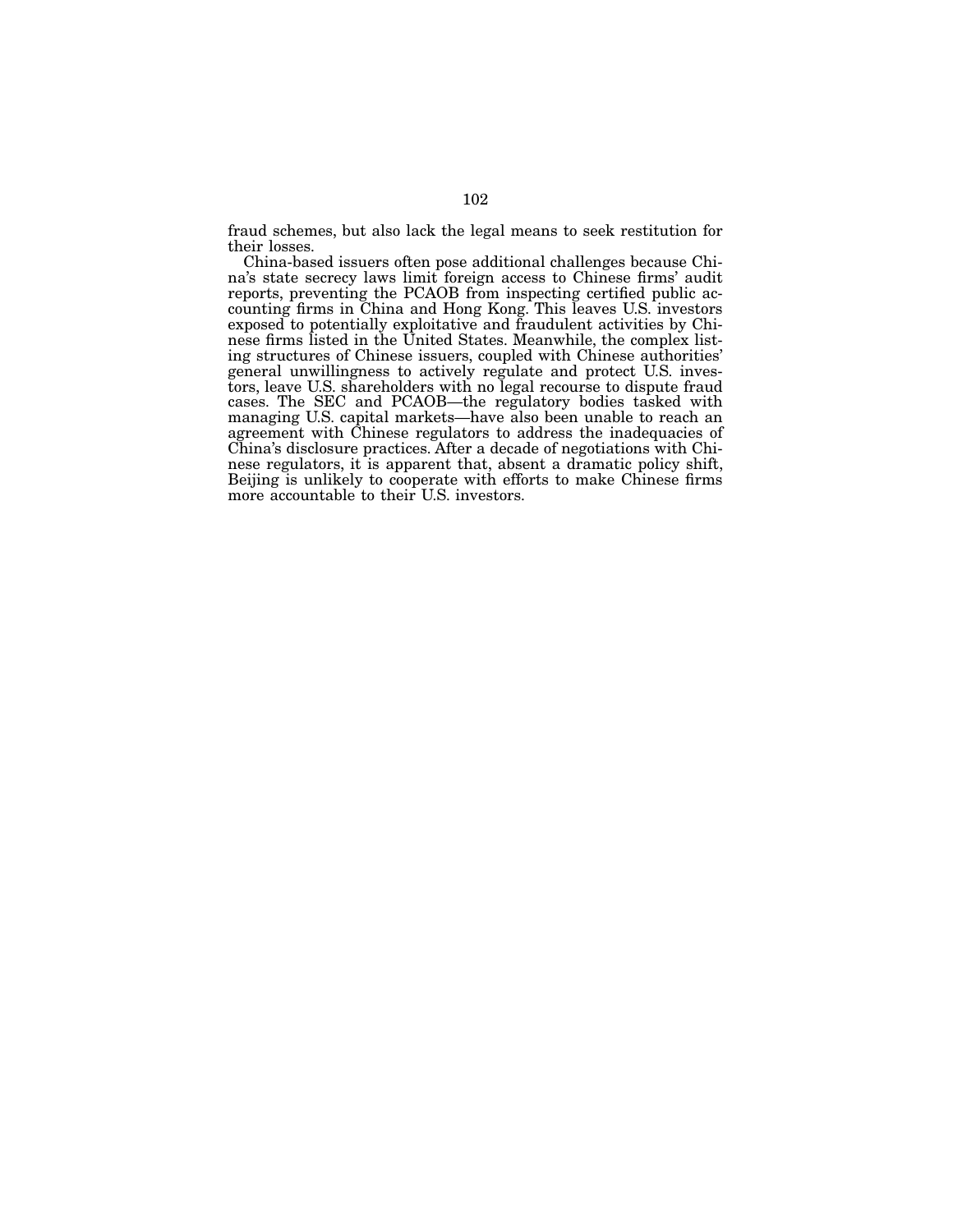#### ENDNOTES FOR SECTION 2

1. U.S. Department of Commerce, Bureau of Economic Analysis, *Foreign Direct Investment in the U.S.: Balance of Payments and Direct Investment Position Data*, July 12, 2017, 8.

2. Rhodium Group, "China Investment Monitor." *http://rhg.com/interactive/chinainvestment-monitor*.

3. Rhodium Group, "China Investment Monitor." *http://rhg.com/interactive/chinainvestment-monitor*.

4. Rhodium Group analysts, interview with Commission staff, October 2, 2017.

5. Thilo Hanemann, Daniel H. Rosen, and Cassie Gao, "Two-Way Street: 2017 Update U.S.-China Direct Investment Trends," *Rhodium Group*, May 2017, 24.

6. U.S.-China Economic and Security Review Commission, Chapter 1, Section 2, "Trends in Chinese Investment in the United States," in *2013 Annual Report to Congress*, November 2013, 98.

7. U.S.-China Economic and Security Review Commission, *Hearing on Chinese Investment in the United States: Impacts and Issues for Policymakers*, oral testimony of Robert Atkinson, January 26, 2017.

8. U.S.-China Economic and Security Review Commission, *Hearing on Chinese Investment in the United States: Impacts and Issues for Policymakers*, oral testimony of Robert Atkinson, January 26, 2017; House Committee on Foreign Affairs Subcommittee on Asia and the Pacific, *Hearing on China's Technological Rise: Challenges to U.S. Innovation and Security*, written testimony of Robert Atkinson, April 26, 2017.

9. State Council of the People's Republic of China, *Made in China 2025*, May 8, 2015. Translation; Tristan Kenderdine, "China's Industrial Policy, Strategic Emerging Industries and Space Law," *Asia and the Pacific Policy Studies* 4:2 (May 2017): 325–342.

10. People's Republic of China, *13th Five-Year Plan on National Economic and Social Development*, March 17, 2016. Translation; Xiaolan Fu, *China's Path to Innovation*, Cambridge University Press, 2015, 141–169.

11. Saumya Vaishampayan and Lingling Wei, "Yuan Weakness Spurs Fresh Surge in China Outflows," *Wall Street Journal*, November 7, 2016.

12. State Administration of Foreign Exchange via CEIC database.

13. State Council of the People's Republic of China, *Catalogue of Investment Projects Requiring Government Approval for 2013*, December 13, 2013. Translation; State Council of the People's Republic of China, *Catalogue of Investment Projects Requiring Government Approval for 2014*, November 18, 2014. Translation.

14. State Council of the People's Republic of China*, China Loosens Outbound Investment Control*, November 18, 2014; Karl P. Sauvant and Victor Zitian Chen, "China's Regulatory Framework for Outward Foreign Direct Investment," *China Economic Journal* 7:1 (February 2014): 11; Lu Jianxin and Fayen Wong, "China to Ease Restrictions on Overseas Investments," Reuters, April 10, 2014.

15. China's State Administration of Foreign Exchange, *Notice of the State Administration of Foreign Exchange about Further Simplifying and Improving Direct Investment Foreign Exchange Administrative Measures*, February 28, 2015. Translation.

16. State Council of the People's Republic of China, *Catalogue of Investment Projects Requiring Government Approval for 2014*, October 31, 2014. Translation; Thilo Hanemann and Daniel H. Rosen, "Chinese Investment in the United States: Recent Trends and the Policy Agenda," *Rhodium Group* (prepared for the U.S.-China Economic and Security Review Commission), December 2016, 69.

17. Stratfor, "How China Is Cracking Down, Closing Up and Lashing Out," March 2, 2017.

18. Leslie Shaffer, "China's Massive Corporate Crackdown Aimed at Curbing Outflows: IMF's Former China Chief Prasad," CNBC, June 28, 2017.

19. Thilo Hanemann, Adam Lysenko, and Cassie Gao, "Tectonic Shifts: Chinese Outbound M&A in 1H 2017," *Rhodium Group*, June 27, 2017.

20. Samuel Shen et al., "China Forex Regulator Tightens Controls to Stem Capital Outflows—Sources," Reuters, November 29, 2016.

21. Cheang Ming and Eunice Yoon, "China Isn't Discouraging Overseas Investment, Only Regulating It, Beijing-Backed Think Tanker Says," CNBC, July 30, 2017; Lingling Wei and Chao Deng, "Xi's Sign-off Deals Blow to China Inc.'s Global Spending Spree," *Wall Street Journal*, July 23, 2017.

22. Lingling Wei and Chao Deng, "Xi's Sign-off Deals Blow to China Inc.'s Global Spending Spree," *Wall Street Journal*, July 23, 2017.

23. Lucy Hornby, Yuan Ying, and Gabriel Wildau, "Big China Companies Targeted over 'Systemic Risk'," *Financial Times*, June 23, 2017.

24. Arash Massoudi and Lucy Hornby, "China Probe Shines Light on Top Dealmakers," *Financial Times*, June 22, 2017.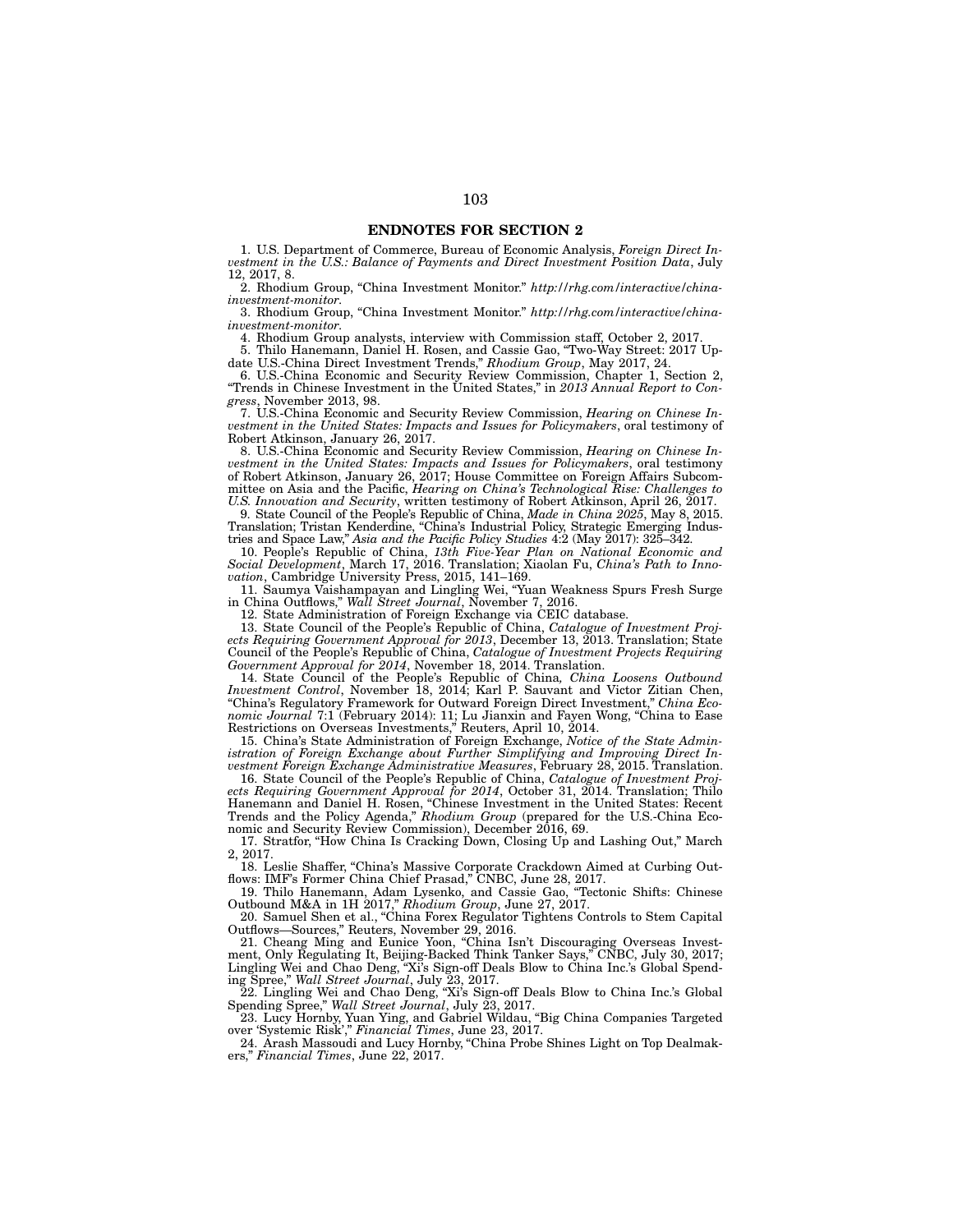25. Keith Bradsher, "Debt-Ridden Chinese Giant Now a Shadow of Its Former Size," *New York Times*, August 1, 2017.

26. Xinhua, "National Development and Reform Commission Representative Answers Journalists' Questions Pertaining to 'Guiding Opinions on Further Guiding and Regulating Overseas Investment,'" *State Council of the People's Republic of China*, August 18, 2017. Translation; State Council of the People's Republic of China, *Guiding Opinions on Further Guiding and Regulating Overseas Investment*, August 18, 2017. Translation.

27. Xinhua, "National Development and Reform Commission Representative Answers Journalists' Questions Pertaining to 'Guiding Opinions on Further Guiding and Regulating Overseas Investment,'" *State Council of the People's Republic of China*, August 18, 2017.

28. Bloomberg, "China Codifies Crackdown on 'Irrational' Outbound Investment," August 18, 2017.

29. Lester Ross and Kenneth Zhou, "New Policies on China's Overseas Investments," *WilmerHale*, September 1, 2017. 30. Bloomberg, "China Codifies Crackdown on 'Irrational' Outbound Investment,"

August 18, 2017. 31. Lester Ross and Kenneth Zhou, "New Policies on China's Overseas Invest-

ments," *WilmerHale*, September 1, 2017. 32. Rhodium Group, "China Investment Monitor." *http://rhg.com/interactive/china-*

*investment-monitor*.

33. Thilo Hanemann and Cassie Gao, "Record Deal Making in 2016 Pushes Cumulative Chinese FDI in the U.S. above \$100 Billion," *Rhodium Group*, December 30, 2016.

34. Rhodium Group, "China Investment Monitor." *http://rhg.com/interactive/chinainvestment-monitor*.

35. Rhodium Group, "China Investment Monitor." *http://rhg.com/interactive/chinainvestment-monitor*.

36. Rhodium Group, "China Investment Monitor." *http://rhg.com/interactive/chinainvestment-monitor*.

37. Rhodium Group, "China Investment Monitor." *http://rhg.com/interactive/chinainvestment-monitor*.

38. U.S. Department of Commerce, Bureau of Economic Analysis, *New Foreign Direct Investment in the United States*, 2016.

39. Edward Wong, "Chinese Purchases of U.S. Companies Have Some in Congress Raising Eyebrows," *New York Times*, September 30, 2016; Greg Roumeliotis, "Lawmakers Ask U.S. to Block Chinese Takeover of Lattice Semiconductor," Reuters, December 5, 2016.

40. American Enterprise Institute, "China Global Investment Tracker." *http:// www.aei.org/china-global-investment-tracker/*; U.S.-China Economic and Security Review Commission, Chapter 1, Section 1, "Year in Review: Economics and Trade," in *2016 Annual Report to Congress*, November 2016, 61–62; Daniel H. Rosen and Thilo Hanemann, "New Neighbors 2017 Update: Chinese FDI in the United States by Congressional District," *Rhodium Group*, April 24, 2017.

41. Thilo Hanemann and Daniel H. Rosen, "Chinese Investment in the United States: Recent Trends and the Policy Agenda," *Rhodium Group* (prepared for the U.S.-China Economic and Security Review Commission), December 2016, 7, 66–77.

42. U.S.-China Economic and Security Review Commission, *Hearing on Chinese Investment in the United States: Impacts and Issues for Policymakers*, oral testimony

of Thilo Hanemann, January 26, 2017. 43. Rhodium Group, "China Investment Monitor." *http://rhg.com/interactive/chinainvestment-monitor*.

44. Rhodium Group, "China Investment Monitor." *http://rhg.com/interactive/chinainvestment-monitor*.

45. Thilo Hanemann and Daniel H. Rosen, "Chinese Investment in the United States: Recent Trends and the Policy Agenda," *Rhodium Group* (prepared for the U.S.-China Economic and Security Review Commission), December 2016, 45.

46. Thilo Hanemann, Adam Lysenko, and Cassi Geo, "Tectonic Shifts: Chinese Outbound M&A in 1H 2017," *Rhodium Group*, June 27, 2017; Rhodium Group, "China Investment Monitor." *http://rhg.com/interactive/china-investment-monitor*.

47. Roselyn Hsueh, "State Capitalism, Chinese-Style: Strategic Value of Sectors, Sectoral Characteristics, and Globalization," *Governance* 29:1 (January 2016): 88.

48. Roselyn Hsueh, "State Capitalism, Chinese-Style: Strategic Value of Sectors, Sectoral Characteristics, and Globalization," *Governance* 29:1 (January 2016): 89.

49. Defense Production Act of 1950 §721 (Amended by the Foreign Investment and National Security Act of 2007), Public Law No. 110–49, 2007.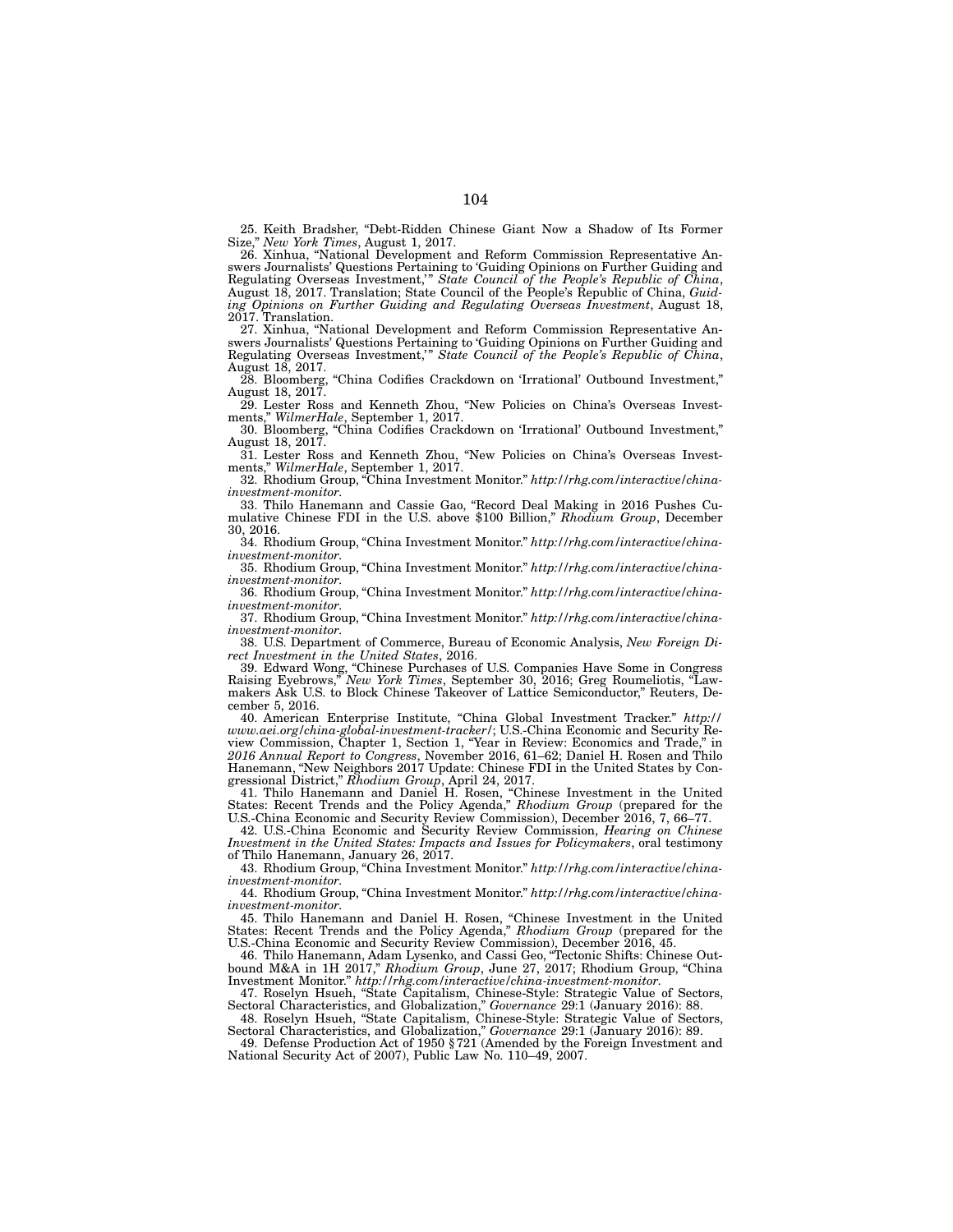50. Defense Production Act of 1950 §721 (Amended by the Foreign Investment and National Security Act of 2007), Public Law No. 110–49, 2007.

51. Defense Production Act of 1950 §721 (Amended by the Foreign Investment and National Security Act of 2007), Public Law No. 110–49, 2007.

52. James K. Jackson, "The Committee on Foreign Investment in the United States (CFIUS)," *Congressional Research Service*, June 13, 2017, 11. 53. Greg Roumeliotis, "U.S. Watchdog Expands Scrutiny to More Chinese Deals,"

Reuters, October 11, 2016. 54. James K. Jackson, "The Committee on Foreign Investment in the United States

(CFIUS)," *Congressional Research Service*, June 13, 2017, 12, 20.

55. Giovanna M. Cinelli, Partner, Morgan, Lewis, & Bockius, interview with Commission staff, October 5, 2017.

56. Committee on Foreign Investment in the United States, *2015 Annual Report to Congress*, September 2017, 2–3.

57. Committee on Foreign Investment in the United States, *2009 Annual Report to Congress*, November 2010, 27. 58. Giovanna M. Cinelli, Partner, Morgan, Lewis, & Bockius, interview with Com-

mission staff, September 11, 2017.

59. Committee on Foreign Investment in the United States, *2010 Annual Report to Congress*, December 2011, 18.

60. U.S.-China Economic and Security Review Commission, *Hearing on Chinese Investment in the United States: Impacts and Issues for Policymakers*, written testimony of Robert Atkinson, January 26, 2017.

61. U.S.-China Economic and Security Review Commission, Chapter 1, Section 3, "13th Five-Year Plan," in *2016 Annual Report to Congress*, November 2016, 156–160; David McLaughlin, "Obama Blocks Chinese Takeover of Aixtron as U.S. Security Risk," *Bloomberg Markets*, December 2, 2016; Kate O'Keefe, "Trump Blocks China-Backed Fund from Buying Lattice Semiconductor," *Wall Street Journal*, September 13, 2017.

62. U.S.-China Economic and Security Review Commission, *Hearing on Chinese Investment in the United States: Impacts and Issues for Policymakers*, oral testimony of Thilo Hanemann, January 26, 2017.

63. John Cornyn, "Foreign Investments and National Security," *Council on Foreign Relations*, June 22, 2017.

64. U.S. Senate Democrats, "A Better Deal on Trade and Jobs." *https://democrats. senate.gov/wp-content/uploads/2017/07/A-Better-Deal-on-Trade-and-Jobs-FINAL. pdf*.

65. China Trade Extra, "Schumer Says Democrats' New Trade Platform Is 'Tougher Than Section 301,'" August 2, 2017.

66. Derek Scissors, "A Better Committee on Foreign Investment in the United States," *Heritage Foundation*, January 28, 2013.

67. Jeff Stein, "U.S. Probes Chinese Ownership of CIA-Linked Insurance Company," *Newsweek*, June 29, 2016.

68. Jon A. Hlafter, Patrick J. Lewis, and Rajvi Patel, "Navigating the Challenges of Chinese Acquisitions of U.S. Insurers," *Skadden*, January 30, 2017.

69. Liana B. Baker, "Lattice Semiconductor to Be Bought by China-Backed Canyon Bridge," Reuters, November 4, 2016; White House Office of the Press Secretary, *Statement from the Press Secretary on President Donald J. Trump's Decision Regarding Lattice Semiconductor Corporation*, September 13, 2017.

70. Liana B. Baker, Koh Gui Qing, and Julie Zhu, "Exclusive: Chinese Government Money Backs Buyout Firm's Deal for U.S. Chip Maker," Reuters, November 28, 2016; White House Office of the Press Secretary, *Statement from the Press Secretary on President Donald J. Trump's Decision Regarding Lattice Semiconductor Corporation*, September 13, 2017.

71. Liana B. Baker and AteeqUr Shariff, "Timeline-How Canyon Bridge's Deal with Lattice Was Put Together," Reuters, March 24, 2017.

72. *Wall Street Journal* Editorial Board, "China's Global Semiconductor Raid," January 12, 2017.

73. *Wall Street Journal* Editorial Board, "China's Global Semiconductor Raid," January 12, 2017.

74. Liana B. Baker and Diane Bartz, "Lattice Shares Soar after China's Tsinghua Reports Buying Stake," Reuters, April 13, 2016; Ed Lin, "China Inc. Retreats from Lattice Semiconductor," *Barron's*, October 7, 2016; Liana B. Baker, "Lattice Semiconductor to Be Bought by China-Backed Canyon Bridge," Reuters, November 4, 2016.

75. Greg Roumeliotis, "Lawmakers Ask U.S. to Block Chinese Takeover of Lattice Semiconductor," Reuters, December 5, 2016.

76. Robert Pittenger et al., "CFIUS on the Lattice Semiconductor Acquisition," December 6, 2016.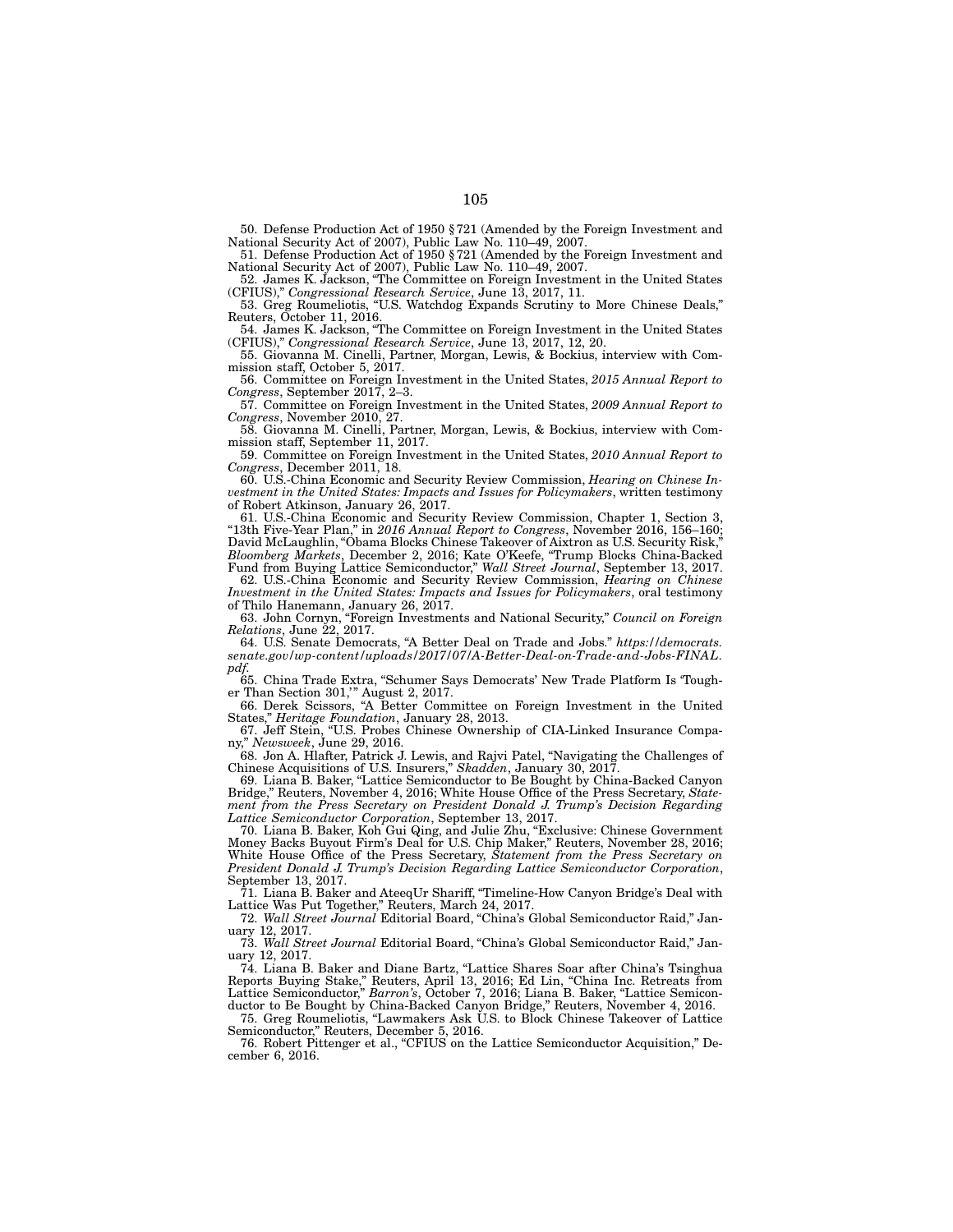77. Liana B. Baker and Greg Roumeliotis, "Exclusive: China-Backed Fund in Third Bid for U.S. to Approve Chip Deal—Sources," Reuters, June 11, 2017.

78. Kate O'Keefe, "Trump Blocks China-Backed Fund from Buying Lattice Semiconductor," *Wall Street Journal*, September 13, 2017.

79. White House Office of the Press Secretary, *Statement from the Press Secretary on President Donald J. Trump's Decision Regarding Lattice Semiconductor Corporation*, September 13, 2017.

80. U.S.-China Economic and Security Review Commission, *Hearing on Chinese Investment in the United States: Impacts and Issues for Policymakers*, oral testimony of Jeffrey Johnson, January 26, 2017.

81. U.S.-China Economic and Security Review Commission, *Hearing on Chinese Investment in the United States: Impacts and Issues for Policymakers*, written testimony of Jeffrey Johnson, January 26, 2017.

82. U.S.-China Economic and Security Review Commission, *Hearing on Chinese Investment in the United States: Impacts and Issues for Policymakers*, oral testimony of Jeffrey Johnson, January 26, 2017.

83. United States v. Hanjuan Jin, September 26, 2013. *http://tsi.brooklaw.edu/ cases/united-states-v-hanjuan-jin*; Brooklyn Law School, Trade Secrets Institute, *United States v. Hanjuan Jin*, September 26, 2013.

84. David Goldman, "Google Seals \$13 Billion Motorola Buy," CNN Money, May 22, 2012.

85. Cecilia Kang, "Google Sells Motorola Mobility to Lenovo for \$2.91 Billion," *Washington Post*, January 29, 2014.

86. U.S.-China Economic and Security Review Commission, *Hearing on Chinese Investment in the United States: Impacts and Issues for Policymakers*, oral testimony of Jeffrey Johnson, January 26, 2017.

87. U.S.-China Economic and Security Review Commission, *Hearing on Chinese Investment in the United States: Impacts and Issues for Policymakers*, oral testimony of Jeffrey Johnson, January 26, 2017.

88. U.S.-China Economic and Security Review Commission, *Hearing on Chinese Investment in the United States: Impacts and Issues for Policymakers*, oral testimony of Jeffrey Johnson, January 26, 2017.

89. U.S.-China Economic and Security Review Commission, *Hearing on Chinese Investment in the United States: Impacts and Issues for Policymakers*, written testimony of Jeffrey Johnson, January 26, 2017.

90. U.S.-China Economic and Security Review Commission, *Hearing on Chinese Investment in the United States: Impacts and Issues for Policymakers*, oral testimony of Jeffrey Johnson, January 26, 2017.

91. Matthew Miller and Michael Martina, "Chinese State Entities Argue They Have 'Sovereign Immunity' in U.S. Courts," Reuters, May 11, 2016.

92. Foreign Sovereign Immunities Act, 28 USC §1605, Public Law No. 94–583, 1976.

93. Foreign Sovereign Immunities Act, 28 USC §1605, Public Law No. 94–583, 1976.

94. Noah Feldman, "Gap in U.S. Law Helps Chinese Companies, for Now," *Bloomberg View*, May 15, 2016.

95. Vidya Kauri, "Panel Lacked Authority in \$70M Wind Energy Row, Court Told," *Law 360*, March 21, 2016.

96. Sindu Sundar, "Chinese Co. Ducks MDL Claims over Defective Drywall," *Law 360*, March 15, 2016.

97. U.S.-China Economic and Security Review Commission, *Hearing on Chinese Investment in the United States: Impacts and Issues for Policymakers*, written testimony of Patrick Jenevein, January 26, 2017.

98. Charles Grassley, "Grassley Looks to Keep State-Owned Enterprises from Skirting U.S. Courts," September 15, 2016.

99. Noah Feldman, "Gap in U.S. Law Helps Chinese Companies, for Now," *Bloomberg View*, May 15, 2016.

100. U.S.-China Economic and Security Review Commission, *Hearing on Chinese Investment in the United States: Impacts and Issues for Policymakers*, written testimony of Patrick Jenevein, January 26, 2017.

101. U.S.-China Economic and Security Review Commission, *Hearing on Chinese Investment in the United States: Impacts and Issues for Policymakers*, oral testimony of Patrick Jenevein, January 26, 2017.

102. U.S.-China Economic and Security Review Commission, *Hearing on Chinese Investment in the United States: Impacts and Issues for Policymakers*, oral testimony of James Stengel, January 26, 2017.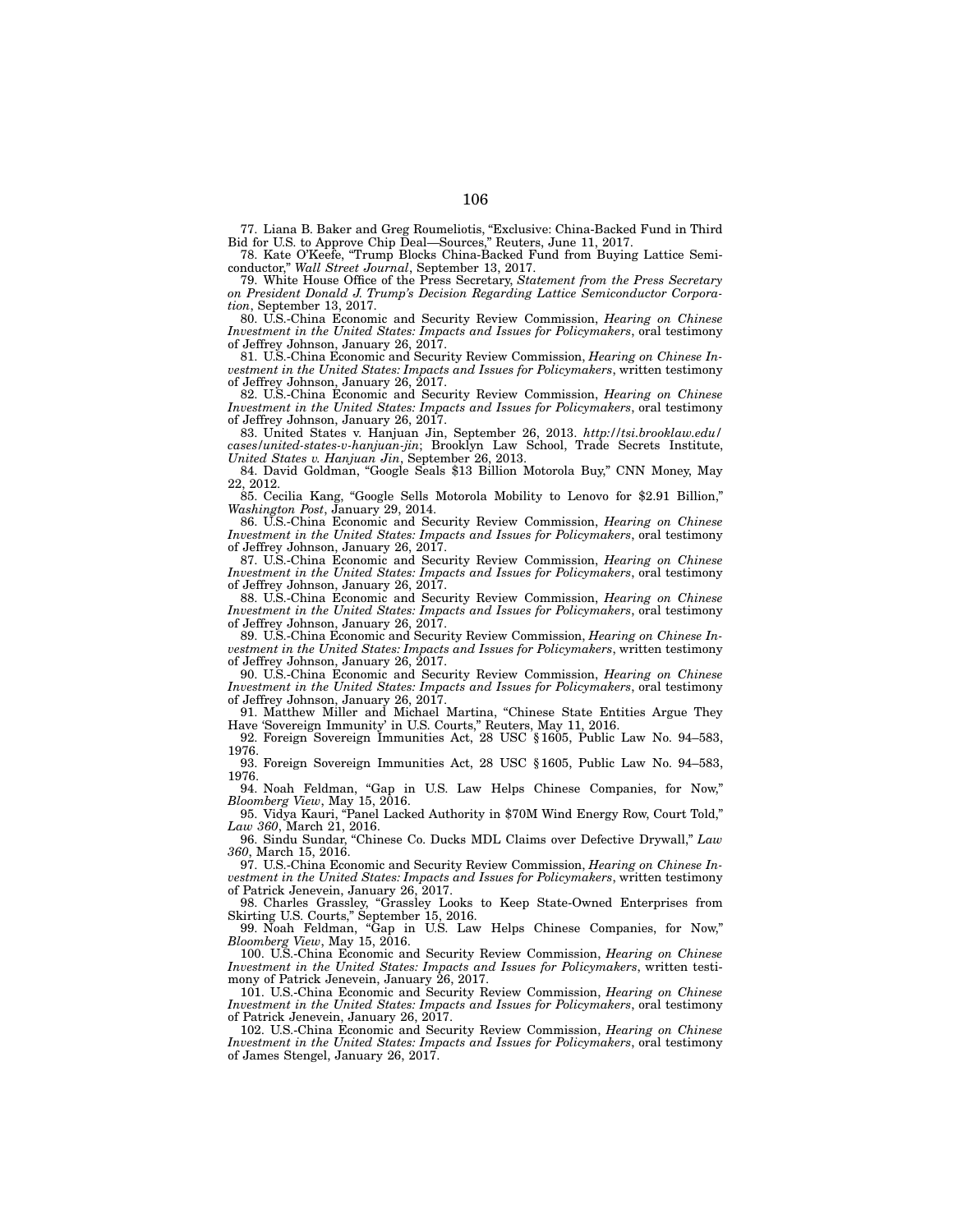103. Matthew Miller and Michael Martina, "Chinese State Entities Argue They Have 'Sovereign Immunity' in U.S. Courts," Reuters, May 11, 2016.

104. U.S.-China Economic and Security Review Commission, *Hearing on Chinese Investment in the United States: Impacts and Issues for Policymakers*, oral testimony of James Stengel, January 26, 2017.

105. U.S.-China Economic and Security Review Commission, *Hearing on Chinese Investment in the United States: Impacts and Issues for Policymakers*, written testimony of James Stengel, January 26, 2017.

106. Thilo Hanemann and Cassie Gao, "Record Deal Making in 2016 Pushes Cumulative Chinese FDI in the U.S. above \$100 Billion," *Rhodium Group*, December 30, 2016; Thilo Hanemann and Cassie Gao, "Chinese FDI in the U.S.: 2013 Recap and 2014 Outlook," *Rhodium Group*, January 7, 2014.

107. Rhodium Group, "China Investment Monitor." *http://rhg.com/interactive/ china-investment-monitor*.

108. Thilo Hanemann and Daniel H. Rosen, "Chinese Investment in the United States: Recent Trends and the Policy Agenda," *Rhodium Group* (prepared for the U.S.-China Economic and Security Review Commission), December 2016, 33; Cecilia Kang, "Google Sells Motorola Mobility to Lenovo for \$2.91 Billion," *Washington Post*, January 29, 2014.

109. Stratfor, "China's Outward Push in High-Tech Investment and Innova-109. Stratfor, "China's Outward Push in High-Tech Investment and Innovation," June 12, 2015; Rhodium Group, "China Investment Monitor." *http://rhg.com/ interactive/china-investment-monitor*.

110. Rhodium Group, "China Investment Monitor." *http://rhg.com/interactive/ china-investment-monitor*; Thilo Hanemann, Adam Lysenko, and Cassie Gao, "Tectonic Shifts: Chinese Outbound M&A in 1H 2017," *Rhodium Group*, June 27, 2017.

111. U.S.-China Economic and Security Review Commission, Chapter 1, Section 3, "China's 13th Five-Year Plan," in *2016 Annual Report to Congress*, November 2016, 155–161.

112. Thilo Hanemann and Daniel H. Rosen, "Chinese Investment in the United States: Recent Trends and the Policy Agenda," *Rhodium Group* (prepared for the U.S.-China Economic and Security Review Commission), December 8, 2016, 79–81.

113. Penny Pritzker, *U.S. Secretary of Commerce Penny Pritzker Delivers Major Policy Address on Semiconductors at Center for Strategic and International Studies*, November 2, 2016.

114. U.S. Treasury Department, *Statement on the President's Decision Regarding the U.S. Business of Aixtron SE*, December 2, 2016.

115. U.S.-China Economic and Security Review Commission, Chapter 1, Section 3, "China's 13th Five-Year Plan," in *2016 Annual Report to Congress*, November 2016, 155–161.

116. U.S. Executive Office of the President, "Ensuring Long-Term U.S. Leadership in Semiconductors," *President's Council of Advisors on Science and Technology*, January 2017, 2.

117. John Adams, "Remaking American Security: Supply Chain Vulnerabilities and National Security Risks across the U.S. Defense Industrial Base," *Alliance for American Manufacturing*, May 2013, 151.

118. John Adams, "Remaking American Security: Supply Chain Vulnerabilities and National Security Risks across the U.S. Defense Industrial Base," *Alliance for American Manufacturing*, May 2013, 153–161, 169–174.

119. U.S.-China Economic and Security Review Commission, *Hearing on Chinese Investment in the United States: Impacts and Issues for Policymakers*, written testimony of Robert Atkinson, January 26, 2017.

120. Robert Atkinson, "Stop China's Plan to Weaken American Innovation," *Christian Science Monitor*, April 1, 2015.

121. U.S. Information Technology Office, "CIRC Moves Forward with 'Secure and Controllable' ICT Rules," April 19, 2016; Robert Atkinson, "Stop China's Plan to Weaken American Innovation," *Christian Science Monitor*, April 1, 2015.

122. Josh Chin and Eva Dou, "China's New Cybersecurity Law Rattles Foreign Tech Firms," *Wall Street Journal*, November 7, 2016; Sherisse Pham, "China's New Cyber Law Just Kicked in and Nobody's Sure How It Works," CNN, June 1, 2017.

123. U.S.-China Economic and Security Review Commission, *Hearing on Chinese Investment in the United States: Impacts and Issues for Policymakers*, written testimony of Robert Atkinson, January 26, 2017.

124. U.S. Executive Office of the President, "Ensuring Long-Term U.S. Leadership in Semiconductors," *President's Council of Advisors on Science and Technology*, January 2017, 2.

125. Rhodium Group, "China Investment Monitor." *http://rhg.com/interactive/ china-investment-monitor*.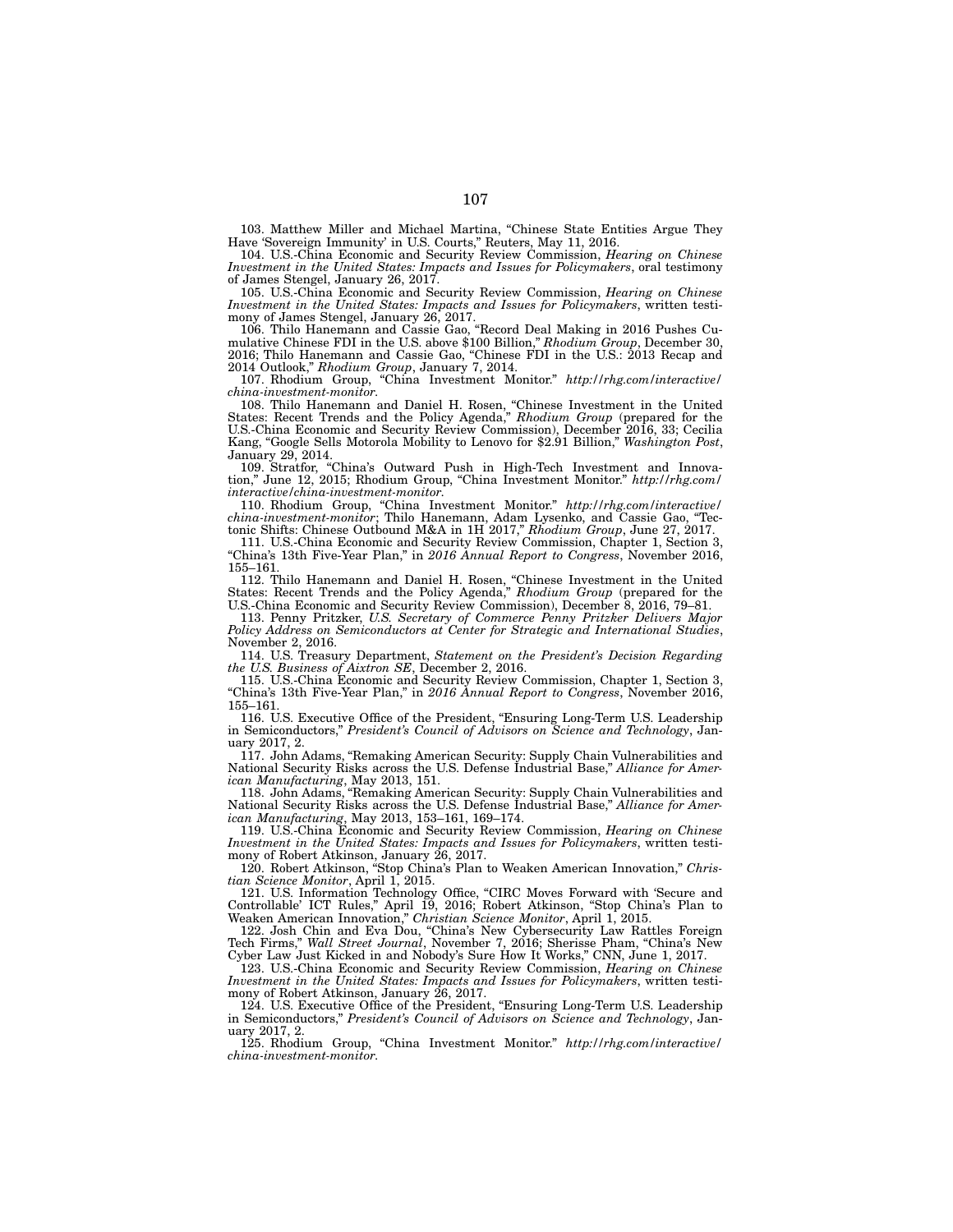126. Rhodium Group, "China Investment Monitor." *http://rhg.com/interactive/ china-investment-monitor*.

127. Nathalie Tadena, "Smithfield Shareholders Approve Shuanghui Deal," *Wall Street Journal*, September 24, 2013.

128. U.S.-China Economic and Security Review Commission, *Hearing on Chinese Investment in the United States: Impacts and Issues for Policymakers*, written testimony of Patrick Woodall, January 26, 2017.

129. Alanna Petroff, "China Gets Green Light for Biggest-Ever Foreign Acquisition," CNN Money, April 5, 2017.

130. North Carolina Biotechnology Center, "Syngenta Adds \$94M to RTP Labs, Offices, 150 Jobs," July 30, 2013.

131. Shayndi Raice, "Syngenta-ChemChina Deal Could Raise U.S. Security Issues," *Wall Street Journal*, February 3, 2016.

132. Alan Bjerga, Sara Forden, and Shruti Date Singh, "Smithfield CEO Faces Lawmakers as Deal Raises Concerns," Bloomberg, July 10, 2013; Food & Water Watch and National Farmers Union, "China National Chemical Corporation Proposed Purchase of Syngenta AG," July 21, 2016.

133. Food & Water Watch and National Farmers Union, "China National Chemical Corporation Proposed Purchase of Syngenta AG," July 21, 2016.

134. Food & Water Watch and National Farmers Union, "China National Chemical Corporation Proposed Purchase of Syngenta AG," July 21, 2016; Food & Water Watch and National Farmers Union, "Shuanghui's International Holdings, Ltd. Proposed Purchase of Smithfield Foods," July 9, 2013.

135. Food & Water Watch and National Farmers Union, "China National Chemical Corporation Proposed Purchase of Syngenta AG," July 21, 2016.

136. U.S.-China Economic and Security Review Commission, *Hearing on Chinese Investment in the United States: Impacts and Issues for Policymakers*, oral testimony of Patrick Woodall, January 26, 2017.

137. U.S.-China Economic and Security Review Commission, *Hearing on Chinese Investment in the United States: Impacts and Issues for Policymakers*, written testimony of Patrick Woodall, January 26, 2017.

138. Xinhua, "U.S. Ambassador to China Nominee Says to Work to Enhance China-U.S. Ties," February 2, 2017.

139. Jacob Bunge, Brian Spegele, and William Maudlin, "Powerful U.S. Panel Clears Chinese Takeover of Syngenta," *Wall Street Journal*, August 23, 2016.

140. Securities Exchange Act of 1934 §240.3b-4, Public Law No. 73–291, 1967.

141. U.S.-China Economic and Security Review Commission, *Hearing on Chinese Investment in the United States: Impacts and Issues for Policymakers*, oral testimony of Peter Halesworth, January 26, 2017; U.S. Securities and Exchange Commission, *Accessing the U.S. Capital Markets—A Brief Overview for Foreign Private Issuers*.

142. U.S. Securities and Exchange Commission, *Accessing the U.S. Capital Markets—A Brief Overview for Foreign Private Issuers*.

143. U.S. Securities and Exchange Commission, *Accessing the U.S. Capital Markets—A Brief Overview for Foreign Private Issuers*; Latham and Watkins LLP, "The Latham FPI Guide: Accessing the U.S. Capital Markets from Outside the United States," 2015, 16.

144. U.S.-China Economic and Security Review Commission, *Hearing on Chinese Investment in the United States: Impacts and Issues for Policymakers*, oral testimony of Peter Halesworth, January 26, 2017.

145. NASDAQ, "Companies on NYSE."

146. NASDAQ, "Companies on NYSE."

147. NASDAQ, "Companies on NYSE."

148. U.S. Securities and Exchange Commission, *International Investing*, December 7, 2016; TopForeignStocks.com, "The Full List of Chinese ADRs," March 2017.

149. TopForeignStocks.com, "The Full List of Chinese ADRs," March 2017.

150. U.S. Securities and Exchange Commission, *International Investing*, December 7, 2016.

151. Liyan Chen, Ryan Mac, and Brian Solomon, "Alibaba Claims Title for Largest Global IPO Ever with Extra Share Sales," *Forbes*, September 22, 2014.

152. Taylor Hall, "China Returns to U.S. IPO Market in Big Way with ZTO Express," Bloomberg Markets, October 26, 2016.

153. Alec Macfarlane and Corrie Driebusch, "ZTO Express, the Biggest U.S. IPO of the Year, Drops in Trading Debut," *Wall Street Journal*, October 27, 2016.

154. U.S. Securities and Exchange Commission, *Investor Bulletin: Reverse Mergers*, June 9, 2011.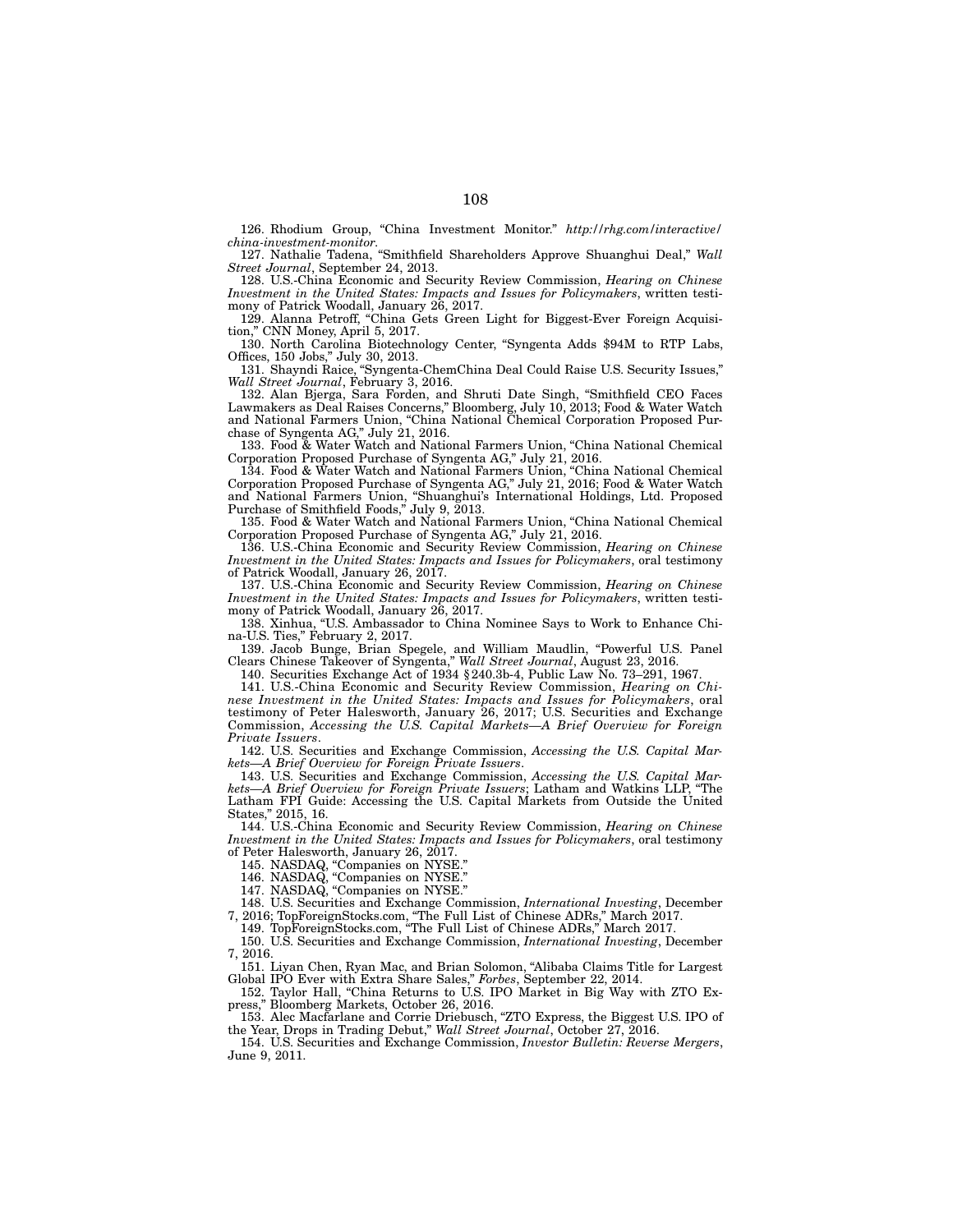155. U.S.-China Economic and Security Review Commission, *Hearing on Chinese Investment in the United States: Impacts and Issues for Policymakers*, written testimony of Shaswat Das, January 26, 2017.

156. U.S.-China Economic and Security Review Commission, *Hearing on Chinese Investment in the United States: Impacts and Issues for Policymakers*, oral testimony of Peter Halesworth, January 26, 2017.

157. U.S.-China Economic and Security Review Commission, *Hearing on Chinese Investment in the United States: Impacts and Issues for Policymakers*, written testimony of Shaswat Das, January 26, 2017.

158. NASDAQ, "Companies in China."

159. U.S.-China Economic and Security Review Commission, *Hearing on Chinese Investment in the United States: Impacts and Issues for Policymakers*, oral testimony of Peter Halesworth, January 26, 2017.

160. U.S. Department of State, *Investment Climate Statements for 2016—China*, July 5, 2016.

161. Samuel Farrell Ziegler, "China's Variable Interest Entity Problem: How Americans Have Illegally Invested Billions in China and How to Fix It," *George Washington Law Review* 84:2 (March 2016): 541.

162. Samuel Farrell Ziegler, "China's Variable Interest Entity Problem: How Americans Have Illegally Invested Billions in China and How to Fix It," *George Washington Law Review* 84:2 (March 2016): 541; Kevin Rosier, "The Risks of China's Internet Companies on U.S. Stock Exchanges," *U.S.-China Economic and Security Review Commission*, September 12, 2014, 5.

163. Paul Gillis, "Updated Statistics on VIE Use," *China Accounting Blog*, February 20, 2017.

164. Kevin Rosier, "The Risks of China's Internet Companies on U.S. Stock Exchanges," *U.S.-China Economic and Security Review Commission*, September 12,  $2014, 5.$ 

165. Samuel Farrell Ziegler, "China's Variable Interest Entity Problem: How Americans Have Illegally Invested Billions in China and How to Fix It," *George Washington Law Review*, 84:2 (March 2016): 542; Paul Gillis, "Son of Enron? Alibaba's Risky Corporate Structure," *Foreign Affairs*, October 28, 2014.

166. U.S.-China Economic and Security Review Commission, *Hearing on Chinese Investment in the United States: Impacts and Issues for Policymakers*, written testimony of Paul Gillis, January 26, 2017.

167. Paul Gillis, "Supreme Court Decision Little Help to Investors," *China Accounting Blog*, March 11, 2017.

168. U.S.-China Economic and Security Review Commission, *Hearing on Chinese Investment in the United States: Impacts and Issues for Policymakers*, written testimony of Paul Gillis, January 26, 2017; Paul Gillis, "ZTO's Unusual VIE," *China Accounting Blog*, October 26, 2016.

169. China's Ministry of Commerce, *Foreign Investment Law (Draft)*, January 19, 2015.

170. U.S.-China Economic and Security Review Commission, *Hearing on Chinese Investment in the United States: Impacts and Issues for Policymakers*, written testimony of Paul Gillis, January 26, 2017; Paul Gillis, "Supreme Court Decision Little Help to Investors," *China Accounting Blog*, March 10, 2017.

171. People's Republic of China Standing Committee of the National People's Congress, *Law on Guarding State Secrets*, August 21, 2005. Translation.

172. Kareena Teh and Fabian Roday, "China's State Secret Laws: Avoiding Liability in Cross Border Litigation and Investigations," *Dechert LLP*, June 2014; U.S.-China Economic and Security Review Commission, *Hearing on Chinese Investment in the United States: Impacts and Issues for Policymakers*, written testimony of Shaswat Das, January 26, 2017.

173. Kareena Teh and Fabian Roday, "China's State Secret Laws: Avoiding Liability in Cross Border Litigation and Investigations," *Dechert LLP*, June 2014; U.S.-China Economic and Security Review Commission, *Hearing on Chinese Investment in the United States: Impacts and Issues for Policymakers*, written testimony of Shaswat Das, January 26, 2017.

174. U.S. Securities and Exchange Commission, *SEC Imposes Sanctions against China-Based Members of Big Four Accounting Networks for Refusing to Produce Documents*, February 6, 2015.

175. U.S.-China Economic and Security Review Commission, *Hearing on Chinese Investment in the United States: Impacts and Issues for Policymakers*, oral testimony of Paul Gillis, January 26, 2017.

176. U.S. Securities and Exchange Commission, *SEC Imposes Sanctions against China-Based Members of Big Four Accounting Networks for Refusing to Produce Doc-*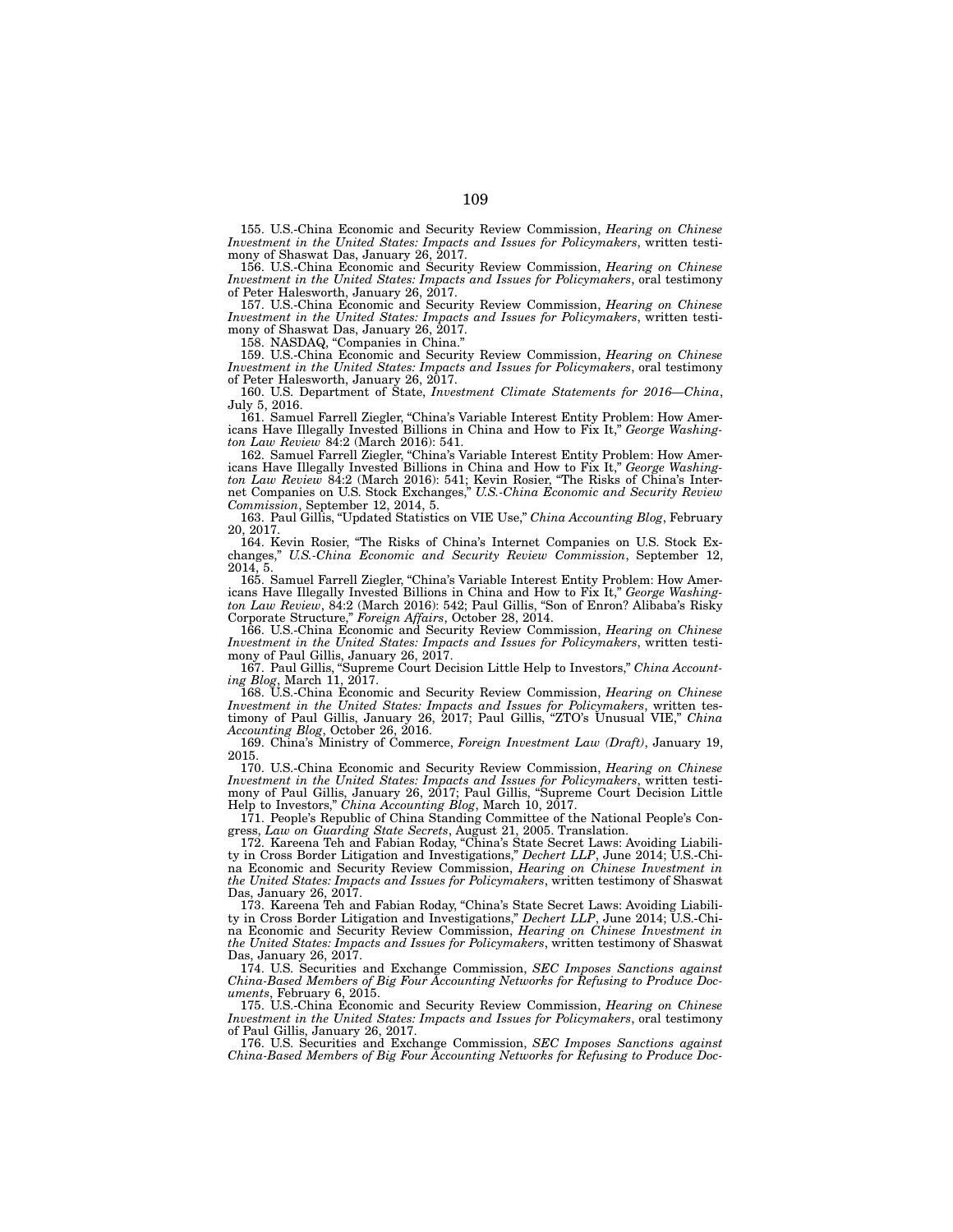*uments*, February 6, 2015; U.S.-China Economic and Security Review Commission, Chapter 1, Section 3, "Governance and Accountability in China's Financial System," in *2013 Annual Report to Congress*, November 2013, 138.

177. *Wall Street Journal*, "The SEC Caves on China," February 26, 2015.

178. U.S.-China Economic and Security Review Commission, *Hearing on Chinese Investment in the United States: Impacts and Issues for Policymakers*, oral testimony of Paul Gillis, January 26, 2017.

179. U.S.-China Economic and Security Review Commission, *Hearing on Chinese Investment in the United States: Impacts and Issues for Policymakers*, oral testimony of Shaswat Das, January 26, 2017.

180. U.S.-China Economic and Security Review Commission, *Hearing on Chinese Investment in the United States: Impacts and Issues for Policymakers*, oral testimony of Paul Gillis, January 26, 2017.

181. Jennifer Hughes and Alice Woodhouse, "Hong Kong Auditors Trapped by U.S.-China Dispute," *Financial Times*, July 26, 2017.

182. U.S.-China Economic and Security Review Commission, *Hearing on Chinese Investment in the United States: Impacts and Issues for Policymakers*, oral testimony of Paul Gillis, January 26, 2017.

183. Paul Gillis, "Regulatory Equivalency—Bad for Investors," *China Accounting Blog*, August 2, 2016.

184. U.S.-China Economic and Security Review Commission, *Hearing on Chinese Investment in the United States: Impacts and Issues for Policymakers*, written testimony of Peter Halesworth, January 26, 2017.

185. U.S.-China Economic and Security Review Commission, *Hearing on Chinese Investment in the United States: Impacts and Issues for Policymakers*, written testimony of Peter Halesworth, January 26, 2017.

186. Peter Halesworth, "Chinese 'Squeeze Outs' in American Stock Markets and the Need to Protect U.S. Investors," *Heng Ren Partners*, April 12, 2016, 6.

187. Peter Halesworth, "Chinese 'Squeeze Outs' in American Stock Markets and the Need to Protect U.S. Investors," *Heng Ren Partners*, April 12, 2016, 6.

188. U.S.-China Economic and Security Review Commission, *Hearing on Chinese Investment in the United States: Impacts and Issues for Policymakers*, oral testimony of Peter Halesworth, January 26, 2017.

189. Peter Halesworth, "Chinese 'Squeeze Outs' in American Stock Markets and the Need to Protect U.S. Investors," *Heng Ren Partners*, April 12, 2016, 6.

190. Peter Halesworth, "Chinese 'Squeeze Outs' in American Stock Markets and the Need to Protect U.S. Investors," *Heng Ren Partners*, April 12, 2016, 8.

191. Dan David, "EB–5: The SEC Has Done an Amazing Job Protecting Chinese Investors—Will China Return the Favor?" *GeoInvesting*, March 10, 2016; Dan David, "The China Hustle," *GeoInvesting*, 1.

192. Dan David, "The China Hustle," *GeoInvesting*, 9.

193. Dan David, "The China Hustle," *GeoInvesting*, 9; Dena Aubin, "Macquarie to Pay \$7.4 Mln in Puda Coal Settlement," Reuters, October 19, 2015.

194. Dan David, "The China Hustle," *GeoInvesting*; *Taipei Times*, "U.S. SEC Fines Puda Coal Executives US\$250 Million," July 26, 2015.

195. Dan David, "The China Hustle," *GeoInvesting*.

196. U.S. Securities and Exchange Commission, *Office of International Affairs*. *https://www.sec.gov/oia/Article/about.html*.

197. Dodd-Frank Wall Street Reform and Consumer Protection Act of 2010 §929,<br>Pub. L. 111–203, 124 STAT. 1376 (2010) 12 USC 5301 (2010). Pub. L. 111–203, 124 STAT. 1376 (2010) 12 USC 5301 (2010).

198. Mary Jo White, "Securities Regulation in the Interconnected, Global Marketplace," *U.S. Securities and Exchange Commission*, September 21, 2016.

199. U.S. Securities and Exchange Commission, *Cooperative Arrangements with Foreign Regulators*, March 14, 2017; U.S. Securities and Exchange Commission, *SEC Bilateral Information Sharing Arrangements*, February 6, 2006.

200. International Organization of Securities Commissions, *Multilateral Memorandum of Understanding Concerning Consultation and Cooperation and the Exchange of Information (MMoU)*, 2017; International Organization of Securities Commissions, *IOSCO MMoU: Appendix A*, 2017.

201. Cynthia Fornelli, "Financial Reporting and Confidence in Trading Markets" (Center for Professional Education, Inc., SEC Conference, Shanghai, China, June 21, 2011); *Wall Street Journal*, "The SEC Caves on China," February 26, 2015.

202. Ropes & Gray, "SEC's Cross-Border Working Group Continues to Target China-Based Issuers," June 26, 2013.

203. U.S.-China Economic and Security Review Commission, *Hearing on Chinese Investment in the United States: Impacts and Issues for Policymakers*, written testimony of Paul Gillis, January 26, 2017.